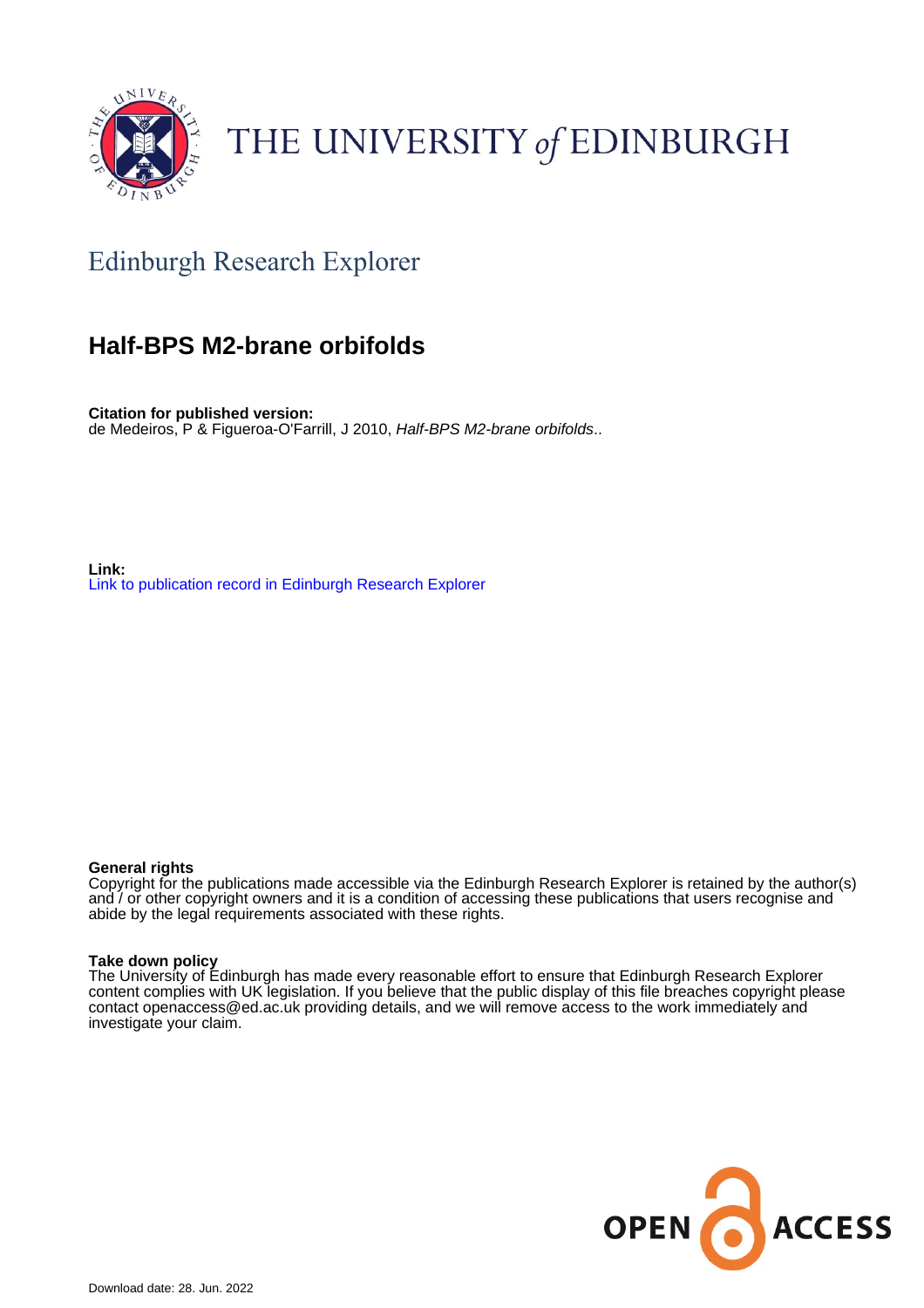#### **HALF-BPS M2-BRANE ORBIFOLDS**

#### PAUL DE MEDEIROS AND JOSÉ FIGUEROA-O'FARRILL

Abstract. Smooth Freund–Rubin backgrounds of eleven-dimensional supergravity of the form  $AdS_4 \times X^7$  and preserving at least half of the supersymmetry have been recently classified. Requiring that amount of supersymmetry forces X to be a spherical space form, whence isometric to the quotient of the round 7-sphere by a freely-acting finite subgroup of SO(8). The classification is given in terms of ADE subgroups of the quaternions embedded in  $SO(8)$  as the graph of an automorphism. In this paper we extend this classification by dropping the requirement that the background be smooth, so that X is now allowed to be an orbifold of the round 7-sphere. We find that if the background preserves more than half of the supersymmetry, then it is automatically smooth in accordance with the homogeneity conjecture, but that there are many half-BPS orbifolds, most of them new. The classification is now given in terms of pairs of ADE subgroups of quaternions fibred over the same finite group. We classify such subgroups and then describe the resulting orbifolds in terms of iterated quotients. In most cases the resulting orbifold can be described as a sequence of cyclic quotients.

#### **CONTENTS**

| List of Tables                            | $\overline{2}$ |
|-------------------------------------------|----------------|
| 1. Introduction                           | 3              |
| How to use this paper                     | 5              |
| 2. Spherical orbifolds                    | 7              |
| 2.1. Spin orbifolds                       | 8              |
| 2.2. Statement of the problem             | 9              |
| Finite subgroups of the quaternions<br>3. | 10             |
| Goursat's Lemma<br>4.                     | 12             |
| 4.1. Goursat's theory of subgroups        | 12             |
| 4.2. The case of interest                 | 14             |
| 5. Quotients of ADE subgroups             | 16             |
| 5.1. Cyclic groups                        | 16             |
| 5.2. Binary dihedral groups               | 16             |
| 5.3. Binary tetrahedral group             | 17             |
| 5.4. Binary octahedral group              | 18             |
|                                           |                |

*Date*: 26th August 2010.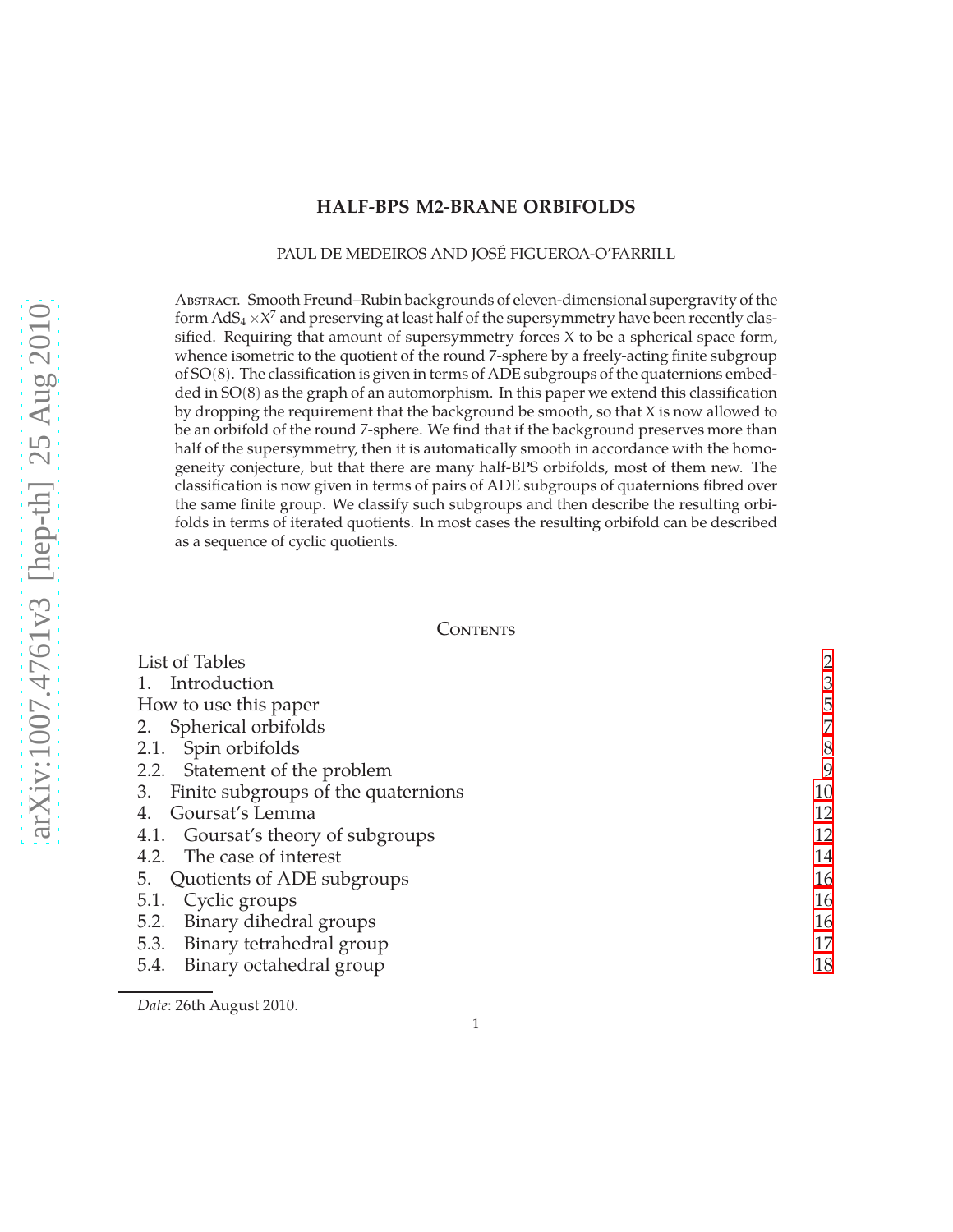2 DE MEDEIROS AND FIGUEROA-O'FARRILL

| Binary icosahedral group<br>5.5.                     | 19 |
|------------------------------------------------------|----|
| 5.6. Summary                                         | 19 |
| Subgroups of $Spin(4)$<br>6.                         | 20 |
| 6.1. Compatible ADE subgroups                        | 20 |
| 6.2. Outer automorphisms of some finite groups       | 21 |
| 6.3. The finite subgroups of $Spin(4)$               | 23 |
| Explicit description of the orbifolds<br>7.          | 25 |
| 7.1. Orbifolds as iterated quotients                 | 25 |
| 7.2. Orbifolds involving $\mathbb{E}_8$              | 29 |
| 7.3. Solvable orbifolds as iterated cyclic quotients | 29 |
| 8. Conclusion and outlook                            | 37 |
| 8.1. Smooth quotients                                | 39 |
| 8.2. Cyclic orbifolds                                | 39 |
| 8.3. M5-brane orbifolds                              | 41 |
| Acknowledgments                                      | 41 |
| Appendix A. Structure of fibred products             | 42 |
| Appendix B. Finite subgroups of SO(4)                | 45 |
| B.1. Notation                                        | 45 |
| B.2. Recovering the classification                   | 46 |
| References                                           | 48 |

### <span id="page-2-0"></span>List of Tables

| $\mathbf{1}$ | Finite subgroups of $Sp(1)$                                          | 11 |
|--------------|----------------------------------------------------------------------|----|
|              | Conjugacy classes of $\mathbb{E}_6$                                  | 17 |
| 3            | Conjugacy classes of $\mathbb{E}_7$                                  | 18 |
| 4            | Conjugacy classes of $\mathbb{E}_8$                                  | 19 |
| 5            | Normal (proper) subgroups of ADE subgroups                           | 20 |
| 6            | Compatible ADE subgroups                                             | 20 |
| 7            | Outer automorphisms of factor groups                                 | 23 |
| 8            | Product subgroups of $Spin(4)$                                       | 24 |
| 9            | Smooth quotients with $\mathcal{N} \geq 4$                           | 24 |
|              | 10 Remaining finite subgroups of $Spin(4)$                           | 26 |
|              | 11 Subnormal series for solvable ADE groups                          | 27 |
|              | 12 Subnormal series for factor groups F                              | 29 |
|              | 13 Orbifolds by solvable product groups as iterated cyclic quotients | 30 |
|              | 14 Smooth quotients by solvable groups as iterated cyclic quotients  | 31 |
|              |                                                                      |    |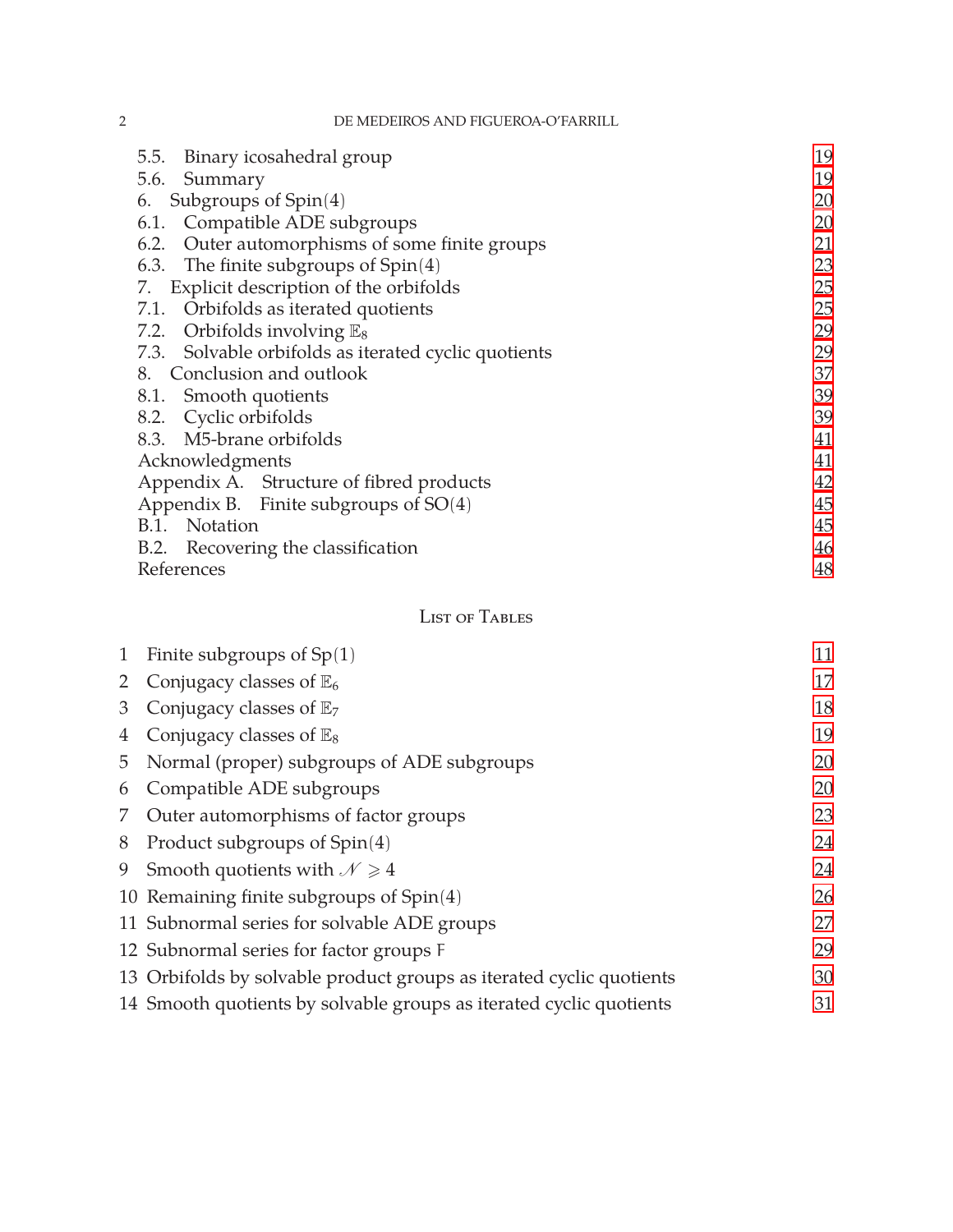| <b>HALF-BPS M2-BRANE ORBIFOLDS</b>                                     | 3  |
|------------------------------------------------------------------------|----|
| 15 Remaining orbifolds by solvable groups as iterated cyclic quotients | 37 |
| 16 Subgroups of SO(4) coming from subgroups in Table 8                 | 48 |
| 17 Subgroups of SO(4) coming from subgroups in Table 9                 | 49 |
| 18 Subgroups of SO(4) coming from subgroups in Table 10                | 51 |

#### 1. Introduction

<span id="page-3-0"></span>Recent advances in our detailed understanding of the  $AdS<sub>4</sub>/CFT<sub>3</sub>$  correspondence for (at least) half-BPS M2-brane configurations have been made possible by the explicit construction of superconformal field theories in three dimensions that are invariant under an orthosymplectic Lie superalgebra  $\epsilon \in \mathcal{N} \leq 8$  [\[1–](#page-48-2)[9\]](#page-49-1). Such theories preserve at least half the maximal amount of superconformal symmetry in three dimensions and the unitary theories have now been classified (see [\[10\]](#page-49-2) and references therein for a comprehensive review). In several cases, the moduli spaces of gauge-inequivalent superconformal vacua for these theories have been analysed [\[3,](#page-48-3)[11](#page-49-3)[–19\]](#page-49-4) and found to contain a branch which, in the strong coupling limit, is identified with the expected dual geometry for the eight-dimensional space transverse to the worldvolume of a single M2 brane configuration preserving the same amount of supersymmetry. In each case, this geometry is found to describe an orbifold of the form  $\mathbb{R}^8/\Gamma$ , where  $\Gamma$  is some finite subgroup of  $SO(4) < SO(8)$  which commutes with the R-symmetry in the  $\mathcal{N} \geq 4$  conformal superalgebra. The orbifold  $\mathbb{R}^8/\Gamma$  is precisely the cone over the quotient  $S^7/\Gamma$  which appears in the dual Freund-Rubin solution  $AdS_4 \times S^7/\Gamma$  of eleven-dimensional supergravity in the near-horizon limit. Although the quotient  $\mathbb{R}^8/\Gamma$  is necessarily singular (since the origin is always fixed by Γ), the quotient  $\textit{S}^7/\Gamma$  need not be. In fact, for all the known moduli spaces associated with M2-brane  $\mathcal{N} \geq 4$  superconformal field theories, the quotient S<sup>7</sup>/Γ is always smooth for  $N > 4$  whereas it is never smooth for  $N = 4$ .

Arguably the most pressing open problem in this subject is to understand the precise nature of the dictionary between the superconformal field theories and their dual geometries. As with natural languages, dictionaries contain two lists of words and a correspondence between them. The two lists of words in the case of the  $AdS_4/CFT_3$  correspondence are the superconformal field theories on the one hand, and the geometries on the other. As mentioned above the unitary superconformal Chern–Simons theories with  $\mathcal{N} \geq 4$  matter have been classified, and the purpose of this paper is to classify the possible dual geometries.

The mathematical problem we address in this paper is thus the classification of quotients  $S^7/\Gamma$  which are spin and for which the vector space of real Killing spinors has dimension  $\mathcal{N} \geq 4$ . This boils down to the classification of certain subgroups of Spin(8) (up to conjugation). In [\[20\]](#page-49-5) we discussed the case of smooth quotients and in this paper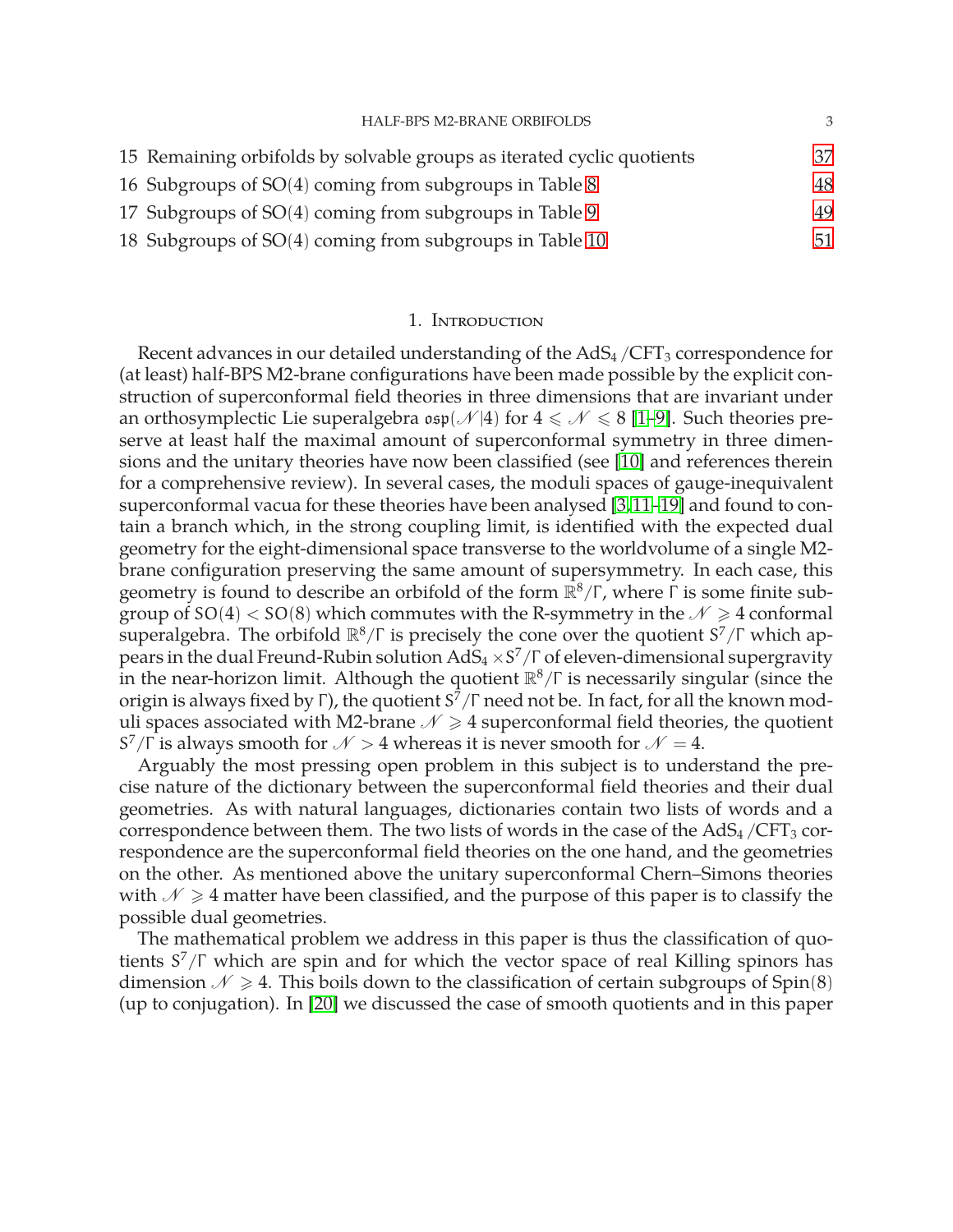we would like to extend these results to include also singular quotients; that is, orbifolds. We will see that those orbifolds for which  $N > 4$  are actually smooth, whence the list in [\[20\]](#page-49-5) is already complete. The novelty in this paper is the determination of the  $\mathcal{N} = 4$ orbifolds.

This paper is organised as follows. In Section [2](#page-7-0) we discuss the geometry of spherical orbifolds in the context of supergravity backgrounds. In Section [2.1](#page-8-0) we review the fact that the orthonormal frame bundle of an orbifold is a smooth manifold, whence one can talk about spin structures just as for smooth manifolds, and we relate the Killing spinors on a spherical orbifold to the Γ -invariant parallel spinors on its cone orbifold. In Section [2.2](#page-9-0) we rephrase the classification of  $\mathcal{N} \geq 4$  supersymmetric Freund–Rubin backgrounds of the form  $AdS_4 \times S^7/\Gamma$  as the classification of certain finite subgroups of Spin(8) up to conjugation. For  $\mathcal{N} \geq 4$  supersymmetry, they are subgroups of Spin(4)  $\cong$  $Sp(1) \times Sp(1)$ . The classification of finite subgroups of  $Spin(4)$  will take the first half of this paper.

The classification is an application of Goursat's theory of subgroups of a direct product of groups, which we review in Section [4](#page-12-0) after introducing in Section [3](#page-10-0) the main ingredients of the classification: namely, the ADE subgroups of the quaternions. In contemporary language, the main consequence of Goursat's theory is that finite subgroups of  $Sp(1) \times Sp(1)$  are given as products of ADE subgroups A and B fibred over an abstract finite group F. This means that  $F$  is a common factor group of A and B by respective normal subgroups. As explained in Section [4.2,](#page-14-0) this requires classifying the normal subgroups of the ADE groups, their possible factor groups and their groups of outer automorphisms. The determination of the normal subgroups and their corresponding factor groups is presented in Section [5.](#page-16-0) This is both well-known and well-hidden (or at least widely scattered) in the mathematical literature and we have had to recover these results ourselves. We think it is probably useful to collect them here under one roof.

Section [6](#page-20-0) puts everything together: we list the compatible pairs of ADE subgroups with isomorphic factor groups, work out the outer automorphisms, and assemble the fibred products. The finite subgroups of Spin(4) are listed in three tables: Table [8](#page-24-0) contains the product groups (those fibred over the trivial group), Table [9](#page-24-1) contains the smooth quotients (those which are graphs of automorphisms), and Table [10](#page-26-0) lists the remaining groups. The product groups require no effort and the smooth quotients were classified in [\[20\]](#page-49-5), hence the main new result in this paper consists of Table [10](#page-26-0) and the subsequent analysis. In Appendix [A](#page-42-0) we show that in almost all cases the isomorphism type of the subgroup only depends on the choice of ADE subgroups and their common factor group F and *not* on the outer automorphism of F used to twist the product. This result is perhaps not directly relevant to the subsequent analysis, but we found it useful to keep in mind, hence it is relegated to an appendix. In Appendix [B](#page-45-0) we recover the classification in [\[21\]](#page-50-0) of finite subgroups of SO(4) as an independent check on the results of the paper.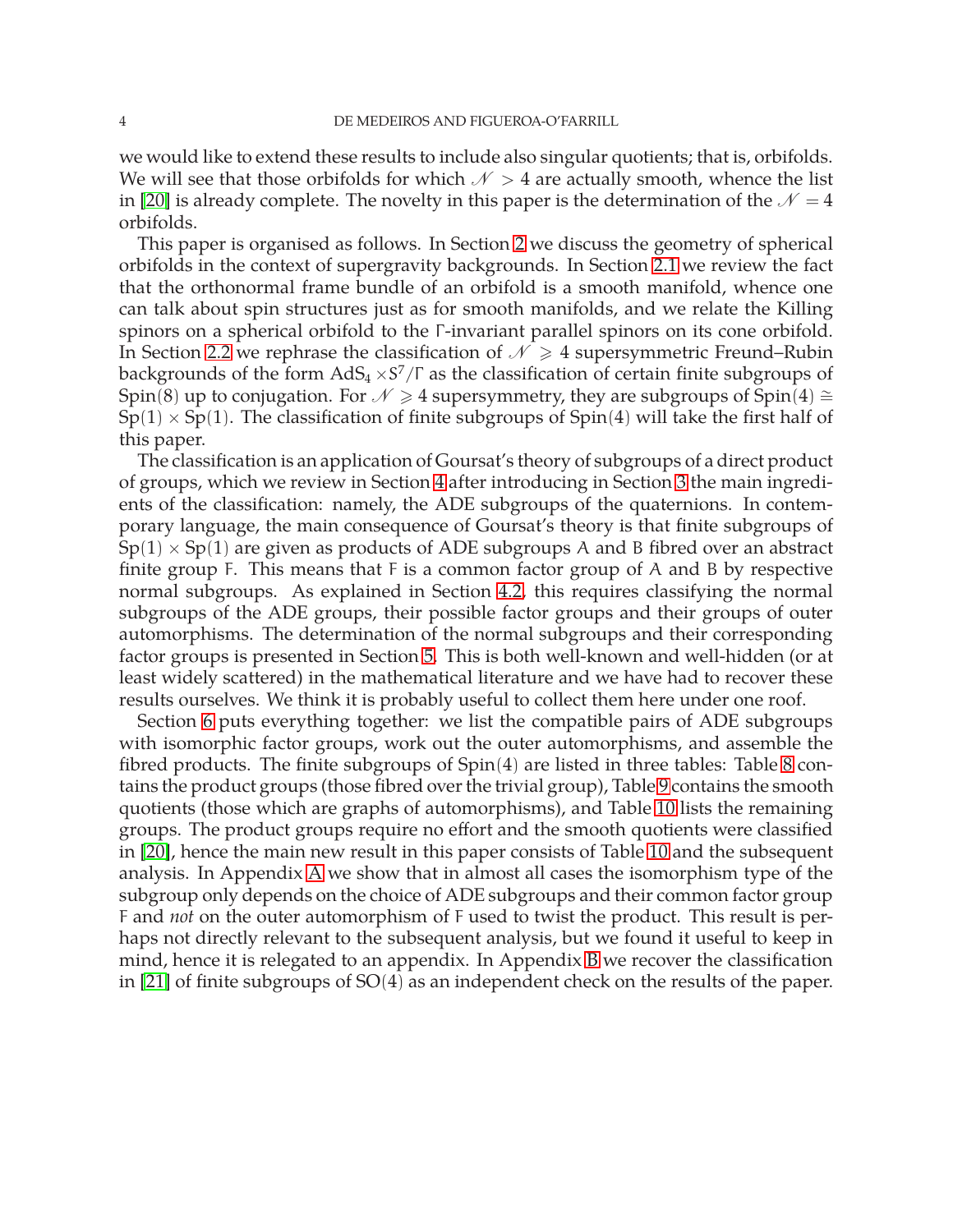In Section [7,](#page-25-0) we make the classification more concrete by discussing the actual orbifolds. We discuss how an orbifold by a group Γ can be decomposed into orbifolds by smaller groups, starting from a normal subgroup of Γ or, more generally, a subnormal series associated to Γ. The theory behind this process is explained in Section [7.1.](#page-25-1) We observe that with very few exceptions, orbifolds by finite subgroups of Spin(4) can be decomposed into a small number of iterated cyclic quotients. The exceptions are the orbifolds which involve the binary icosahedral group, which we discuss briefly in Section [7.2.](#page-29-0) The rest, which are the solvable groups, are treated in detail in Section [7.3.](#page-29-1) We treat first the orbifolds by product groups, then the smooth quotients and finally the orbifolds by solvable groups in Table [10.](#page-26-0) A few of the  $\mathcal{N} = 4$  orbifolds have already appeared in the literature and in Section [8](#page-37-0) we identify them and show where in our classification they occur. The paper ends with a brief summary of the similar classification for the case of M5-branes.

<span id="page-5-0"></span>**How to use this paper.** The authors are the first to concede that the paper is somewhat technical, but we also believe that the results are potentially useful and hence we would like to offer the busy reader a brief user guide to the main results contained in the paper.

First a word about notation. We distinguish between  $\subset$ ,  $\lt$  and  $\lt$ . Suppose G is a group. Then  $S \subset G$  simply means that S is a subset of G, whereas  $S \subset G$  means that S is a subgroup and  $S \triangleleft G$  means it is a normal subgroup. Normal subgroups play an important rôle in this paper, so let us say a few words about them. Normal subgroups are the kernels of homomorphisms. If  $N \lhd G$  is a normal subgroup then  $G/N$  becomes a group in such a way that the map  $\pi$  :  $G \rightarrow G/N$  sending an element to its N-coset (left and right cosets agree for normal subgroups) is a group homomorphism with kernel N. The relation between G, N and G/N can be succinctly summarised in terms of an exact sequence

$$
1 \longrightarrow N \longrightarrow G \stackrel{\pi}{\longrightarrow} G/N \longrightarrow 1. \tag{1}
$$

It is important to stress that G/N is an abstract group and not a subgroup of G. If G does have a subgroup H to which  $\pi$  restricts to give an isomorphism  $\pi$  : H  $\stackrel{\cong}{\to}$  G/N, then we say that the sequence splits, which implies that G is the semidirect product  $H \ltimes N$ . Of course, semidirect products include the direct products as a special case. Exact sequences like the one above are also called group extensions and G is said to be an extension of  $G/N$ by N. If the sequence splits, the extension is said to be trivial.

As explained in the body of the paper,  $\mathcal{N} \geq 4$  supersymmetry means that the relevant orbifolds are  $S^7/\Gamma$ , where  $\Gamma$  is a subgroup of  $Sp(1) \times Sp(1)$ . We work quaternionically, because we believe this makes the results much easier to describe, and the formulae much more natural. This means that for us  $Sp(1)$  is indeed the group of unit quaternions and although it is isomorphic to SU(2) we eschew this isomorphism; although for the sake of comparison with the existing literature we provide a brief dictionary in Section [8.](#page-37-0) The action of  $Sp(1) \times Sp(1)$  on  $S^7$  is defined by letting  $S^7$  be the unit sphere in  $\mathbb{H}^2$  and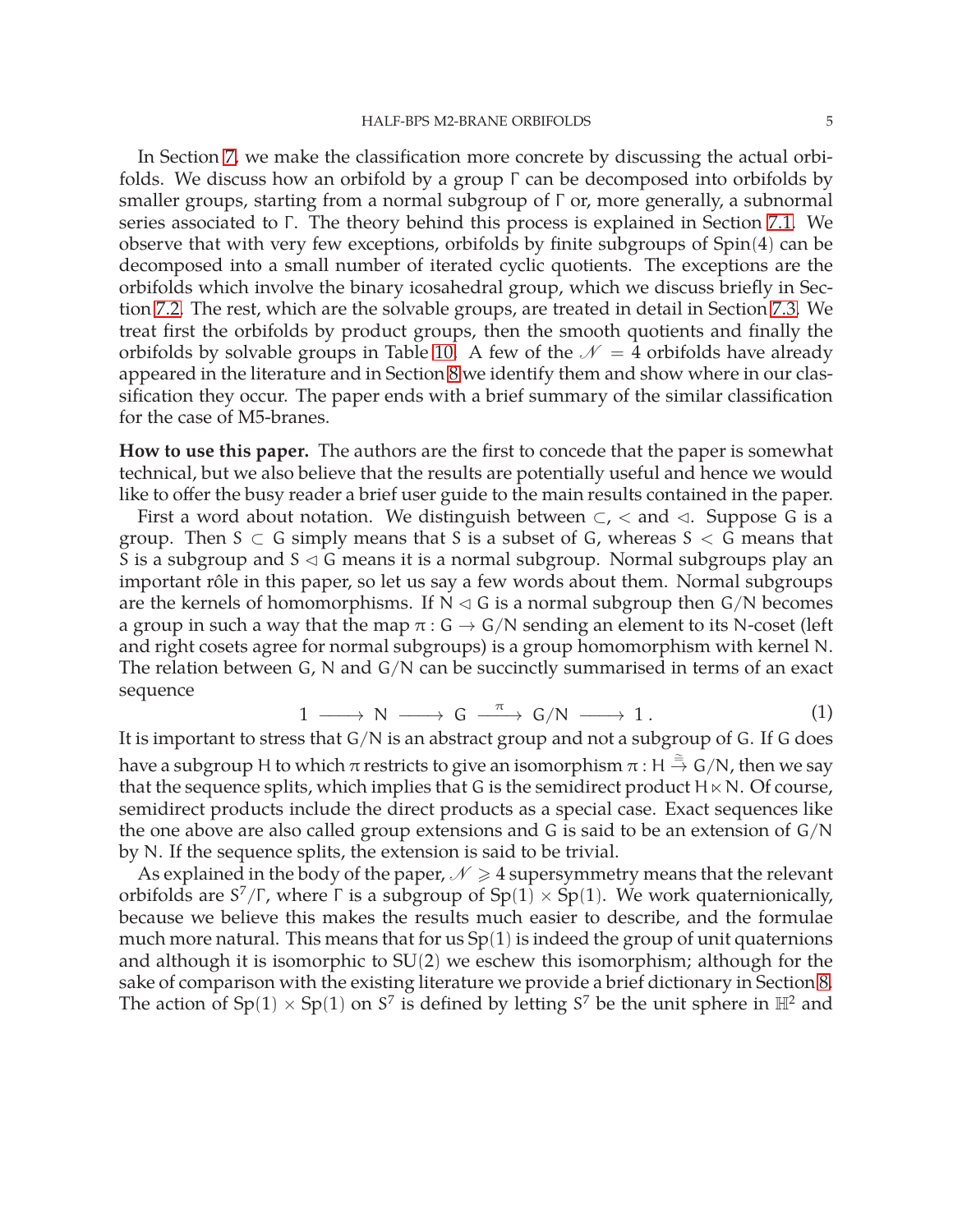having  $Sp(1) \times Sp(1)$  act on  $\mathbb{H}^2 = \mathbb{H} \oplus \mathbb{H}$  by left multiplication: namely,  $(u, v) \in Sp(1) \times$  $\text{Sp}(1)$  sends  $(x, y) \in \mathbb{H}^2$  to  $(ux, vy)$ . This defines an embedding of  $\text{Sp}(1) \times \text{Sp}(1)$  into  $SO(4) \times SO(4)$  and hence into  $SO(8)$ .

Two Freund–Rubin backgrounds  $AdS_4 \times S^7/\Gamma$  and  $AdS_4 \times S^7/\Gamma'$  are equivalent if and only if Γ and Γ ′ are conjugate in Spin(8). This freedom allows us to make a number of choices along the way. The upshot of the analysis is that each subgroup Γ is equivalent to one which is uniquely characterised by a 4-tuple  $(A, B, F, \tau)$ , which we now explain.

First of all, A, B are ADE subgroups of  $Sp(1)$ . These are very concrete finite subgroups of Sp(1) described in Table [1](#page-11-0) along with their explicit quaternion generators. We use the Dynkin labels An−<sup>1</sup>, Dn+<sup>2</sup>, E6,7,8 (for n > 2) to refer to those precise subgroups and *not* to their isomorphism classes:  $\mathbb{Z}_n$ , 2D<sub>2n</sub>, 2T, 2O and 2I, respectively.

The group F is an *abstract* finite group (i.e., not a subgroup of anything), admitting surjections from both A and B. Since the kernel of the surjections  $A \rightarrow F$  and B  $\rightarrow$ F are normal subgroups of A and B, respectively, it is enough to classify the possible normal subgroups of the ADE subgroups of Sp(1). They are summarised, along with the corresponding Fs, in Table [5.](#page-20-2)

Finally,  $\tau \in Out(F)$  is a representative of a certain equivalence class of outer automorphisms of F. This requires determining the group Aut(F) of automorphisms of F, the group of inner automorphisms and hence the group Out(F) of outer automorphisms. The results are summarised in Table [7.](#page-23-1) In some cases, different outer automorphisms give rise to equivalent orbifolds. The equivalence relation agrees with that defined by the action on  $Out(F)$  by a certain group. The set of orbits we call the set of possible twists and denote it Twist(F); although it does not just depend on F but also on how F is obtained as a factor of A and B.

Out of the data  $(A, B, F, \tau)$  one defines a subgroup  $A \times_{(F,\tau)} B$  of  $A \times B$  called a (twisted) fibred product. There are many such subgroups and are given in Tables [8,](#page-24-0) [9](#page-24-1) and [10,](#page-26-0) along with their orders. It turns out that in most cases the isomorphism type of  $A \times_{(F,\tau)} B$  is independent of  $\tau$ , a fact we prove in Appendix [A.](#page-42-0) We do not work out the isomorphism type in all cases, since this takes some effort and it is not clear how useful this information actually is. The three tables just mentioned contain the list of finite subgroups of  $Sp(1) \times Sp(1)$ , up to the action of the automorphism group  $Aut(Sp(1) \times Sp(1))$ , which is an extension of the adjoint group  $SO(3) \times SO(3)$  of inner automorphisms by the  $\mathbb{Z}_2$ -group generated by interchanging the two  $Sp(1)$  factors.

Although the meaning of  $A \times_{(F,\tau)} B$  is explained formally in Section [4.1,](#page-12-1) perhaps it is convenient to describe it here more informally. This is how, in practice, we work with such fibred products. The fact that A and B have F as a common factor group, means that there exist normal subgroups  $A_0 \triangleleft A$  and  $B_0 \triangleleft B$  such that there is a group isomorphism  $A/A_0 \cong B/B_0$ . Once such an isomorphism has been chosen, the fibred product A ×<sub>(F,τ)</sub> B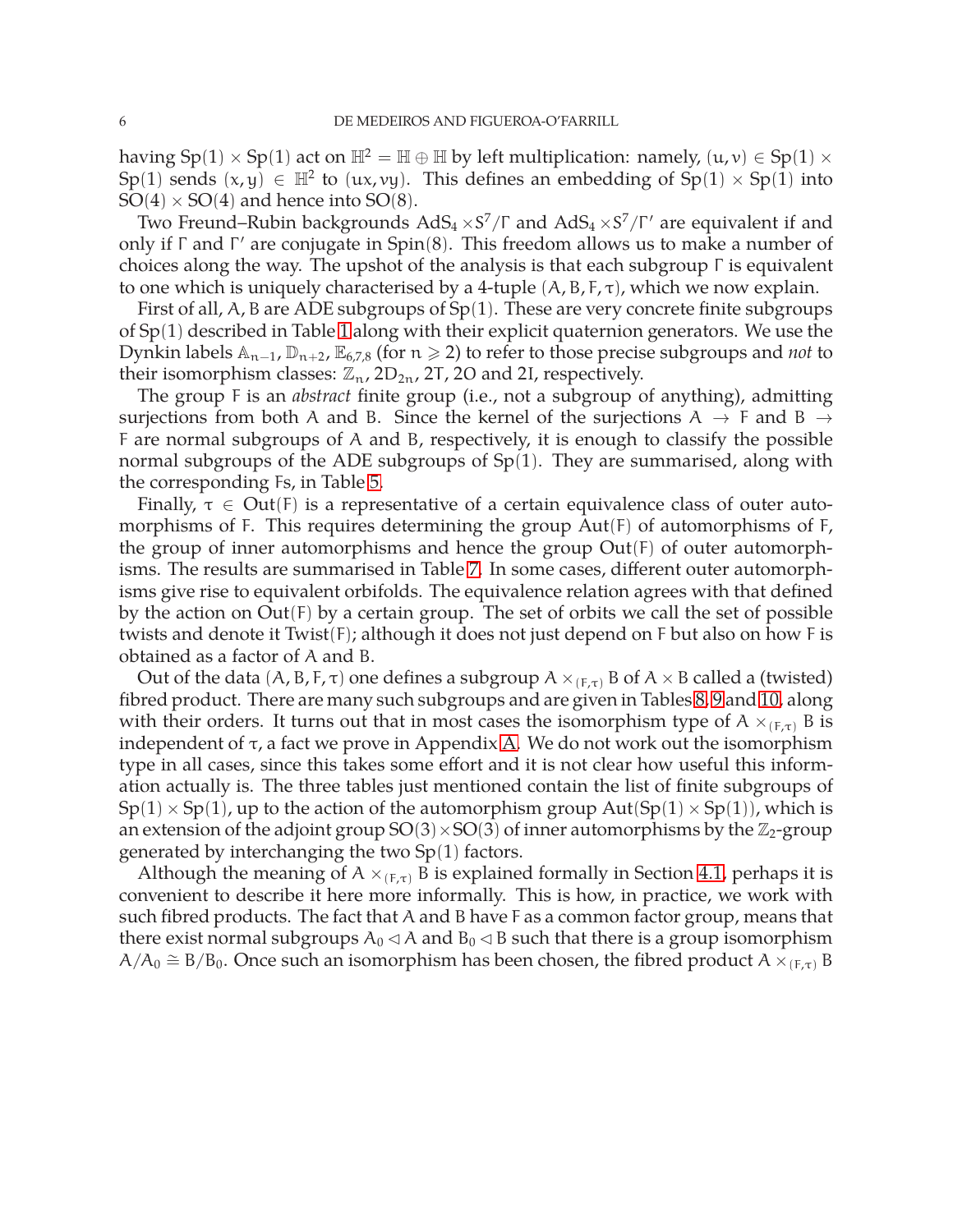is given by the preimage of the graph of  $\tau$  in  $F \times F$  under the map  $\pi$  in the exact sequence

$$
1 \longrightarrow A_0 \times B_0 \longrightarrow A \times B \longrightarrow F \times F \longrightarrow 1. \tag{2}
$$

It consists of pairs  $(a, b) \in A \times B$  such that  $bB_0 = \tau(aA_0)$ , where we write  $aA_0$  and  $bB_0$ for the A<sub>0</sub>-coset of a and the B<sub>0</sub>-coset of b, respectively. This description of A  $\times$ <sub>(E,τ)</sub> B allows us to deconstruct the corresponding orbifold as a sequence of quotients: first we quotient by  $A_0 \times B_0$  and the we quotient the resulting orbifold by F. The quotients by  $A_0 \times B_0$  and F can themselves be decomposed into simpler quotients, et cetera. In the end, all but a handful of orbifolds can be described as a small number of iterated cyclic quotients. The results can be read off of several tables: Table [13](#page-30-0) for the product groups, Table [14](#page-31-0) for the smooth "orbifolds" and Table [15](#page-37-1) for the remaining groups. The notation in those tables is explained in the bulk of the paper, but we summarise it here for the impatient:  $\omega_n = e^{2\pi i/n}$  (but we use  $\xi = \omega_8$ ) and  $\zeta = e^{i\pi/4}e^{j\pi/4}$ . We give the generators of the cyclic groups we quotient by *not* as abstract generators, but as explicit elements of  $Sp(1) \times Sp(1)$ .

For example, let us consider the orbifold  $S^7/\Gamma$ , where  $\Gamma = \mathbb{E}_6 \times_T \mathbb{E}_6$  has order 48. We can perform this quotient in steps. We first consider the quotient X of  $S^7$  by the  $\mathbb{Z}_2 \times \mathbb{Z}_2$ subgroup of  $Sp(1) \times Sp(1)$  generated by  $(-1,1)$  and  $(1,-1)$ . The element  $(i,i)$  acts on X with order 2, since  $(i, i)^2 = (-1, -1)$  and this is an element of the  $\mathbb{Z}_2 \times \mathbb{Z}_2$  group we quotiented  $S^7$  by in order to obtain X. Let Y be the quotient of X by  $(i, i)$ . On Y we have an action of  $(j, j)$ , which again has order 2. Let the corresponding quotient be Z. Finally, on Z we have the action of  $(\zeta, \zeta)$  which has order 3, since  $(\zeta, \zeta)^3 = (-1, -1)$ . That  $\mathbb{Z}_3$ quotient of Z is  $S^7/\Gamma$ . What this cyclic decomposition of the group  $\Gamma$  is doing is basically allowing us to write the elements of Γ uniquely as a word in some cyclic generators *with a chosen order* of those generators, and this suggests performing the quotient by each such generator in turn.

#### 2. Spherical orbifolds

<span id="page-7-0"></span>Let S<sup>7</sup> denote the unit sphere in  $\mathbb{R}^8$ . The Lie group of orientation-preserving isometries of S<sup>7</sup> is the special orthogonal group SO(8). Let  $\Gamma <$  SO(8) be a finite group. The quotient S<sup>7</sup>/Γ, obtained by identifying points on the sphere which are on the same orbit of Γ, will be smooth if and only if Γ acts freely; that is, with trivial stabilisers. Recall that the stabilizer  $\Gamma_x$  of a point  $x \in S^7$  is the subgroup of  $\Gamma$  consisting of all the elements of  $\Gamma$  which fix x. The action of  $\Gamma$  is free if  $\Gamma_x = \{1\}$  for all  $x \in S^7$ . The determination of the smooth quotients of  $S<sup>7</sup>$  (or, more generally, any round sphere) is the so-called spherical space-form problem, which has a long history culminating in Wolf's classification [\[22\]](#page-50-1). In this paper we shall be concerned with quotients which are not necessarily smooth; equivalently, with finite subgroups of SO(8) which do not act freely. We shall call them orbifolds; although in the mathematical literature they are more precisely known as *global* orbifolds.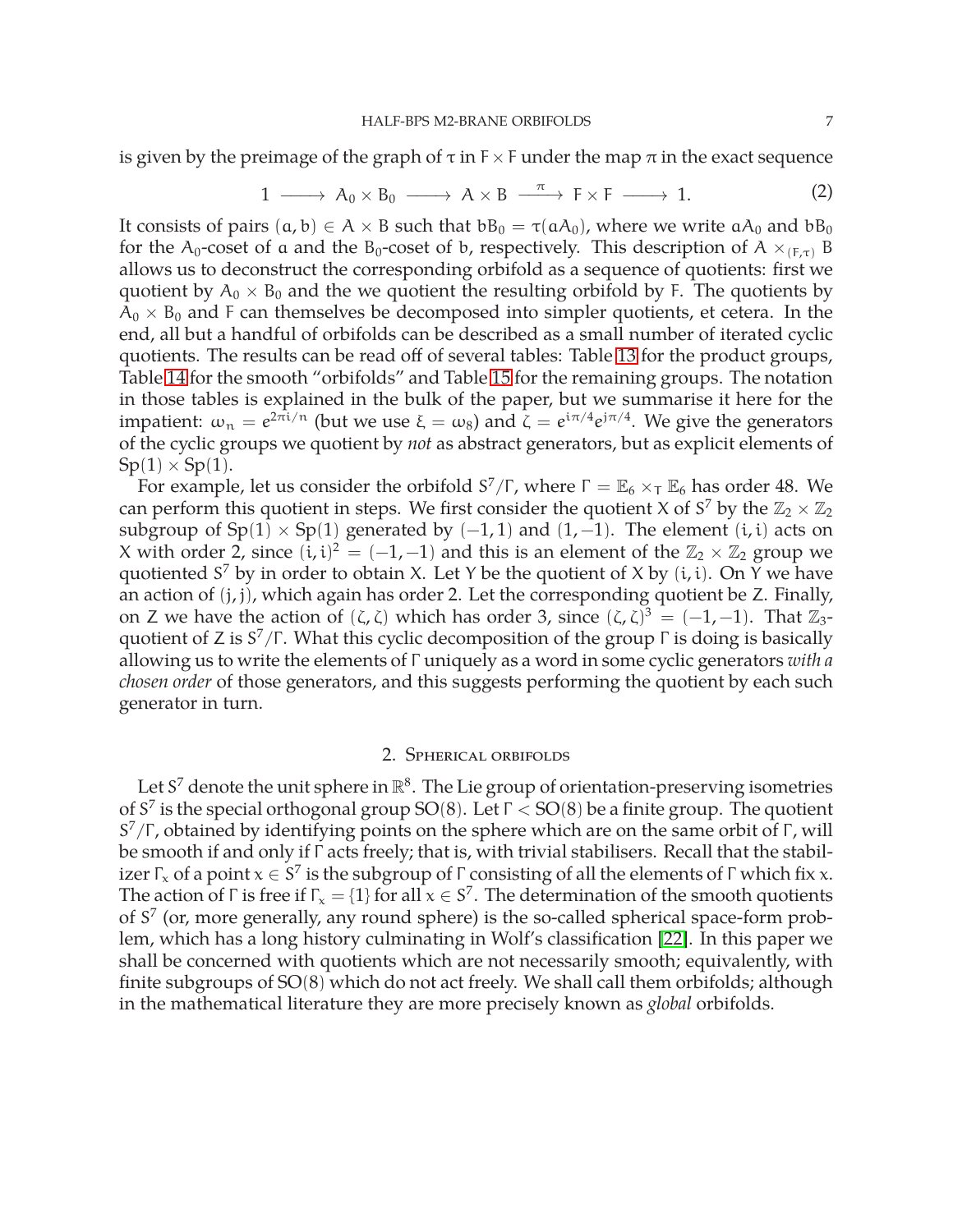<span id="page-8-0"></span>2.1. **Spin orbifolds.** An often under-appreciated fact is that the bundle of oriented orthonormal frames of an orbifold is actually a smooth manifold. For the case of  $S^7/\Gamma$  (or indeed any orbifold of a round sphere) we can see this explicitly. First of all, we observe that the bundle of oriented orthonormal frames  $P_{SO}(S^7)$  of  $S^7$  is diffeomorphic to the Lie group SO(8). To see this let  $x \in S^7$ : it is a unit-norm vector in  $\mathbb{R}^8$ . The tangent space to  $S^7$ at x is the hyperplane in  $\mathbb{R}^8$  perpendicular to x. An orthonormal frame for  $\mathsf{T}_\mathsf{x} \mathsf{S}^\mathcal{T}$  is a set of seven unit-norm vectors in  $\mathbb{R}^8$  which are perpendicular to x and to each other. Together with x they make up an orthonormal frame for  $\mathbb{R}^8$ , whence the  $8 \times 8$  matrix with these vectors as columns and x in the first column, say, is orthogonal. An orientation on  $S^7$  is a choice of sign for the determinant of this orthogonal matrix; equivalently, it is a choice of connected component in the orthogonal group  $O(8)$ . Either choice results in a manifold diffeomorphic to SO(8). Let us, for definiteness, choose the orientation corresponding to unit determinant, so that  $P_{SO}(S^7) \cong SO(8)$ . The projection  $SO(8) \rightarrow S^7$  is the map which selects the first column of the matrix.

A finite subgroup  $\Gamma <$  SO(8) acts linearly on  $\mathbb{R}^8$  and the action on  $S^7$  is the restriction of this action. Its lift to the tangent bundle is also a linear action. In other words, under the identification  $P_{SO}(S^7)=SO(8)$ , the action of  $\gamma$  on  $P_{SO}(S^7)$  is just left matrix multiplication in SO(8), which is a free action. Furthermore this action is compatible with the bundle projection  $P_{SO}(S^7) \rightarrow S^7$ . The space of right  $\Gamma$ -cosets in SO(8), which is a smooth manifold, can be identified with the bundle of orthonormal frames  $P_{SO}(S^7/\Gamma)$  of the orbifold. Notice that it is *not* a principal SO(7) bundle: if it were, the right action of SO(7) would be free and the quotient a manifold instead of an orbifold.

The sphere  $S<sup>7</sup>$  has a unique spin structure. Indeed, the total space of the spin bundle is diffeomorphic to the Lie group Spin(8) and the covering homomorphism Spin(8)  $\rightarrow$ SO(8) is the bundle morphism from the spin bundle  $P_{Spin}(S^7)$  to  $P_{SO}(S^7)$ . Now the orbifold S<sup>7</sup>/Γ admits a spin structure if and only if the action of Γ on P<sub>SO</sub>(S<sup>7</sup>) lifts to P<sub>Spin</sub>(S<sup>7</sup>) in a way that is compatible with the bundle map  $P_{Spin}(S^7) \to P_{SO}(S^7)$ . This is equivalent to the existence of a lift of Γ to an *isomorphic* subgroup (also denoted Γ) of Spin(8) (as opposed to a double cover), which acts by left multiplication on Spin(8). This action is again free and we define the spin bundle of the orbifold S $^{7}/\Gamma$  to be the smooth manifold of right  $\Gamma$ -cosets in Spin(8). If we think of Spin(8) as sitting inside the Clifford algebra  $C\ell(8)$ , then the condition that  $\Gamma$  map isomorphically onto its image in SO(8) is that  $-\mathbf{1} \notin \Gamma$ . There are topological obstructions to the existence of such lifts and even when the obstruction is overcome there may be more than one lift, each one corresponding to a different spin structure on the orbifold. These are classified, as in the case of manifolds, by Hom( $\Gamma$ ,  $\mathbb{Z}_2$ ), which boils down to introducing signs for each generator of Γ in a way consistent with the relations.

Bär's cone construction [\[23\]](#page-50-2) relates Killing spinors on  $S^7$  to parallel spinors on  $\mathbb{R}^8$ . More precisely the vector space of Killing spinors (with Killing constant  $\frac{1}{2}$ , say) on S<sup>7</sup>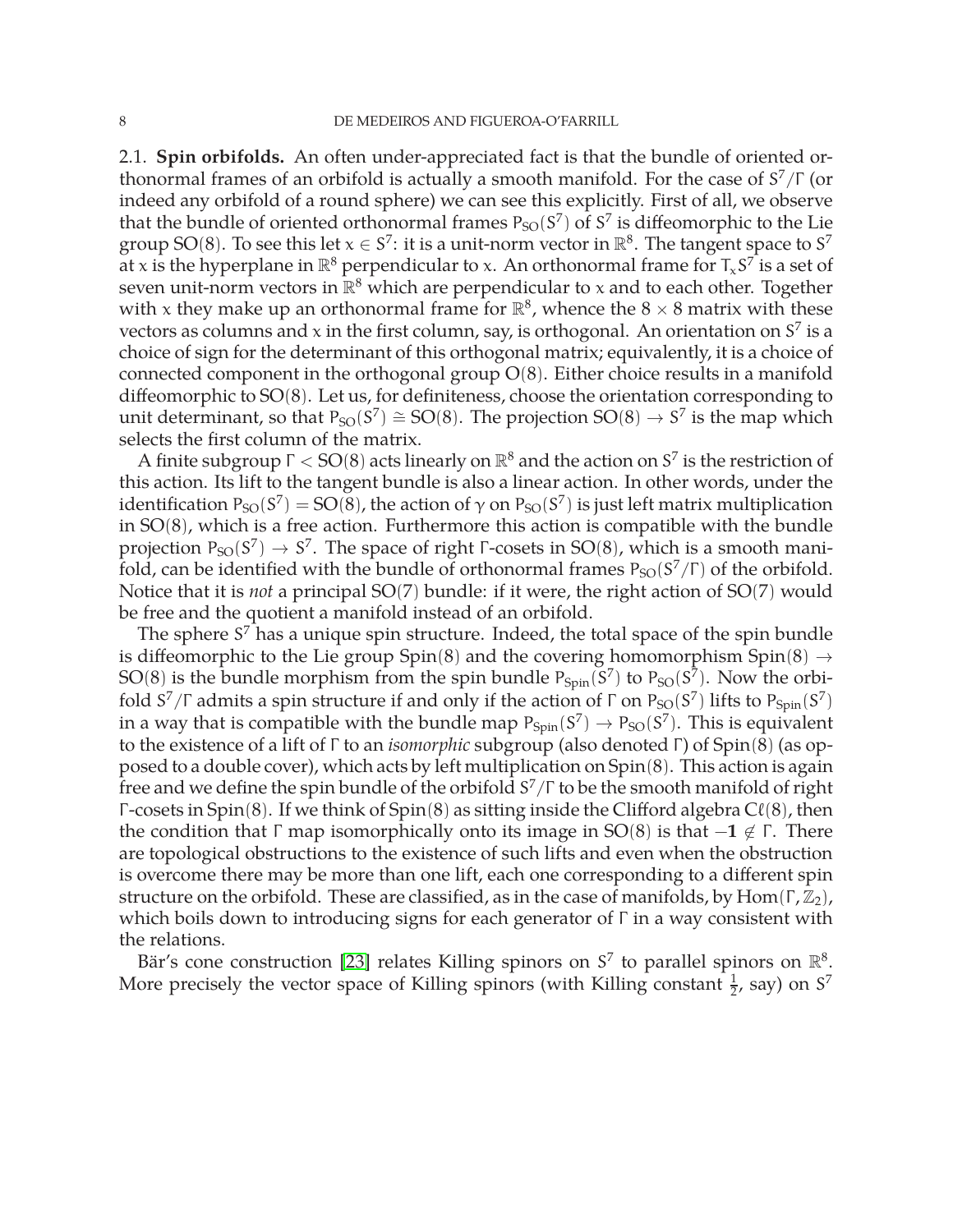is isomorphic to the space of parallel positive-chirality spinors on  $\mathbb{R}^8$ . Furthermore this correspondence is equivariant with respect to the action of Spin(8), as shown more generally in [\[24\]](#page-50-3) in a similar context to that of the present paper. Relative to flat coordinates for  $\mathbb{R}^8$ , a parallel spinor is a constant spinor, and hence the space of Killing spinors is isomorphic, as a representation of Spin(8), to  $\Delta_{+}$ , the positive-chirality spinor irreducible representation of Spin(8). The subgroup  $Γ <$  Spin(8) acts naturally on this representation and the Killing spinors on S $^7/\Gamma$  can be identified with the Γ-invariant spinors in  $\Delta_+.$ They form a vector space  $\Delta_+^{\Gamma}$  of dimension  $0 \leq \mathcal{N} \leq 8$ .

<span id="page-9-0"></span>2.2. **Statement of the problem.** We are interested in classifying orbifolds S<sup>7</sup>/Γ, up to isometry, admitting real Killing spinors (and hence a spin structure) and such that the (real) dimension  $\mathcal N$  of the vector space of real Killing spinors be  $\geq 4$ . This is equivalent to classifying subgroups  $-1 \notin \Gamma <$  Spin(8), up to conjugation, such that dim  $\Delta_{+}^{\Gamma} \geq 4$ . We shall call such subgroups Γ *admissible* in this paper. It is important to stress that it is conjugation in Spin(8) that we have to consider as our basic equivalence relation and not the weaker conjugation of Γ in SO(8). Certainly quotients by conjugate subgroups of SO(8) are isometric, but this is not enough to guarantee that their spin bundles are also isomorphic, and hence that the dimension of the space of real Killing spinors be equal. This is consistent with the fact that supergravity backgrounds are not merely orbifolds *admitting* a spin structure, but orbifolds with a choice of spin structure on them. It is easy to see that if  $\Gamma$  and  $\Gamma' = g\Gamma g^{-1}$ , for some  $g \in Spin(8)$ , are admissible subgroups, then  $S^7/\Gamma$ and  $S^7/\Gamma'$  are isomorphic as spin orbifolds and hence the corresponding Freund–Rubin backgrounds are equivalent.

Let  $\Gamma$  < Spin(8) be an admissible subgroup. Let  $\delta_+$ : Spin(8)  $\rightarrow SO(\Delta_+)$  denote the chiral spinor representation of Spin(8). Then since  $\dim \Delta_+^{\vec{\Gamma}} = \mathcal{N}$ , the image of  $\Gamma$  under  $\delta_+$  is contained in an SO(8−N) subgroup of SO( $\Delta_+$ ) corresponding to the perpendicular complement  $(\Delta_+^{\Gamma})^{\perp}$  of the subspace of  $\Gamma$ -invariant spinors. This means that  $\Gamma$  is contained in a Spin(8– $\mathcal{N}$ ) subgroup of Spin(8). Now Spin(8) acts transitively on the grassmannian of  $\mathcal N$ -planes in  $\Delta_+$ , so we can use the freedom to conjugate  $\Gamma$  in Spin(8) to ensure that  $\Gamma$ belongs to a particular Spin(8−N) subgroup. (This does not mean that all Spin(8−N) subgroups of Spin(8) are conjugate, just those which leave pointwise invariant an  $\mathcal{N}$ dimensional subspace of  $\Delta_{+}$ .)

Let us consider, for definiteness, the case  $\mathcal{N} = 4$ , since  $\mathcal{N} > 4$  will just be a specialisation of this case. We will fix some of the freedom to conjugate in Spin(8) by the requirement that Γ belongs to a particular  $Spin(4)$  subgroup of  $Spin(8)$ . We choose this subgroup to be such that its action on S<sup>7</sup> is as follows. First notice that Spin(4) ≅  $Sp(1) \times Sp(1)$ , with  $Sp(1)$  the Lie group of unit-norm quaternions. This group acts naturally on  $\mathbb{H}^2 \cong \mathbb{H} \oplus \mathbb{H}$  via left quaternion multiplication:

$$
(u_1, u_2) \cdot (x_1, x_2) = (u_1 x_1, u_2 x_2), \qquad (3)
$$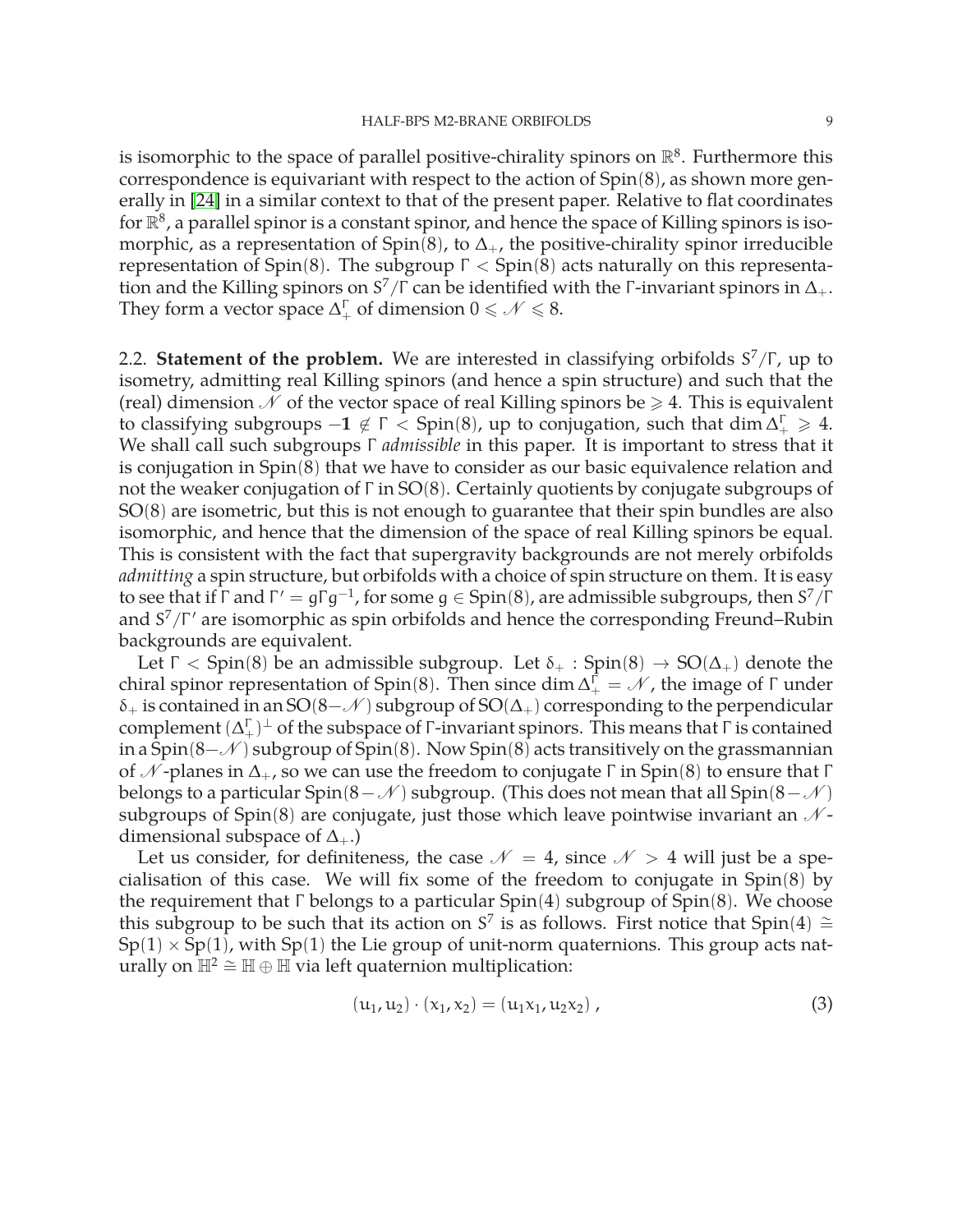where  $u_i \in Sp(1)$  and  $x_i \in \mathbb{H}$ , in such a way that it preserves the unit sphere  $S^7 \in \mathbb{H}^2$ . One can check that this Spin(4) leaves invariant pointwise a four-plane in  $\Delta_+$ . Once we conjugate Γ to lie inside this Spin(4) subgroup, we still have the freedom to conjugate by the normaliser in Spin(8) of this Spin(4) subgroup. Of course, the normaliser contains the Spin(4) subgroup itself, but it also contains other elements of Spin(8) inducing noninner automorphisms of the Spin(4) subgroup. As shown, e.g., in [\[25,](#page-50-4) §3], there is a unique nontrivial outer automorphism of  $Spin(4) \cong Sp(1) \times Sp(1)$ , and it is represented by the automorphism which interchanges the two Sp(1) subgroups:  $(u_1, u_2) \mapsto (u_2, u_1)$ . Indeed, since the Lie algebras of the Sp(1) subgroups correspond to the self-dual and anti-self-dual 2-forms in  $\Lambda^2(\Delta_+^\Gamma)^\perp$  , all we need to do to interchange them is to change the orientation of  $(\Delta_+^\Gamma)^\perp.$  This can be done by a rotation of  $\pi$  degrees in a 2-plane spanned by a spinor in  $(\Delta_+^\Gamma)^\perp$  and a spinor in  $\Delta_+^\Gamma$  and such a rotation is induced by conjugating by an element in Spin( $\Delta_{+}$ ), which becomes an element in Spin(8) after a triality transformation.

In summary, we want to classify finite subgroups  $\Gamma$  of  $Sp(1) \times Sp(1)$  up to conjugation in  $Sp(1) \times Sp(1)$  and the outer automorphism which swaps the two  $Sp(1)$  subgroups; in other words, we want to solve the following

**Problem.** Classify the finite subgroups of  $Sp(1) \times Sp(1)$  up to automorphisms of  $Sp(1) \times Sp(1)$ Sp(1).

This will result from an application of Goursat's theory of subgroups of a direct product of groups, but before doing so, we review the finite subgroups of  $Sp(1)$ , which will be the main ingredients in terms of which our results will be phrased.

#### 3. Finite subgroups of the quaternions

<span id="page-10-0"></span>In this section we review very briefly, mostly to settle the notation and to make this paper reasonably self-contained, the classification of finite subgroups of the quaternions in terms of simply-laced (extended) Dynkin diagrams.

Let  $\mathbb H$  denote the skew field of quaternions. Multiplication in  $\mathbb H$  being associative, we can talk about multiplicative subgroups. Let  $G < \mathbb{H}$  be a finite such subgroup. Since G is a finite group, every  $x \in G$  obeys  $x^n = 1$  for some finite n and since  $H$  is a normed algebra, it follows that  $|x|^n = |x^n| = 1$ , whence  $|x| = 1$ . In other words, G is actually a subgroup of  $Sp(1)$ , the Lie group of unit-norm quaternions. The adjoint representation of  $Sp(1)$ defines a covering homomorphism  $Sp(1) \rightarrow SO(3)$ , once we choose an orthonormal basis for the Lie algebra of  $Sp(1)$ , which is the three-dimensional real vector space of imaginary quaternions. Therefore every finite subgroup  $G < Sp(1)$  projects to a finite subgroup  $\overline{G}$  < SO(3).

The classification of finite subgroups of  $SO(3)$  is classical and a nice treatment can be found in Elmer Rees's *Notes on geometry* [\[26\]](#page-50-5). A result due to Euler states that any nontrivial rotation in  $\mathbb{R}^3$  is the rotation about some axis. That axis intersects the unit sphere in  $\mathbb{R}^3$  at two points: the *poles* of the rotation. Let P denote the set of all the poles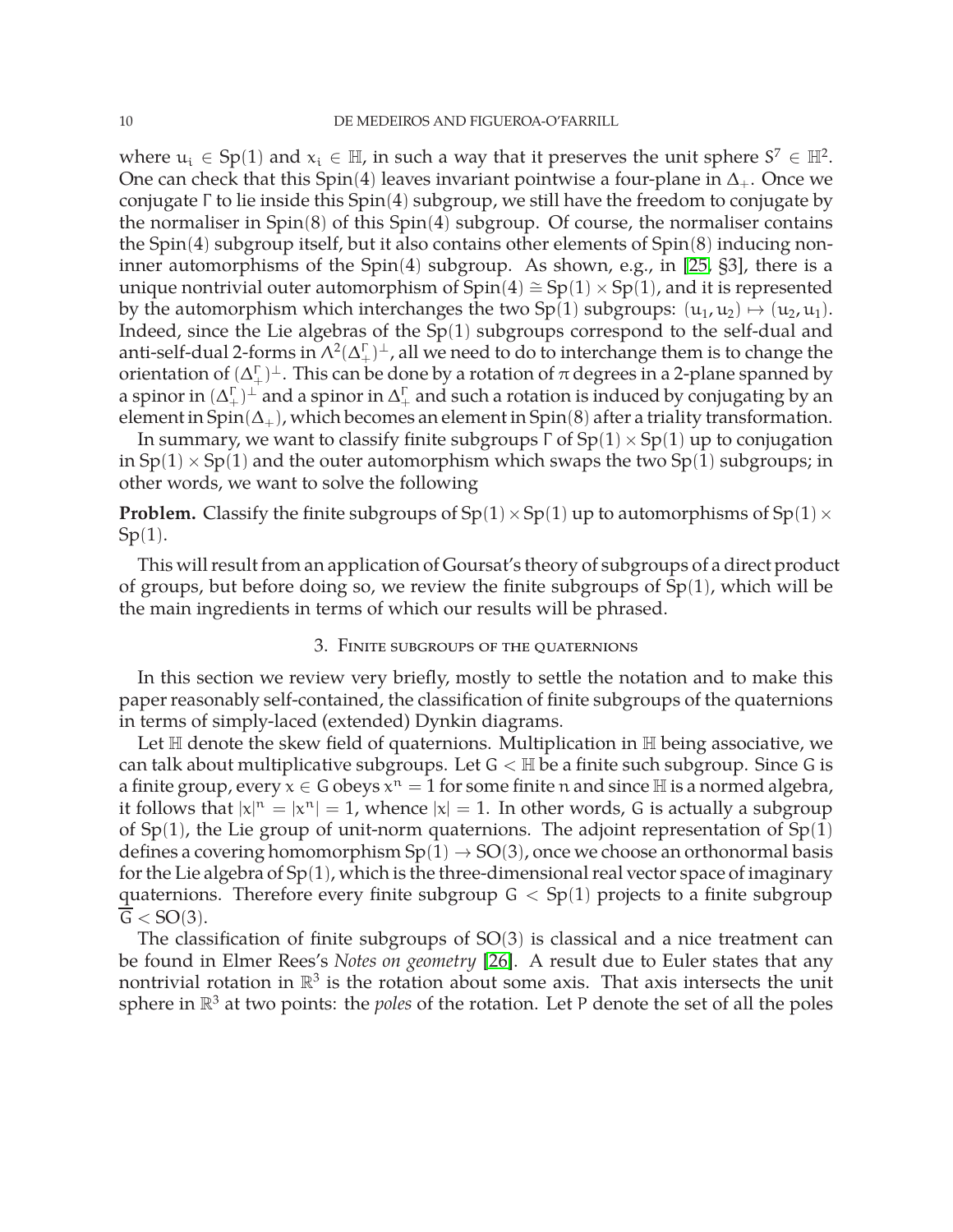of the non-identity elements in  $\overline{G}$ . The finite group  $\overline{G}$  acts on the finite set P and a careful application of the orbit-stabilizer theorem shows that it does so with either two or three orbits. The case with two orbits corresponds to a cyclic group, where the two orbits correspond to the two poles common to all the rotations. The case with three orbits corresponds either to a dihedral group or to the group of symmetries of a Platonic solid: namely, the tetrahedral, octahedral or icosahedral groups.

One then determines the possible lifts of these finite rotation subgroups to  $Sp(1)$ , thus determining the finite subgroups of quaternions. They turn out to be classified by the ADE Dynkin diagrams and tabulated in Table [1.](#page-11-0) They are given by cyclic groups, binary dihedral groups and binary polyhedral groups. In the rows labelled  $\mathbb{A}_{n-1}$  and  $\mathbb{D}_{n+2}$  we take  $n \geqslant 2$ . In the last row,  $\phi = \frac{1}{2}$  $\frac{1}{2}(1+\sqrt{5})$  is the Golden Ratio. It should be stressed that the labels  $A$ , $D$  and  $E$  refer to the explicit subgroups in this table, with the generators shown and not just to the isomorphism class of such subgroups.

<span id="page-11-0"></span>

|                    |                             |               | Dynkin   Name   Order   Quaternion generators |
|--------------------|-----------------------------|---------------|-----------------------------------------------|
| $\mathbb{A}_{n-1}$ | $\mathbb{Z}_{\mathfrak{n}}$ | $\mathfrak n$ | $e^{\frac{i2\pi}{n}}$                         |
| $\mathbb{D}_{n+2}$ | $2D_{2n}$                   | 4n            | $j, e^{\frac{i\pi}{n}}$                       |
| $\mathbb{E}_6$     | 2T                          | 24            | $(1+j)(1+i)$                                  |
| $\mathbb{E}_7$     | 20                          | 48            |                                               |
| $\mathbb{E}_8$     | 21                          | 120           | $^{-1}i+j$                                    |

The Dynkin label is due to the McKay correspondence [\[27\]](#page-50-6) and goes as follows. We associate a graph to a finite subgroup  $G < Sp(1)$  as follows. Since G is finite, there are a finite number of irreducible representations:  $V_0, V_1, \ldots, V_r$ . In addition there is a "fundamental" representation R (not necessarily irreducible) obtained by restricting the twodimensional complex representation of Sp(1) given by the isomorphism Sp(1)  $\cong$  SU(2). The vertices of the graph are labelled by the irreducible representations of G and we draw an edge between vertices  $V_i$  and  $V_j$  if and only if  $V_j$  appears in the decomposition into irreducibles of the tensor product representation  $V_i \otimes R$ . It turns out that this incidence relation is symmetric, since  $V_i$  appears in  $V_j \otimes R$  if and only if  $V_j$  appears in  $V_i \otimes R$ . The resulting graph is therefore not directed. It can be shown to be an extended Dynkin diagram in the ADE series. Deleting the vertex corresponding to the trivial representation, as well as any edge incident on it, we obtain the corresponding Dynkin diagram.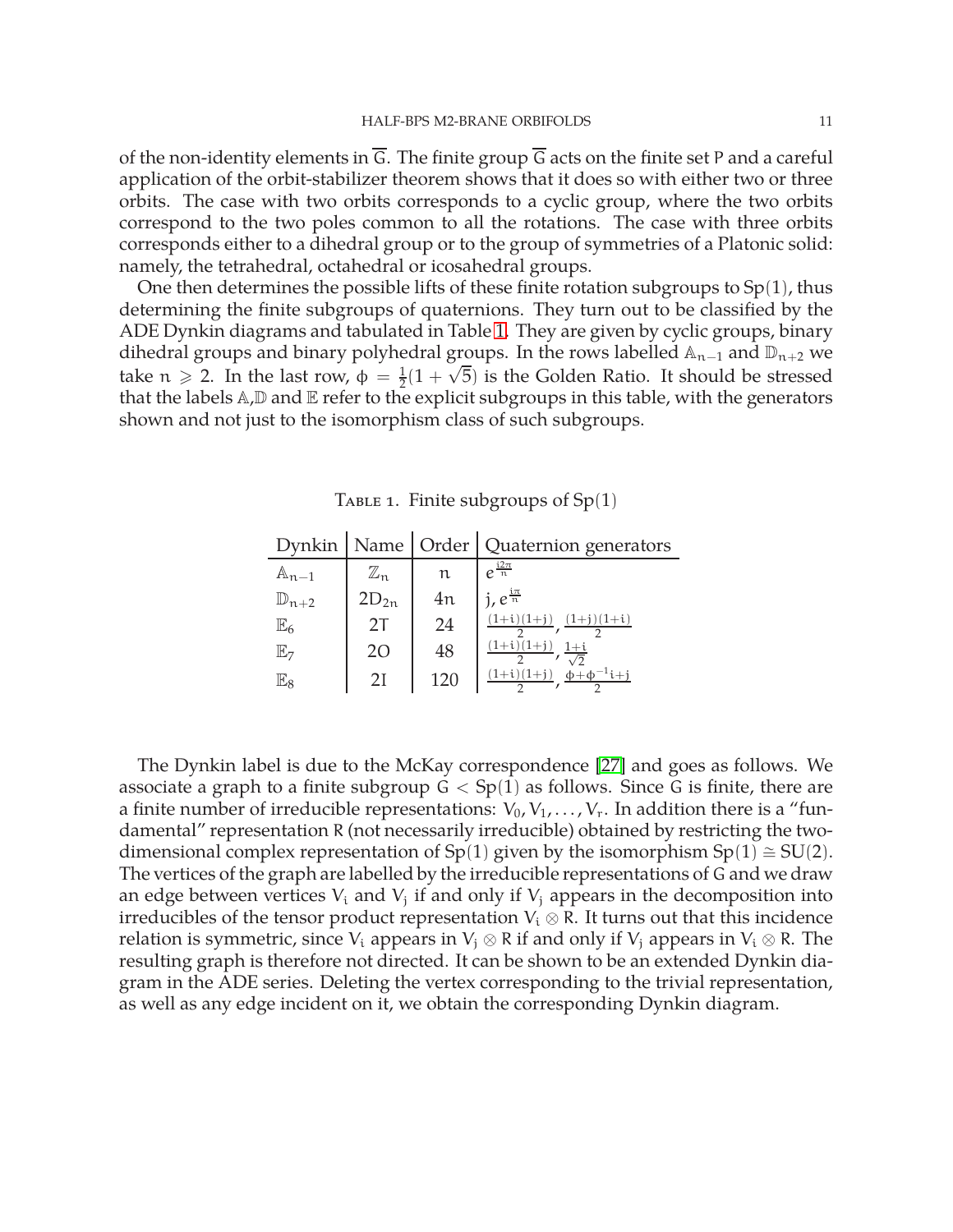#### 4. Goursat's Lemma

<span id="page-12-0"></span>The determination of the finite subgroups of  $Sp(1)\times Sp(1)$  follows from work of Goursat [\[28\]](#page-50-7). In fact, Goursat's original work was motivated by the determination of finite subgroups of SO(4) and he seems to have solved this problem (modulo a few missing cases) by noticing that SO(4) is covered by a direct product group, namely  $Sp(1) \times Sp(1)$ , and determining the subgroups of such a direct product. This ought to make it possible to read the results from Goursat's paper, but this is a serious undertaking comparable in magnitude to (but significantly less fun than) recovering his results independently departing from his basic idea: the (algebraic) Goursat Lemma, which we discuss presently. In fact, there is a further complication in that, according to [\[21\]](#page-50-0), Goursat's classification is incomplete, as is Du Val's [\[29\]](#page-50-8). This is remedied in [\[21\]](#page-50-0). In Appendix [B](#page-45-0) we recover the classification of finite subgroups of SO(4) (up to the action of the automorphisms of SO(4)). Since our result agrees with the classification in [\[21\]](#page-50-0), this provides an independent check of both results.

<span id="page-12-1"></span>4.1. **Goursat's theory of subgroups.** The question is to determine (at least in principle) the subgroups of a direct product of groups. The short answer is that subgroups are in bijective correspondence with graphs of isomorphisms between factor groups of the groups in question. Let us elaborate.

Let A, B be groups and let  $C < A \times B$  be a subgroup. We have canonical group homomorphisms  $\lambda : C \to A$  and  $\rho : C \to B$  obtained by restricting the cartesian projections  $\pi_1 : A \times B \to A$  and  $\pi_2 : A \times B \to B$  to C. In fact, it may be convenient to think of C not as a subgroup of  $A \times B$  but as an injective homomorphism  $\iota : C \to A \times B$  and the maps  $\lambda$ ,  $\rho$  as its compositions with  $\pi_1$ ,  $\pi_2$ , respectively. In summary, we have the following commutative diagram of groups:



(4)

Clearly if C is a subgroup of  $A \times B$ , it's actually a subgroup of  $\lambda(C) \times \rho(C)$ , whence without any loss of generality we can and will assume that  $\lambda : C \to A$  and  $\rho : C \to B$  are surjective. The kernels of  $\lambda$  and  $\rho$  define normal subgroups of C and since the image of a normal subgroup under a surjective homomorphism is again normal, we get normal subgroups  $A_0 := \lambda(\ker \rho)$  of A and  $B_0 := \rho(\ker \lambda)$  of B. In terms of elements,

<span id="page-12-2"></span>
$$
A_0 = \{a \in A | (a, 1) \in C\} \quad \text{and} \quad B_0 = \{b \in B | (1, b) \in C\}, \tag{5}
$$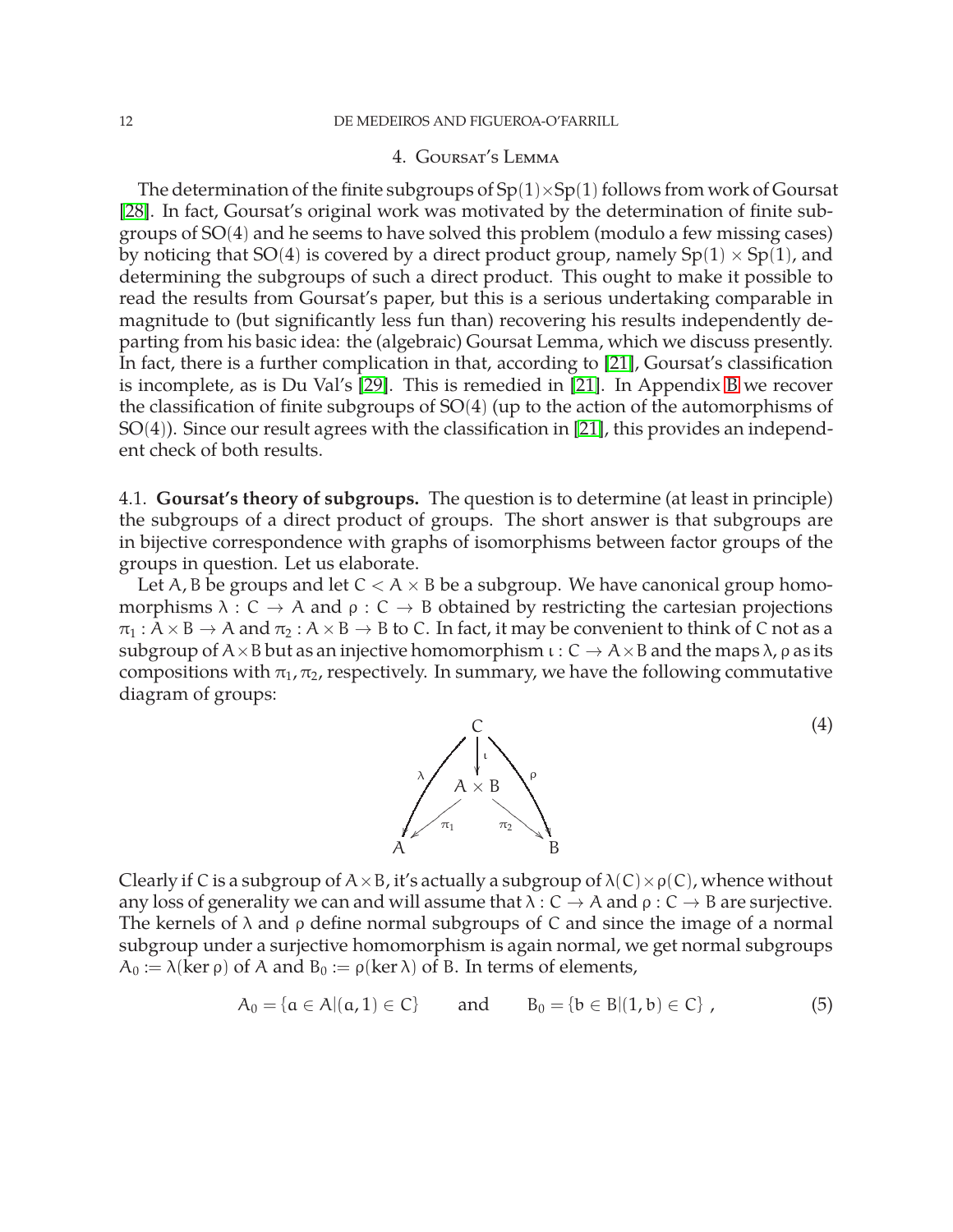where 1 denotes the identity element — after all we are eventually interested in subgroups of the quaternions, where the identity element is indeed the number 1 — and where we have identified C with its image under  $\iota$  in  $A \times B$ .

Goursat's Lemma states that the factor groups  $A/A_0$  and  $B/B_0$  are isomorphic, the isomorphism being given essentially by C. Let us define a map  $\overline{\varphi}$  : A  $\rightarrow$  B/B<sub>0</sub> using the elements of C: if  $(a, b) \in C$ , we define  $\overline{\varphi}(a) = bB_0$ . This map is well-defined, because if  $(a, b_1)$  also belongs to C, then so do  $(a, b_1)^{-1} = (a^{-1}, b_1^{-1})$  and the product  $(a, b_1)^{-1}(a, b) =$  $(1, b_1^{-1}b)$ , whence  $b_1^{-1}b \in B_0$  and hence  $b_1B_0 = b_1b_1^{-1}bB_0 = bB_0$ . The map  $\overline{\varphi}$  is surjective, since by definition for every  $b \in B$ , there is some  $a \in A$  so that  $(a, b) \in C$ . The kernel of  $\overline{\varphi}$ consists of those  $a \in A$  with  $(a, b_0) \in C$  for some  $b_0 \in B_0$ . This means that  $(1, b_0) \in C$ , and hence  $(a, b_0) (1, b_0)^{-1} = (a, 1) \in C$ , whence  $a \in A_0$ . Conversely if  $a \in A_0$ , then  $(a, 1) \in C$ and hence  $a \in \text{ker } \overline{\varphi}$ . Therefore  $\text{ker } \overline{\varphi} = A_0$  and hence  $\overline{\varphi}$  induces an isomorphism  $\varphi$ :  $A/A_0 \stackrel{\cong}{\rightarrow} B/B_0$ , sending  $aA_0 \mapsto bB_0$  for  $(a, b) \in C$ .

Let F be an abstract group isomorphic to both  $A/A_0$  and  $B/B_0$  and let us choose, once and for all, isomorphisms  $A/A_0 \stackrel{\cong}{\to} F$  and  $B/B_0 \stackrel{\cong}{\to} F$ . Then the isomorphism  $\varphi : A/A_0 \to$  $B/B<sub>0</sub>$  defined by C induces an automorphism of F.

In summary, C determines (and is determined by) the following data:

- (1) groups A and B,
- (2) normal subgroups  $A_0 \triangleleft A$  and  $B_0 \triangleleft B$  with  $A/A_0 \cong B/B_0 \cong F$ , and
- (3) an automorphism of F.

To reconstruct C from the above data, consider the following exact sequence

$$
1 \longrightarrow A_0 \times B_0 \longrightarrow A \times B \longrightarrow F \times F \longrightarrow 1,
$$
 (6)

obtained canonically from the data above, including the isomorphisms  $A/A_0 \cong$  F and B/B<sub>0</sub>  $\cong$  F. Now consider the subgroup F<sub>τ</sub> of F × F given by the graph of an automorphism  $\tau : F \to F$ . Explicitly,  $F_{\tau}$  is the subgroup of  $F \times F$  consisting of elements  $\{(x, \tau(x)) | x \in F\}$  and isomorphic to F. (The isomorphism is projecting onto the first factor, for example.) The subgroup C of  $A \times B$  is then the subgroup which maps to  $F_{\tau}$  under the map  $A \times B \rightarrow F \times F$ . Since  $A_0 \times B_0$  is the kernel of this map, we see that  $A_0 \times B_0$  is contained in C as a normal subgroup. In other words, C is an extension of  $F_{\tau}$  by  $A_0 \times B_0$ :

$$
1 \longrightarrow A_0 \times B_0 \longrightarrow C \longrightarrow F_{\tau} \longrightarrow 1. \tag{7}
$$

Equivalently, C can be interpreted as a fibred product, also known as a categorical pullback. To see this let us fix isomorphisms  $i_A : A/A_0 \rightarrow F$  and  $i_B : B/B_0 \rightarrow F$  once and for all. Let  $\tau \in Aut(F)$  be an automorphism. Let  $\beta : B \to F$  denote the composition

<span id="page-13-0"></span>
$$
B \longrightarrow B/B_0 \xrightarrow{i_B} F \tag{8}
$$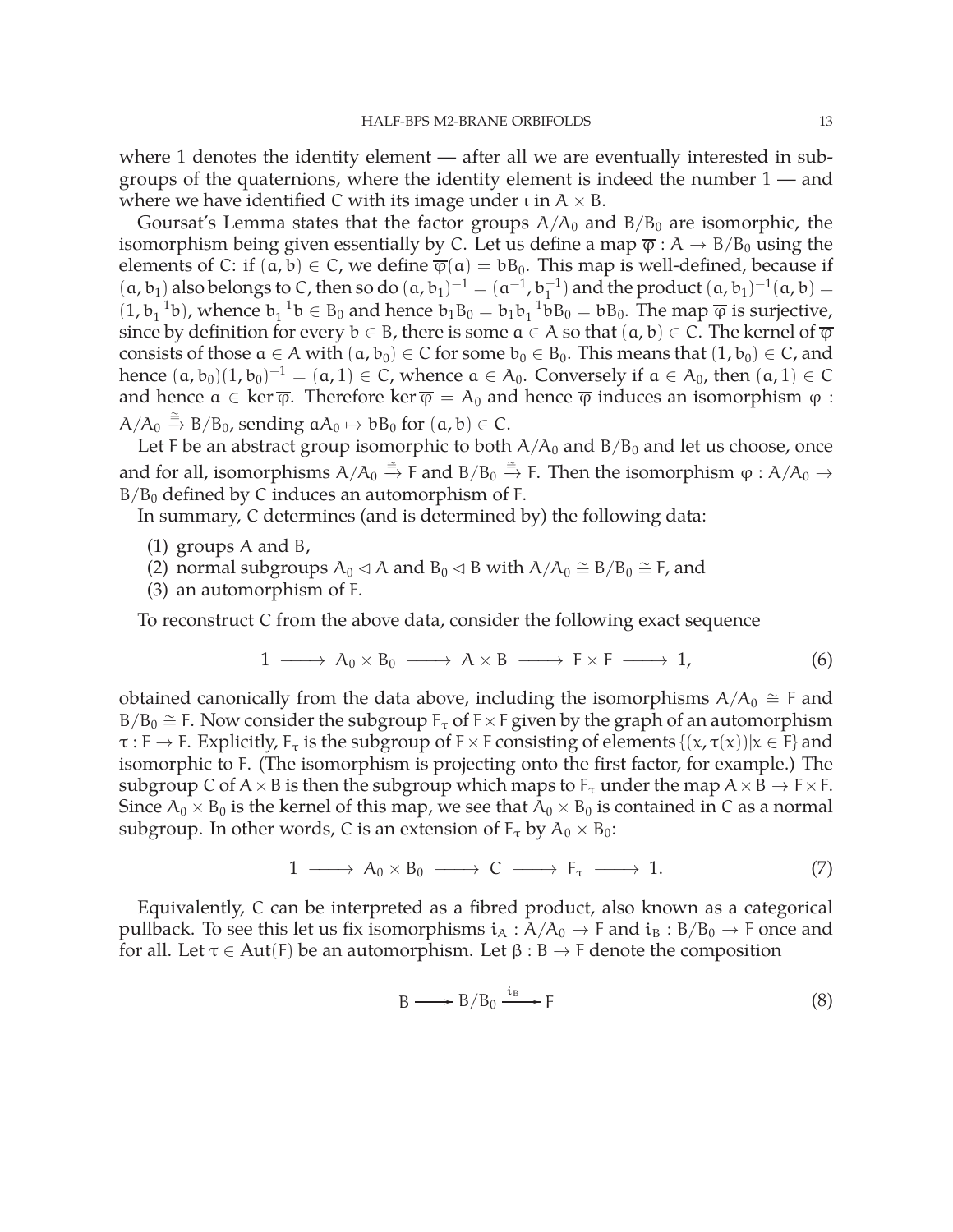and  $\alpha : A \rightarrow F$  denote the composition

<span id="page-14-1"></span>
$$
A \longrightarrow A/A_0 \xrightarrow{i_A} F \xrightarrow{\tau} F, \tag{9}
$$

where the maps  $A \to A/A_0$  and  $B \to B/B_0$  are the canonical ones. It is clear that both  $\alpha$ ,  $\beta$ are surjective. Then the subgroup  $C < A \times B$  is the pullback

$$
\begin{array}{ccc}\nC & \xrightarrow{\rho} & B \\
\lambda & \downarrow^{\beta} & \\
A & \xrightarrow{\alpha} & F\n\end{array} \tag{10}
$$

or in terms of elements

$$
C = \{ (a, b) \in A \times B | \alpha(a) = \beta(b) \},
$$
\n(11)

which one recognises as the fibred product  $A \times_F B$ . It must be stressed that although the notation may not reflect it, the data defining the fibred product  $A \times_F B$  are not just the groups A, B, F, but indeed the surjections  $\alpha : A \to F$  and  $\beta : B \to F$ . In particular,  $\alpha$ incorporates the automorphism  $\tau$  of F. We therefore reluctantly introduce the notation  $A \times_{(F,\tau)} B$  to reflect this. We will say that the fibred product in this case is *twisted* by τ. In Appendix [A](#page-42-0) we will prove that for almost all of the fibred products in this paper, twisting results in abstractly isomorphic groups.

<span id="page-14-0"></span>4.2. **The case of interest.** Let us now consider the case at hand: classifying finite subgroups  $Γ < Sp(1) \times Sp(1)$  up to automorphisms of  $Sp(1) \times Sp(1)$ . Such subgroups will be determined by a pair of finite subgroups  $A < Sp(1)$  and  $B < Sp(1)$  having isomorphic factor groups *and* the explicit isomorphism between the two factor groups. Equivalently, Γ is determined by the following data:

- (1) finite subgroups  $A < Sp(1)$  and  $B < Sp(1)$ ,
- (2) normal subgroups  $A_0 \triangleleft A$  and  $B_0 \triangleleft B$  such that  $A/A_0 \cong B/B_0 \cong F$ , where F is some abstract finite group, and
- (3) an automorphism of F.

As discussed in Section [2.2,](#page-9-0) we are interested in the subgroup Γ up to conjugation in the normaliser of the  $Sp(1) \times Sp(1)$  in  $Spin(8)$ . We can use the freedom to conjugate in  $Sp(1) \times Sp(1)$  to choose A and B to be fixed ADE subgroups of  $Sp(1)$ , thus given by the groups in Table [1.](#page-11-0) Furthermore we can use the freedom to swap the two  $Sp(1)$ subgroups, which is induced by conjugation in Spin(8), in order to order the two ADE subgroups, say, alphabetically. This still leaves the freedom to conjugate by their normalisers  $N(A)$  and  $N(B)$  in  $Sp(1)$ .

Next we have to choose normal subgroups  $A_0 \triangleleft A$  and  $B_0 \triangleleft B$  with isomorphic factor groups  $A/A_0 \cong B/B_0$ . Any pair A, B possesses such normal subgroups, since we can always take  $A_0 = A$  and  $B_0 = B$ , but some pairs will also have more interesting normal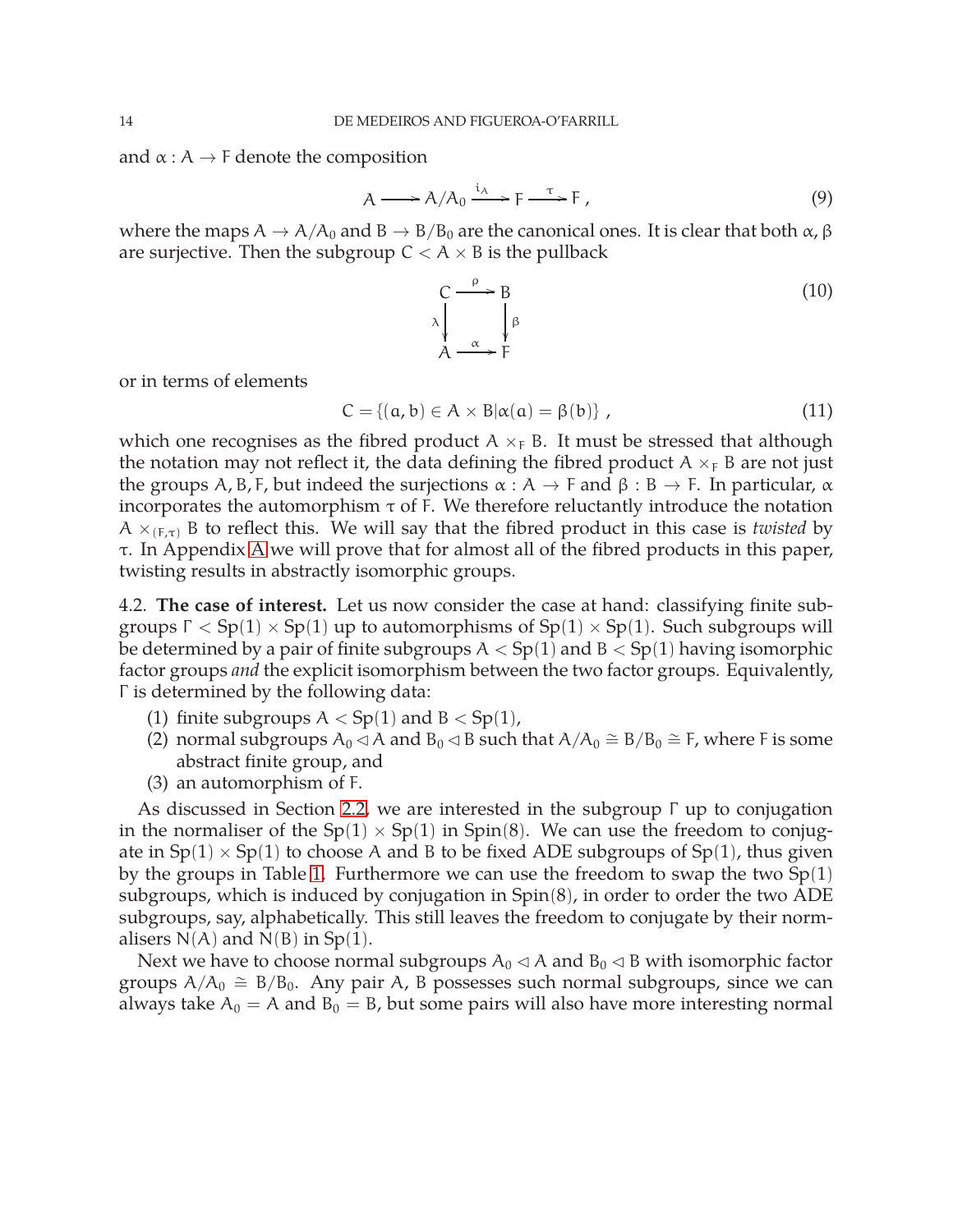subgroups as we will see in the next section. Conjugation by the normaliser  $N(A)$  permutes the normal subgroups of A (and similarly for B) and two normal subgroups so related are deemed to be equivalent for our purposes. This means that once we choose  $A_0$  and  $B_0$  in their equivalence classes, the only ingredient left to choose is the automorphism  $\tau$  of F and the only freedom left is conjugation by  $N_0(A) \times N_0(B)$ , where  $N_0(A)$ and  $N_0(B)$  are the stabilisers of  $A_0$  in  $N(A)$  and of  $B_0$  in  $N(B)$ .

As we now show, the group  $N_0(A) \times N_0(B)$  acts on Aut(F). Let us denote by  $a \mapsto [a]$ the composition  $A \to A/A_0 \to F$  (where the second map is  $i_A$ ) and similarly by  $b \mapsto [b]$ the composition B  $\rightarrow$  B/B<sub>0</sub>  $\rightarrow$  F, where the second map is i<sub>B</sub>. Let  $\mu \in Aut(F)$  be the automorphism of F induced by conjugation with  $x \in N_0(A)$ . In other words,  $\mu[a] = [xax^{-1}]$ . One can check that this is well-defined and defines an automorphism of F. Similarly, let v be the automorphism of F induced by conjugation with  $y \in N_0(B)$ . Then it is easy to verify that  $(a, b) \in A \times_{(F,\tau)} B$  if and only if  $(xax^{-1}, yby^{-1}) \in A \times_{(F,v \circ \tau \circ \mu^{-1})} B$ . In other words,  $(x, y) \in N_0(A) \times N_0(B)$  acts on  $\tau \in Aut(F)$  by  $\tau \mapsto \nu \circ \tau \circ \mu^{-1}$  and two automorphisms of F which are so related give rise to equivalent orbifolds. This suggests that we introduce the set of *twists*

<span id="page-15-0"></span>
$$
Twist(F) := Aut(F) / (N_0(A) \times N_0(B)), \qquad (12)
$$

which is in general *not* a group, but merely the quotient of Aut(F) by the above action of  $N_0(A) \times N_0(B)$ . In practice we will make a choice of representative automorphism for each equivalence class in Twist(F). The notation is also not particularly good, since Twist(F) does not just depend on the abstract group F but on F as a common quotient of A and B.

Notice that because  $A_0$  and  $B_0$  are normal subgroups,  $N_0(A)$  and  $N_0(B)$  contain the inner automorphisms of A and B and these surject onto the inner automorphisms of F, whence in order to compute the set of twists we can in the first instance restrict to the group Out(F) of outer automorphisms of F and then investigate which outer automorphisms of F are related by the action of  $N_0(A) \times N_0(B)$ .

In summary, Γ is determined up to isomorphisms, by the following data:

- (1) an unordered pair  $\{A, B\}$  of subgroups of  $Sp(1)$  taken from Table [1;](#page-11-0)
- (2) normal subgroups  $A_0$ < $A$  and  $B_0$ < $B$ , each representing its equivalence class under conjugation by the normalisers in  $Sp(1)$  of A and B, respectively, and such that  $A/A_0 \cong B/B_0 \cong$  F where F is some abstract finite group, and
- (3) a representative automorphism  $\tau \in$  Twist(F).

Finally, we make some comments about the smooth case. As shown in [\[20\]](#page-49-5) those subgroups of Sp(1) × Sp(1) which act freely on S<sup>7</sup> are such that  $A_0 = B_0 = \{1\}$ , whence  $A \cong B$ . They are given by the graph in  $A \times A$  of an automorphism  $\tau : A \rightarrow A$  of a fixed ADE subgroup  $A < Sp(1)$ .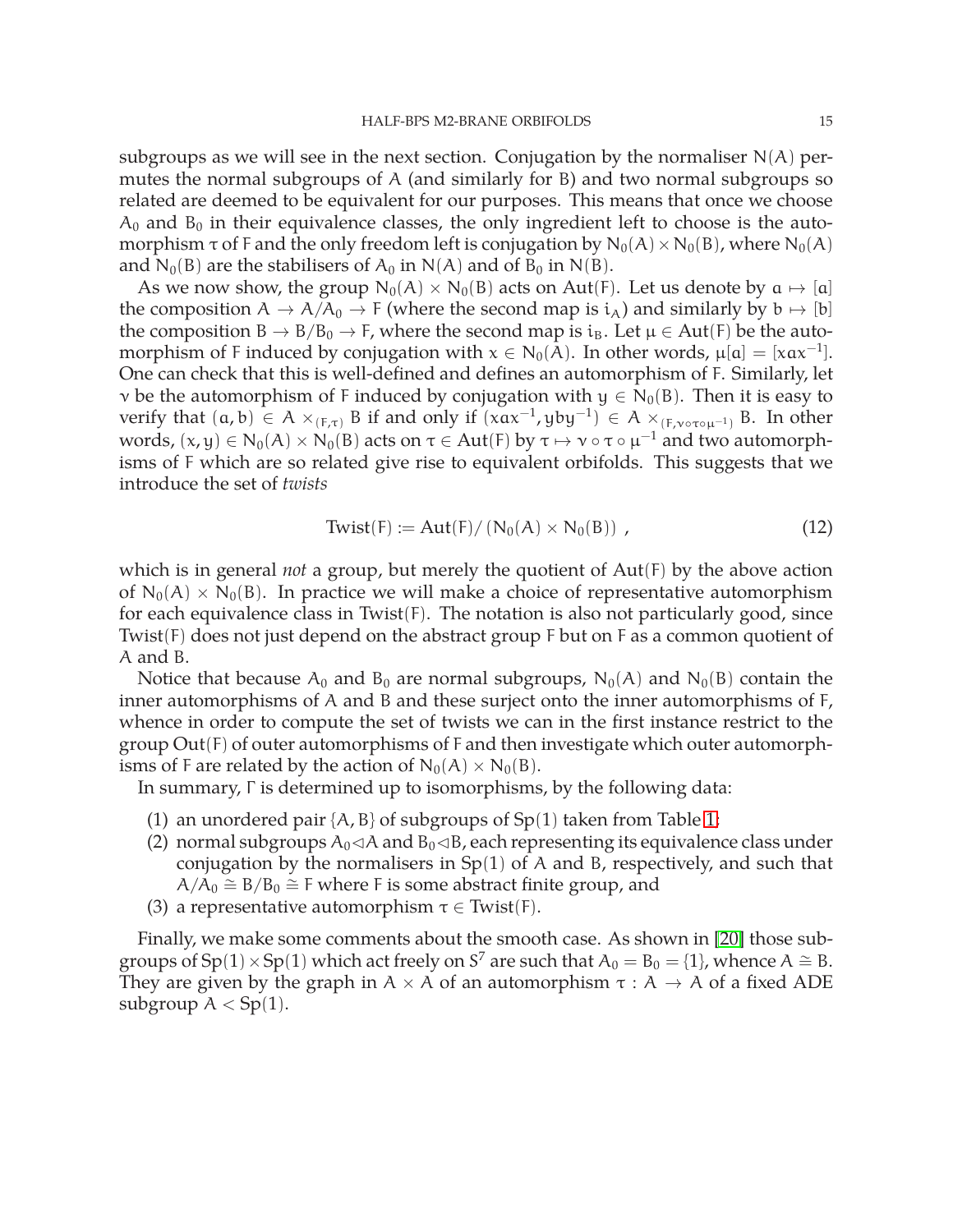We end with the observation that quotients with  $N > 4$  are automatically smooth: indeed, if S<sup>7</sup>/ $\Gamma$  has  $\mathscr{N} \geqslant 5$ , then  $\Gamma <$  Spin(3), where the Spin(3) subgroup is the diagonal Sp(1) subgroup of Sp(1)  $\times$  Sp(1). So the elements of  $\Gamma$  are of the form  $(a, a)$  for  $a \in A$  some ADE subgroup of Sp(1). Therefore we see from [\(5\)](#page-12-2) that  $A_0 = B_0 = \{1\}$ . Hence these subgroups are already considered in [\[20\]](#page-49-5), whence the novelty in this paper consists of extending the classification of  $\mathcal{N} = 4$  quotients by the inclusion of singular quotients. Since homogeneity implies smoothness, the fact that  $\mathcal{N} > 4$  orbifolds are actually smooth is of course consistent with the homogeneity conjecture [\[30–](#page-50-9)[32\]](#page-50-10) which says, in this context, that backgrounds preserving mode than half the supersymmetry are homogeneous.

#### 5. Quotients of ADE subgroups

<span id="page-16-0"></span>In this section we record the normal subgroups of the ADE subgroups and the corresponding factor groups. These are the abstract finite groups F appearing in Goursat's Lemma. The results are summarised in Table [5.](#page-20-2)

<span id="page-16-1"></span>5.1. **Cyclic groups.** Every subgroup of an abelian group is normal and every subgroup of a cyclic subgroup is cyclic. Indeed, let  $G = \langle t \rangle$  with  $t^n = 1$  be a cyclic group of order n and let  $N \triangleleft G$  be a normal subgroup. Let  $0 < k < n$  be the smallest integer such that  $t^k \in N$ . Then we claim that  $N = \langle t^k \rangle$ . Indeed, let  $t^l \in N$  and write  $l = qk + r$ , where the remainder  $0 \leqslant r < k$ . Since  $\mathfrak{t}^{\ell}$  and  $(\mathfrak{t}^k)^{\mathfrak{q}}$  belong to N, so does  $\mathfrak{t}^r$  and this would violate the minimality of k unless  $r = 0$ .

The ADE group  $\mathbb{A}_{n-1}$  is cyclic of order n. Its normal groups are  $\mathbb{A}_{m-1}$  for any m which is a divisor of n and the factor groups are thus also cyclic groups isomorphic to  $\mathbb{Z}_k$  with  $km = n$ .

<span id="page-16-2"></span>5.2. **Binary dihedral groups.** The normal subgroups of the binary dihedral groups can be determined in a similar way to how those of the dihedral groups are obtained (see, e.g., [\[33,](#page-50-11) Lemma 1.1] for  $D_{4k+2}$  and [\[34,](#page-50-12) Lemma 2.1] for  $D_{4k}$ ).

Let  $\mathbb{D}_{n+2}$  be the subgroup of Sp(1) generated by the quaternions  $s = j$  and  $t = e^{i\pi/n}$ . Abstractly, it has the presentation

$$
\mathbb{D}_{n+2} = \langle s, t | s^2 = t^n = (st)^2 \rangle . \tag{13}
$$

Notice that  $s^2 = t^n = (st)^2 = -1$ .

We first observe that any subgroup of the cyclic subgroup generated by t is normal. To see this simply notice that from  $st = -1$  one finds

$$
sts^{-1} = -sts = -ststt^{-1} = t^{-1} \implies st^{k}s^{-1} = t^{-k}, \qquad (14)
$$

but if t<sup>k</sup> belongs to a subgroup, then so does its inverse t<sup>-k</sup>. Since t has order 2n, any subgroup is generated by  $t^k$  for some  $k|2n$ . We must distinguish between two cases: when k|n and k  $/n$ , this latter case forcing k to be even.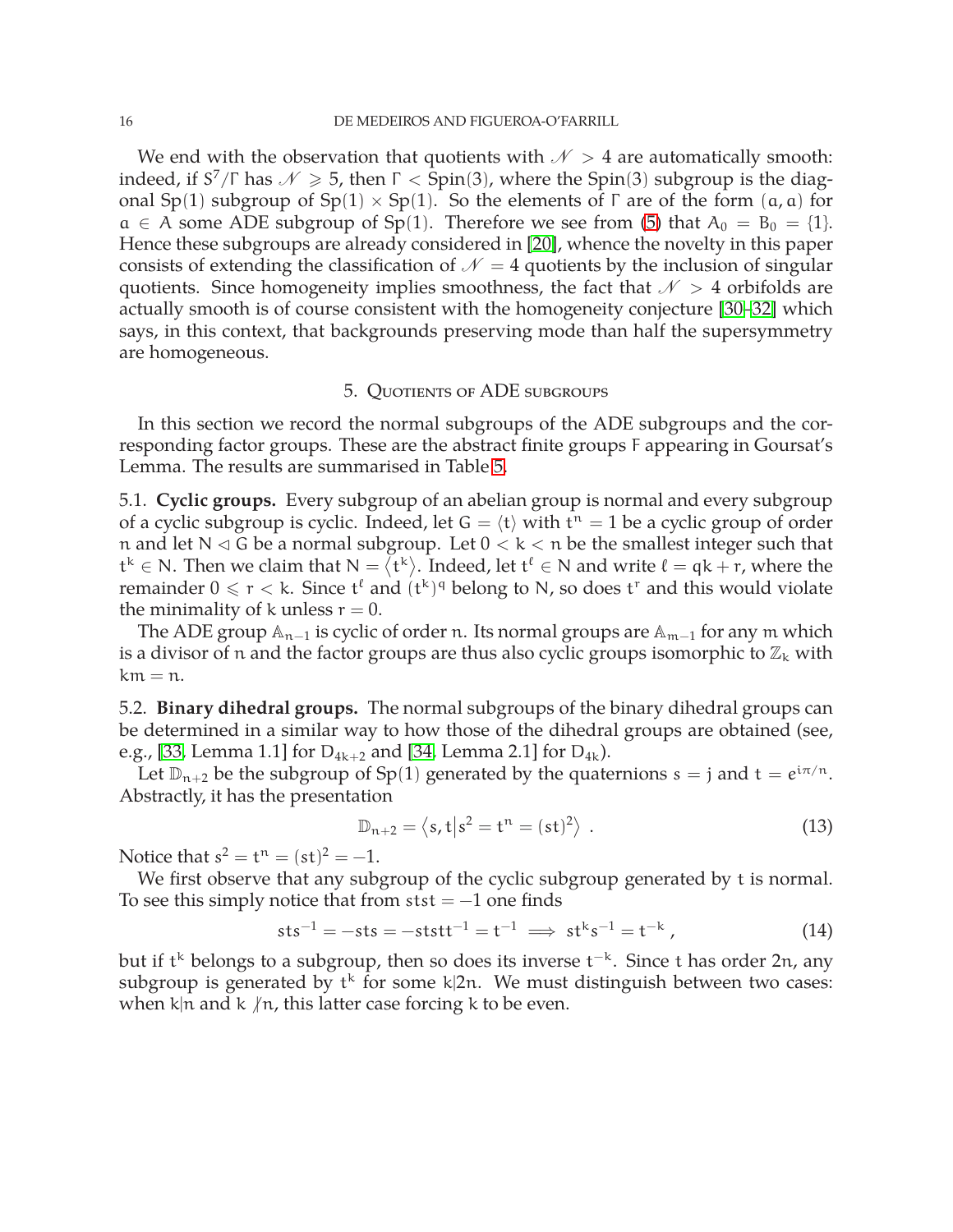If k|n, then let  $n = k$ l. Then the normal subgroup  $\langle t^k \rangle \cong \mathbb{Z}_{2l}$  is the ADE subgroup A<sub>2l−1</sub>. Let F denote the factor group  $\mathbb{D}_{n+2}/\mathbb{A}_{2l-1}$  and let  $x \mapsto [x]$  denote the canonical surjection  $\mathbb{D}_{n+2} \to F$ . Then since  $-1 \in \mathbb{A}_{2l-1}$ ,  $[s]^2 = 1$ ,  $([s][t])^2 = 1$  and  $[t]^k = 1$ , whence F  $\cong$  D<sub>2k</sub>, with the understanding that D<sub>2</sub>  $\cong \mathbb{Z}_2$  and D<sub>4</sub>  $\cong \mathbb{Z}_2 \times \mathbb{Z}_2$ . In other words, D<sub>n+2</sub> for any n, has a normal cyclic subgroup of index 2. We will see below that for n even, there are in addition two nonabelian normal subgroups of index 2.

If k  $/n$ , then since k|2n, we see that k must be even: say, k = 2p with p|n. Moreover,  $n/p$  must be odd, otherwise k|n. In summary,  $n = p(2l + 1)$ . The normal subgroup  $\langle t^k \rangle \cong \mathbb{Z}_{2l+1}$  is the ADE subgroup  $\mathbb{A}_{2l}$  and let F now denote the factor group  $\mathbb{D}_{n+2}/\mathbb{A}_{2l}$ . Since  $-1 \notin A_{2l}$ ,  $[s]^2 = [-1]$  and  $([s][t])^2 = [-1]$ . Moreover, one has that

$$
[-1] = [t]^n = [t]^{p(2l+1)} = [t]^{kl} [t]^p = [t]^p ,
$$
\n(15)

whence F  $\cong$  2D<sub>2p</sub> = 2D<sub>k</sub>, with the understanding that 2D<sub>2</sub>  $\cong \mathbb{Z}_4$ .

Any other normal subgroup N which is not a subgroup of  $\langle t \rangle$  must have an element of the form  $st^k$  for some k. Since

$$
(stk)2 = stkstk = -stks-1tk = -t-ktk = -1,
$$
 (16)

we see that  $-1 \in N$ . Since  $s^2 =$  stst, we see that tst = s, whence conjugating st<sup>k</sup> by t, we find

$$
tstkt-1 = tsttk-2 = stk-2.
$$
 (17)

Therefore if  $s \in N$ , N contains all st<sup>even</sup>, whereas if  $st \in N$ , N contains all st<sup>odd</sup>. Similarly,

$$
st^{k}st^{l} = -t^{-k}t^{l} = -t^{l-k}, \qquad (18)
$$

whence N contains all the t<sup>even</sup>. If  $n = 2p + 1$  is odd, so that  $t^{2p+1} = -1$ ,  $t = -t^{-2p}$ also belongs to N and hence  $N = D_{n+2}$  is not a proper subgroup. If  $n = 2p$  is even, then we have two index-2 normal subgroups: the normal subgroup generated by s and the normal subgroup generated by st. Both of these normal subgroups are related by an outer automorphism which sends  $(s, t)$  to  $(st, t)$ . In terms of quaternions, it is conjugation by  $e^{i\pi/2n}$ . In summary, we have that  $\mathbb{D}_{2p+2}$  has (up to equivalence) two proper normal subgroups of index 2:  $\mathbb{D}_{p+2} = \langle s, t^2 \rangle$  and  $\mathbb{A}_{4p-1} = \langle t \rangle$ .

<span id="page-17-0"></span>5.3. **Binary tetrahedral group.** It is easy to determine the normal subgroups of  $\mathbb{E}_6$  from the knowledge of the conjugacy classes. These are tabulated in Table [2,](#page-17-1) which is bor-rowed from [\[20\]](#page-49-5). In the table,  $s = \frac{(1+i)(1+i)}{2}$  $\frac{2(1+i)}{2}$  and  $t = \frac{(1+i)(1+i)}{2}$  $\frac{1}{2}$ .

TABLE 2. Conjugacy classes of  $\mathbb{E}_6$ 

<span id="page-17-1"></span>

| Class $ 1 -1 s t t^2 s^2 st$                       |  |  |  |  |
|----------------------------------------------------|--|--|--|--|
| Size $1 \mid 1 \mid 4 \mid 4 \mid 4 \mid 4 \mid 6$ |  |  |  |  |
| Order $ 1  2  6  6  3  3  4$                       |  |  |  |  |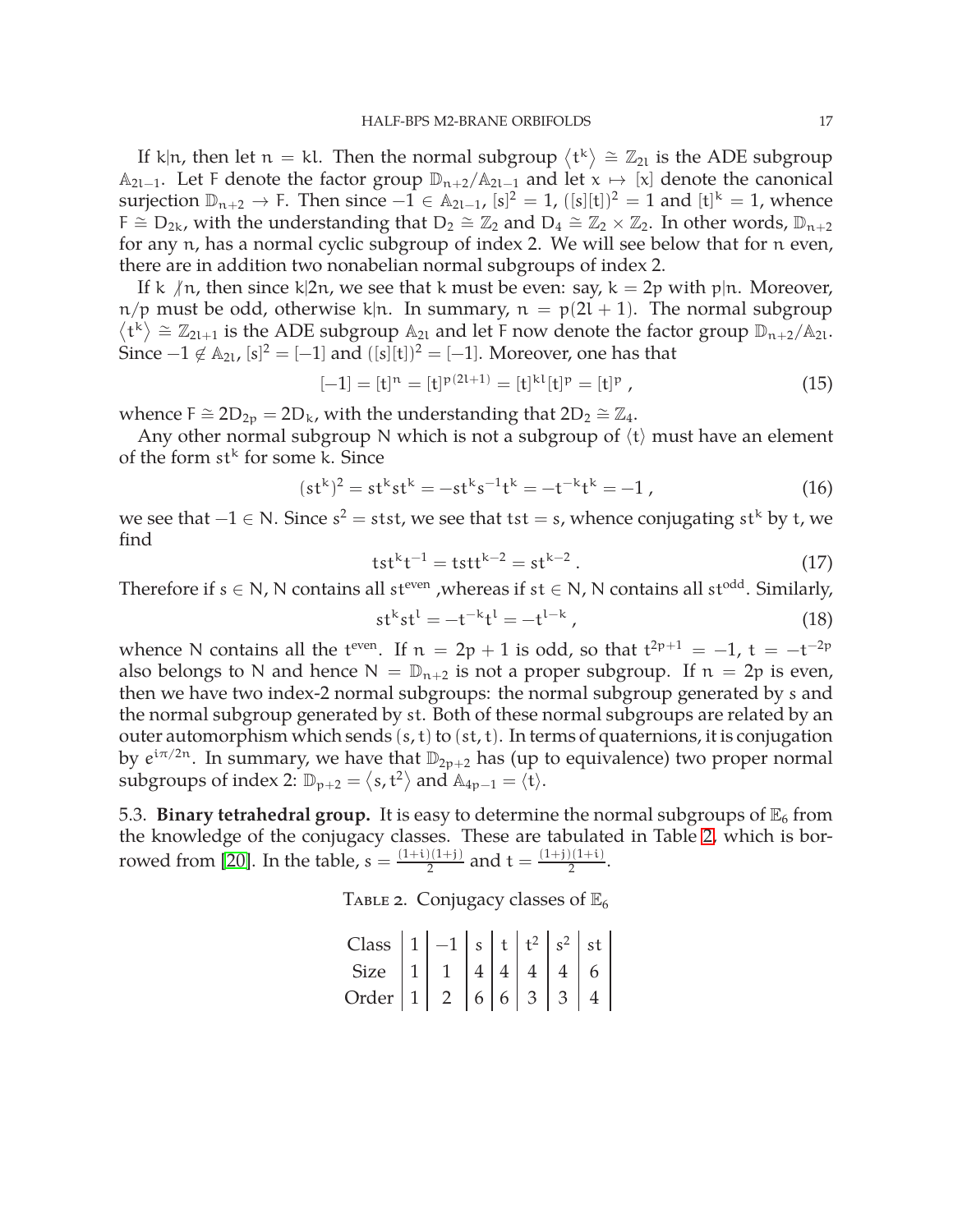A normal subgroup is made out of conjugacy classes and its order must divide the order of the group, in this case 24. There are 8 divisors of 24: 1, 2, 3, 4, 6, 8, 12, 24, the first and last correspond to the improper normal subgroups. Every subgroup contains the identity element, so the class {1} has to be present. There is precisely one union of conjugacy classes of order 2, namely the centre  $\mathbb{A}_1 = \{\pm 1\}$  which is clearly normal. There is no way to get a normal subgroup of orders 3 or 4. This means that all proper normal subgroups must have even order and hence, in particular, they all contain −1. Now, s and  $-$ s are in different conjugacy classes, since  $-$ s is conjugate to t $^2$  and similarly, t and −t are in different conjugacy classes, since −t is conjugate to s 2 . So if a normal subgroup contains any of the classes of size 4, by taking products, one sees it must contain at least three such classes and hence, by order, it can only be the full group. Therefore the only other proper normal subgroup could be the one consisting of the centre and the conjugacy class of size 6. One can check that this is indeed a normal subgroup of index 3. It consists of the quaternion units  $\{\pm 1, \pm i, \pm j, \pm k\}$ , which is the ADE subgroup  $\mathbb{D}_4$ . In summary, there are two proper normal subgroups of  $\mathbb{E}_6$ :  $\mathbb{A}_1$  and  $\mathbb{D}_4$ , whence their factor groups are isomorphic to  $\mathsf{T}$  and  $\mathbb{Z}_3$ , respectively.

<span id="page-18-0"></span>5.4. **Binary octahedral group.** Urged on by our success with the binary tetrahedral group, we subject the binary octahedral group to a similar analysis. The conjugacy classes are now tabulated in Table [3.](#page-18-1) In the table,  $s = \frac{(1+i)(1+i)}{2}$  $\frac{1}{2}$  and t =  $\frac{1+i}{\sqrt{2}}$  $\frac{1}{2}$ .

<span id="page-18-1"></span>

|  | TABLE 3. Conjugacy classes of $\mathbb{E}_7$ |  |  |  |
|--|----------------------------------------------|--|--|--|
|--|----------------------------------------------|--|--|--|

Class  $|1|-1|s|t|s^2|t^2|t^3|$  st Size | 1 | 1 | 8 | 6 | 8 | 6 | 6 | 12 Order | 1 | 2 | 6 | 8 | 3 | 4 | 8 | 4

Let  $N \triangleleft \mathbb{E}_7$  be a proper normal subgroup. Then it must have order equal to a proper divisor of 48 (the order of  $\mathbb{E}_7$ ), which is one of 2, 3, 4, 6, 8, 12, 16, 24. Since it is composed of conjugacy classes and the class of the identity must be included, this leaves the following possibilities: 2,8, 16, 24. The subgroup of order 2 is again the centre  $\mathbb{A}_1$ , whereas the normal subgroups of order 8 must have class equation (in  $\mathbb{E}_7$ )  $1 + 1 + 6$ . The conjugacy classes of size 6 are those of t,  $t^2$  and  $t^3$ . Clearly, if  $t \in N$ , then all three classes must arise. This already means that N must be the whole group. Similarly if  $t^3 \in N$  arises, then also  $t = -t^3 \in N$ , and again N is not proper. So this leaves only the class of  $t^2$ . This does form a normal subgroup of index 6: namely,  $\mathbb{D}_4$  consisting of the quaternion units  $\{\pm 1, \pm i, \pm j, \pm k\}$ . No normal subgroup of order 16 exists, since its class equation is  $1+1+6+8$ , but it is easy to show that if one of the size-8 conjugacy classes belongs to N, then so must be other. This is because one is the class of s and the other is the class of  $-s = s^2$ . This then leaves the possibility of a normal subgroup of index 2, whose class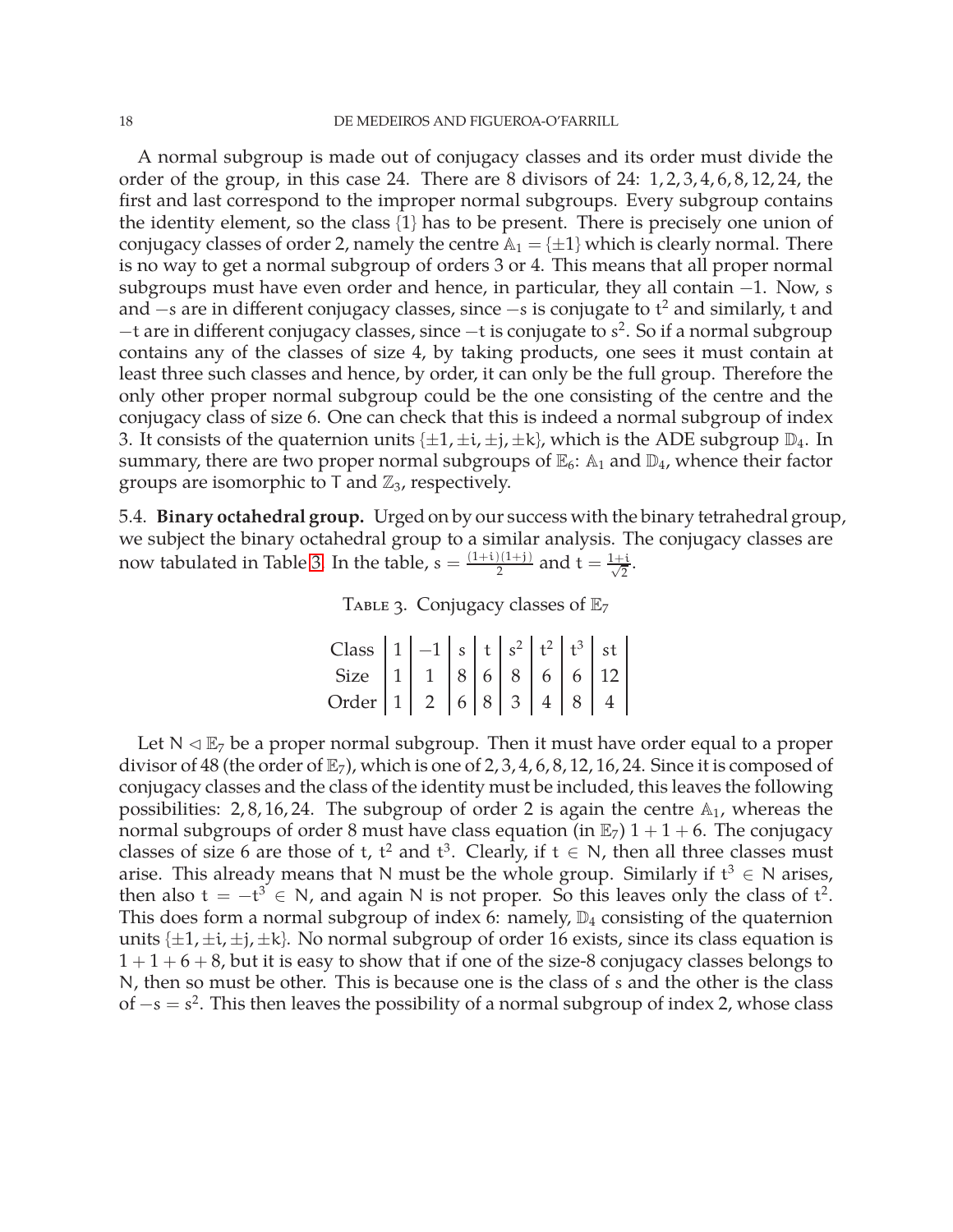equation is  $1+1+6+8+8$ . One can check that this is the ADE subgroup  $\mathbb{E}_6$ . In summary, the proper normal subgroups of  $\mathbb{E}_7$  are  $\mathbb{A}_1$ ,  $\mathbb{D}_4$  and  $\mathbb{E}_6$ . The corresponding factor groups are isomorphic to O,  $D_6$  and  $\mathbb{Z}_2$ , respectively.

<span id="page-19-0"></span>5.5. **Binary icosahedral group.** The binary icosahedral case is simpler. We recall that it has the abstract presentation

$$
\mathbb{E}_8 = \left\langle s, t \middle| s^3 = t^5 = (st)^2 \right\rangle \tag{19}
$$

where  $s^3 = t^5 = (st)^2 = -1$  and  $s = \frac{(1+i)(1+i)}{2}$  $\frac{\phi_1(1+j)}{2}$  and t =  $\frac{\phi_1 + \phi_2(1+j)}{2}$  $\frac{1}{2}$ , with φ =  $\frac{1}{2}$  $\frac{1}{2}(1+\sqrt{5})$  is the Golden Ratio. First we can argue as follows. The factor group of  $\mathbb{E}_8$  by the centre is the icosahedral group, which is a simple group isomorphic to  $A_5$ . Therefore it has no proper normal subgroups. Hence if  $N \triangleleft \mathbb{E}_8$  is a proper normal subgroup, its projection to I must either be the whole group or else the identity. The latter corresponds to N being the centre  $A_1$ , whereas the former situation cannot arise. Indeed, if there were a subgroup of  $\mathbb{E}_8$  isomorphic to I under the projection, it could not contain  $-1$ , but then it must either contain st or  $-$ st both of which square to  $-1$ .

<span id="page-19-2"></span>TABLE 4. Conjugacy classes of  $\mathbb{E}_8$ 

| Class $\begin{vmatrix} 1 & -1 & t \end{vmatrix}$ $t^2 \begin{vmatrix} t^3 & t^4 \end{vmatrix}$ s $\begin{vmatrix} s^4 & s \end{vmatrix}$ st |  |  |  |  |  |
|---------------------------------------------------------------------------------------------------------------------------------------------|--|--|--|--|--|
| Size $\begin{vmatrix} 1 & 1 & 12 \end{vmatrix}$ 12   12   12   20   20   30                                                                 |  |  |  |  |  |
| Order   1   2   10   5   10   5   6   3   4                                                                                                 |  |  |  |  |  |

Alternatively, one can examine the possible conjugacy classes, tabulated in Table [4,](#page-19-2) and check that the only proper divisor of  $120 = |E_8|$  which can be obtained by adding sizes of conjugacy classes including the class of the identity, is 2.

In summary, the only proper normal subgroup of  $\mathbb{E}_8$  is  $\mathbb{A}_1$ , with factor group isomorphic to I.

<span id="page-19-1"></span>5.6. **Summary.** Table [5](#page-20-2) summarises the proper normal subgroups of the ADE subgroups of  $Sp(1)$  up to conjugation in  $Sp(1)$  and including the isomorphism type of the corresponding factor group. Of course, to this table one should add the improper normal subgroups: namely, {**1**} and the whole group itself. It is important to stress the fact that whereas N and G are subgroups of  $Sp(1)$ , F is an abstract group obtained as a factor group. It is for this reason that even if F happens to be abstractly isomorphic to one of the ADE subgroups of  $Sp(1)$  we do not use the notation  $\mathbb{A}, \mathbb{D}, \mathbb{E}$ , which we reserve for the finite subgroups of  $Sp(1)$  in Table [1.](#page-11-0) We remark that in either of the two cases  $\mathbb{A}_{2k-1}$  ⊲  $\mathbb{D}_{k1+2}$  and  $\mathbb{A}_{2k}$  ⊲  $\mathbb{D}_{1(2k+1)+2}$ , the integer l can take the value 1, in which cases  $D_2 \cong \mathbb{Z}_2$  and  $2D_2 \cong \mathbb{Z}_4$ .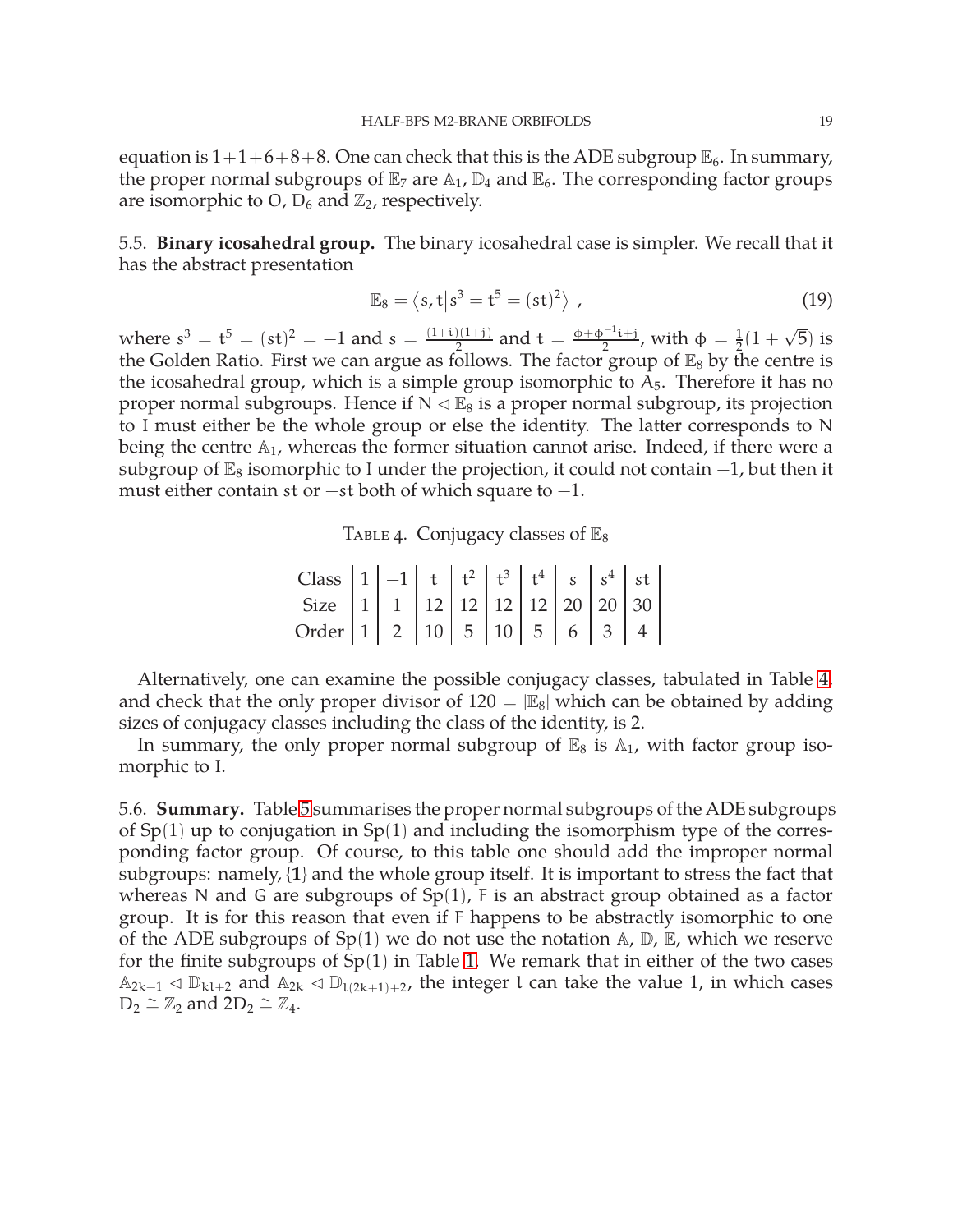<span id="page-20-2"></span>

| $N \lhd G$                                             | G/N            | $N \triangleleft G$ $G/N$                                   |  |
|--------------------------------------------------------|----------------|-------------------------------------------------------------|--|
| $\mathbb{A}_{k-1} \triangleleft \mathbb{A}_{k-1}$      | $\mathbb{Z}_1$ | $\mathbb{D}_4 \triangleleft \mathbb{E}_6 \mid \mathbb{Z}_3$ |  |
| $\mathbb{A}_{2k-1} \triangleleft \mathbb{D}_{k1+2}$    | $ D_{2l} $     | $\mathbb{A}_1 \triangleleft \mathbb{E}_7 \mid 0$            |  |
| $\mathbb{A}_{2k} \triangleleft \mathbb{D}_{l(2k+1)+2}$ | $2D_{21}$      | $\mathbb{D}_4 \triangleleft \mathbb{E}_7 \mid D_6$          |  |
| $\mathbb{D}_{k+2}\lhd \mathbb{D}_{2k+2}$               | $\mathbb{Z}_2$ | $\mathbb{E}_6 \triangleleft \mathbb{E}_7 \mid \mathbb{Z}_2$ |  |
| $\mathbb{A}_1 \lhd \mathbb{E}_6$                       |                | $\mathbb{A}_1 \lhd \mathbb{E}_8$   I                        |  |

Table 5. Normal (proper) subgroups of ADE subgroups

 $\mathbf{r}$ 

6. Subgroups of Spin(4)

<span id="page-20-0"></span>In this section we list the finite subgroups of  $Spin(4)$  (up to automorphisms of  $Spin(4)$ ) obtained via Goursat's theory. Recall that the data determining such a subgroup is a pair A, B of ADE subgroups of Sp(1), normal subgroups  $A_0 \triangleleft A$  and  $B_0 \triangleleft B$  with isomorphic factor groups  $A/A_0 \cong B/B_0 \cong F$  and an automorphism  $\tau$  representing a class in Twist(F). Therefore we need to determine which pairs of ADE subgroups have isomorphic factor groups and the group of outer automorphisms of all possible factor groups.

<span id="page-20-1"></span>6.1. **Compatible ADE subgroups.** Let us say that two ADE subgroups A and B are *compatible* if they admit isomorphic factor groups. Compatibility is clearly an equivalence relation, and we can read off the equivalence classes, indexed by the factor group F, from Table [5.](#page-20-2) This is displayed in Table [6.](#page-20-3) In the line corresponding to the factor group  $\mathbb{Z}_2$ , the notation is such that  $\mathbb{D}_{k+2}$  has normal subgroup  $\mathbb{A}_{2k-1}$ , whereas  $\mathbb{D}'_{2k+2}$  is  $\mathbb{D}_{2k+2}$  but with normal subgroup  $\mathbb{D}_{k+2}$ . Except for this ambiguity, the factor group determines (the equivalence class of) the normal subgroup uniquely.

|                              | G                                                                       |           | G                        |
|------------------------------|-------------------------------------------------------------------------|-----------|--------------------------|
| ${1}$                        | all                                                                     | $2D_{21}$ | $\mathbb{D}_{1(2k+1)+2}$ |
| $\mathbb{Z}_2$               | $\mathbb{A}_{2k-1}, \mathbb{D}'_{2k+2}, \mathbb{D}_{k+2}, \mathbb{E}_7$ |           | $\mathbb{E}_6$           |
| $\mathbb{Z}_3$               | $\mathbb{A}_{3k-1}, \mathbb{E}_6$                                       |           | $\mathbb{E}_7$           |
| $\mathbb{Z}_4$               | $\mathbb{A}_{4k-1}, \mathbb{D}_{(2k+1)+2}$                              |           | $\mathbb{E}_8$           |
| $\mathbb{Z}_{1 \geqslant 5}$ | $\mathbb{A}_{k l-1}$                                                    | 2T        | $\mathbb{E}_6$           |
| $D_6$                        | $\mathbb{D}_{3k+2}, \mathbb{E}_7$                                       | 20        | $\mathbb{E}_7$           |
| $D_{2l \neq 2,6}$            | $\mathbb{D}_{k l+2}$                                                    | 2I        | $\mathbb{E}_8$           |

<span id="page-20-3"></span>TABLE 6. Compatible ADE subgroups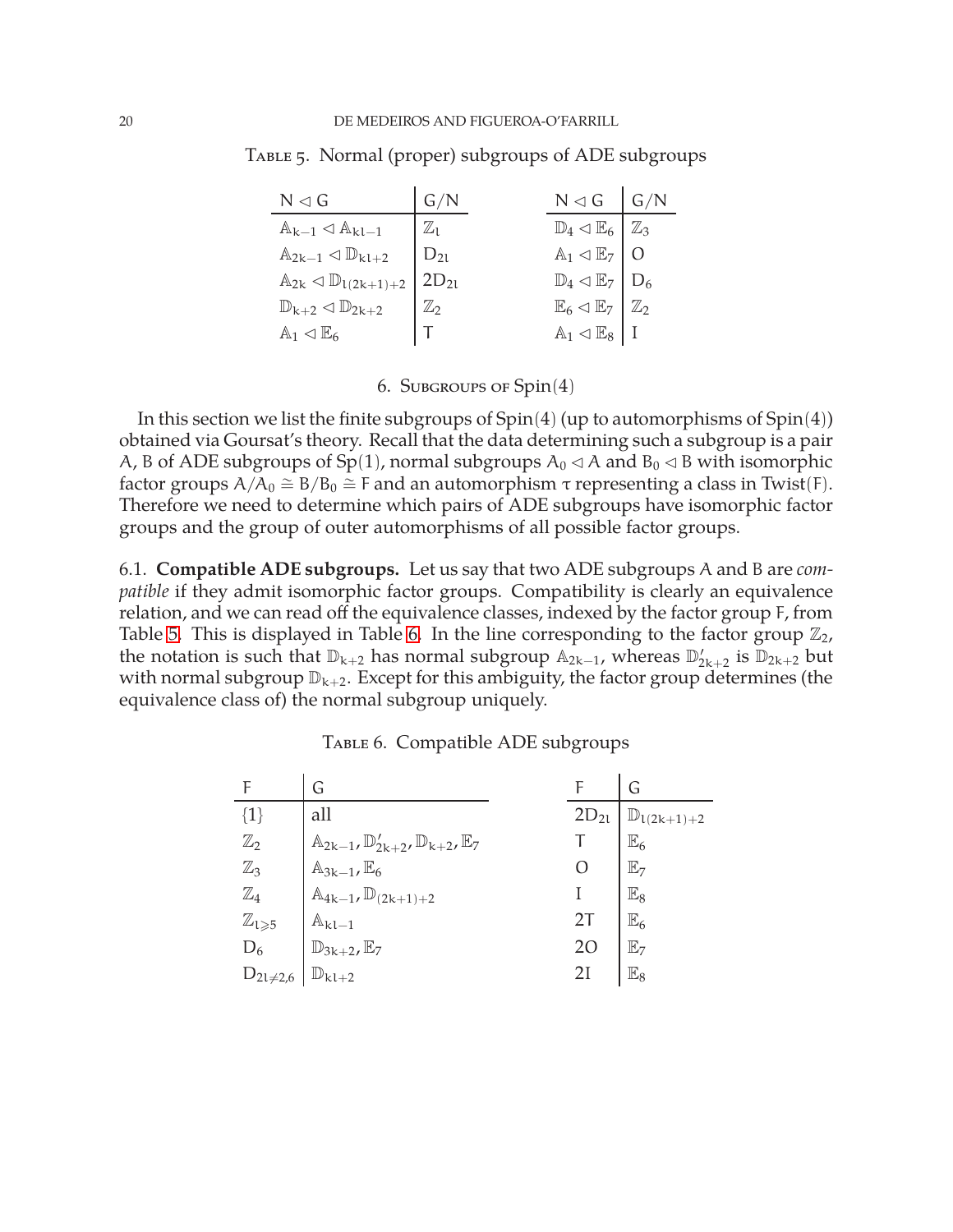<span id="page-21-0"></span>6.2. **Outer automorphisms of some finite groups.** It remains to determine the group of outer automorphisms of the factor groups.

6.2.1. *Outer automorphisms of*  $\mathbb{Z}_n$ . Since  $\mathbb{Z}_n$  is abelian, every automorphism is outer. Let x be a generator of  $\mathbb{Z}_n$ , so that x has order n. Then under an automorphism,  $x \mapsto x^r$ , where  $x^r$  too has order  $\mathfrak n$ , whence  $r$  is coprime to  $\mathfrak n$ . In other words,  $r$  defines an element in the multiplicative group  $\mathbb{Z}_n^{\times}$  of units in  $\mathbb{Z}_n$ . This group has order  $\phi(n)$ , the value of Euler's totient function.

6.2.2. *Outer automorphisms of*  $D_{2n}$ . Let  $D_{2n}$  denote the group with presentation and enumeration

<span id="page-21-1"></span>
$$
D_{2n}=\left\langle x,y\bigl|x^2=y^n=(xy)^2=1\right\rangle=\left\{y^p|0\leqslant p< n\right\}\cup\left\{xy^p|0\leqslant p< n\right\}\,.\qquad \quad \ (20)
$$

For  $n > 2$ , the automorphism group  $Aut(D_{2n})$  of  $D_{2n}$  is the affine group on the rotational subgroup  $\mathbb{Z}_n$ : namely,  $\mathbb{Z}_n^{\times} \ltimes \mathbb{Z}_n$ . Its action on the group elements is the following. Let  $(a, b) \in \mathbb{Z}_n^{\times} \ltimes \mathbb{Z}_n$  and let  $\tau_{a,b}$  denote the corresponding automorphism. Then

$$
\tau_{a,b}(y^p) = y^{ap} \qquad \text{and} \qquad \tau_{a,b}(xy^p) = xy^{ap+b} \ . \tag{21}
$$

On the other hand, the group of inner automorphisms is the subgroup of  $Aut(D_{2n})$  generated by conjugation by the generators:  $x$  and  $y$ :

$$
xy^{p}x^{-1} = y^{-p} \t yy^{p}y^{-1} = y^{p}
$$
  
\n
$$
x^{2}y^{p}x^{-1} = xy^{-p} \t yxy^{p}y^{-1} = xy^{p-2}.
$$
\n(22)

In other words, the subgroup of inner automorphisms is generated by  $\tau_{-1,0}$  and  $\tau_{1,2}$ . We must distinguish between n even or odd. If n is odd, then all the translations in Aut( $D_{2n}$ ) are inner, whereas if n is even only the even translations are inner. Thus, if n is odd, the subgroup of inner automorphisms is isomorphic to  $\mathbb{Z}_2 \ltimes \mathbb{Z}_n$  and hence the group Out(D<sub>2n</sub>) of outer automorphisms is isomorphic to the factor group  $\mathbb{Z}_n^{\times}/\langle -1 \rangle$  of  $\mathbb{Z}_n^{\times}$  by the order-2 subgroup generated by −1. On the other hand, if n is even then the subgroup of inner automorphisms is isomorphic to  $\mathbb{Z}_2 \ltimes \mathbb{Z}_{n/2}$ , whence  $Out(D_{2n})$  is isomorphic to the direct product of the factor group  $\mathbb{Z}_n^{\times}/\langle -1 \rangle$  and the order-2 group of translations modulo even translations.

If  $n = 2$ , then  $D_4 \cong \mathbb{Z}_2 \times \mathbb{Z}_2$  is the Klein *Viergruppe*, whose automorphism group permutes all the elements of order 2, whence  $Aut(D_4) \cong S_3 \cong D_6$ , and since D<sub>4</sub> is abelian,  $Out(D_4) \cong D_6$ , as well.

<span id="page-21-2"></span>6.2.3. *Outer automorphisms of*  $2D_{2n}$ . This is very similar to the previous case. The group  $2D_{2n}$  now admits the presentation and enumeration

$$
2D_{2n} = \langle s, t | s^2 = t^n = (st)^2 \rangle = \{ t^p | 0 \leq p < 2n \} \cup \{ st^p | 0 \leq p < 2n \} . \tag{23}
$$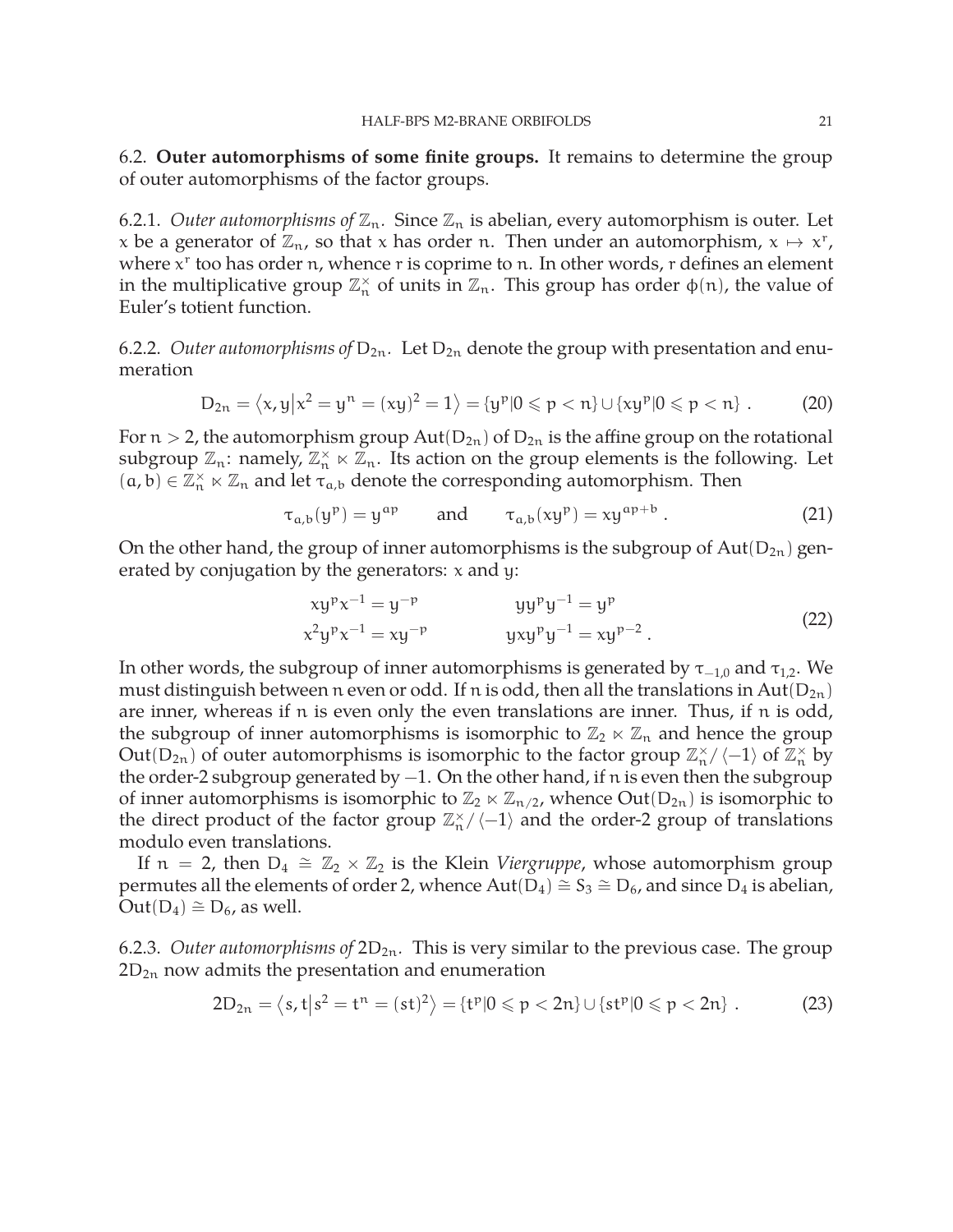For  $n > 2$ , the group  $Aut(2D_{2n})$  of automorphisms is again an affine group  $\mathbb{Z}_{2n}^{\times} \ltimes \mathbb{Z}_{2n}$ with  $(a, b) \in \mathbb{Z}_{2n}^{\times} \ltimes \mathbb{Z}_{2n}$  acting via  $\tau_{a,b}$  defined by

$$
\tau_{a,b}(t^p) = t^{ap} \qquad \text{and} \qquad \tau_{a,b}(st^p) = st^{ap+b} \ . \tag{24}
$$

The subgroup of inner automorphisms is generated by  $\tau_{-1,0}$  and  $\tau_{1,2}$ , and is thus isomorphic to  $\mathbb{Z}_2 \ltimes \mathbb{Z}_n$ . The group  $Out(2D_{2n})$  of outer automorphisms is the direct product  $\mathbb{Z}_{2n}^\times/\sqrt{-1}\times\mathbb{Z}_2$  where the  $\mathbb{Z}_2$  factor is the order-2 group of translations modulo even translations.

Again, we need to distinguish the case  $n = 2$ . In this case, the automorphism group of 2D<sup>4</sup> is isomorphic to the octahedral group O and the group of outer automorphisms is isomorphic to  $D_6$ . We can see how to describe the automorphisms in a very concrete way by using the ADE subgroups of  $Sp(1)$ . Indeed,  $2D_4$  is isomorphic to the ADE subgroup  $\mathbb{D}_4$  and this sits as a normal subgroup of  $\mathbb{E}_7$ . The action of  $\mathbb{E}_7$  on  $\mathbb{D}_4$  is via automorphisms. The centre acts trivially, so the image of  $\mathbb{E}_7$  in Aut(2D<sub>4</sub>) is isomorphic to  $\mathbb{E}_7/\mathbb{A}_1 \cong O$ . The group of outer automorphisms is isomorphic to the quotient  $\mathbb{E}_7/\mathbb{D}_4 \cong D_6$ .

Finally, we consider the case  $n = 1$ . Now  $2D_2 \cong \mathbb{Z}_4$  and the automorphism group is isomorphic to  $\mathbb{Z}_4^\times \cong \mathbb{Z}_2$ .

6.2.4. *Outer automorphisms of* T*.* The tetrahedral group T is isomorphic to the alternating group  $A_4$ . The automorphism group is  $S_4$  and since  $A_4$  has no centre, the group of inner automorphisms is isomorphic to  $A_4$ , whence the outer automorphism group is isomorphic to  $\mathbb{Z}_2$ . In terms of the presentation

$$
T = \langle x, y | x^3 = y^3 = (xy)^2 = 1 \rangle , \qquad (25)
$$

a representative for the generator of the group of outer automorphisms is the automorphism which swaps x and y.

6.2.5. *Outer automorphisms of* O*.* The octahedral group is isomorphic to the symmetric group  $S_4$ , whence its automorphism group is  $S_4$ . Since the centre is trivial, the group of inner automorphisms is also isomorphic to  $S<sub>4</sub>$ , whence the group of outer automorphisms is trivial.

6.2.6. *Outer automorphisms of* I*.* The icosahedral group is isomorphic to the alternating group  $A_5$ , which is a simple group. The automorphism group is  $S_5$  and the subgroup of inner automorphisms is isomorphic to  $A_5$ , whence the group of outer automorphisms is isomorphic to  $\mathbb{Z}_2$ . In terms of permutations,  $A_5$  is generated by  $s = (142)$  and  $t = (12345)$ and the outer automorphisms are generated by conjugation by an odd permutation, e.g., (35), which leaves s invariant and sends t to (12543).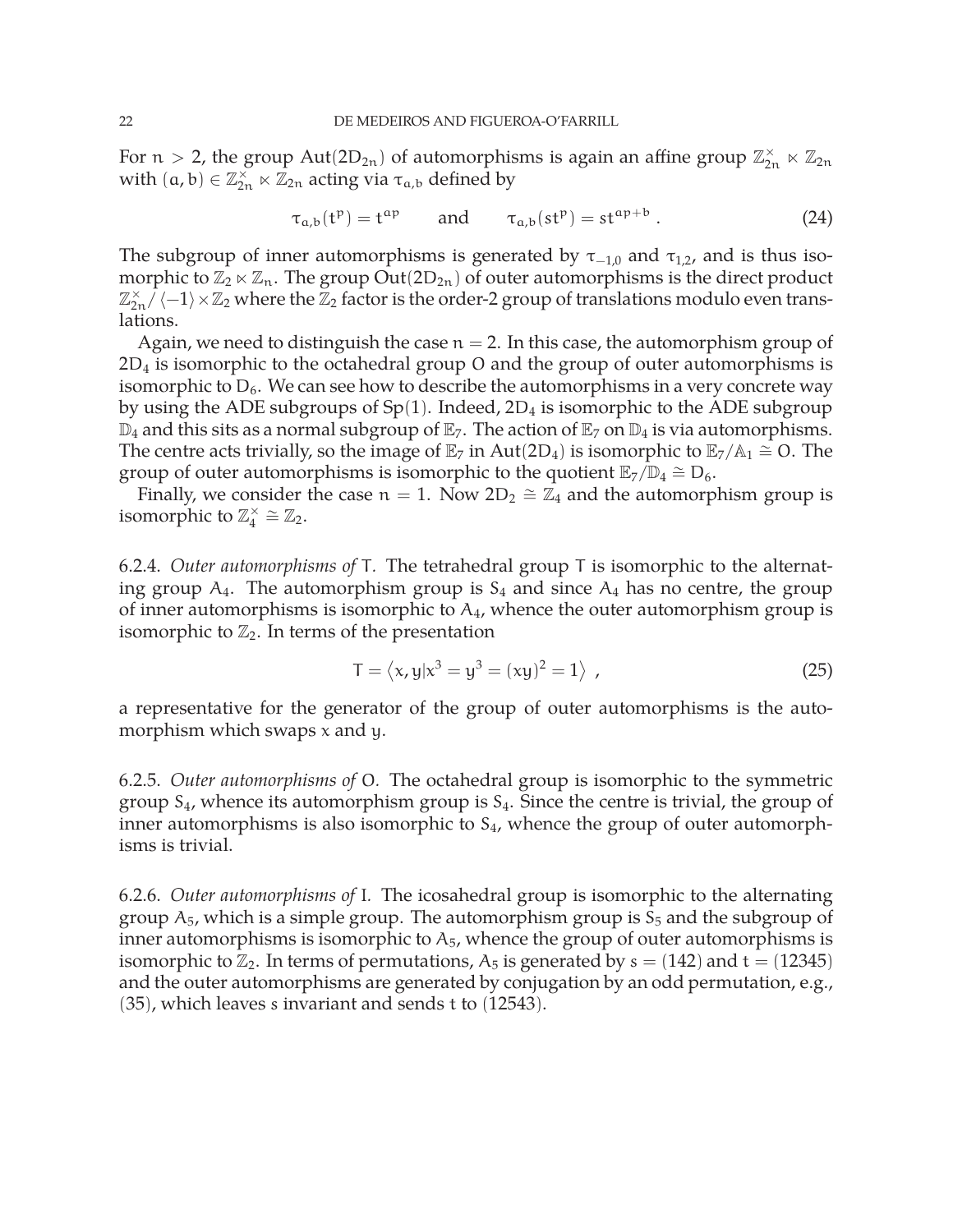6.2.7. *Outer automorphisms of* 2T*.* This case was treated, for example, in [\[20,](#page-49-5) §7.3]. The group of outer automorphisms isomorphic to  $\mathbb{Z}_2$ , and it is generated by the automorphism which exchanges the generators  $\frac{(1+i)(1+i)}{2}$  and  $\frac{(1+i)(1+i)}{2}$  in Table [1.](#page-11-0) However this automorphism is obtained by conjugation with  $\frac{i+j}{\sqrt{2}}$  in Sp(1). As shown in [\[20\]](#page-49-5), this means that the quotient involving the nontrivial outer automorphism is equivalent to the one involving the identity automorphism.

6.2.8. *Outer automorphisms of* 2O*.* This case was treated, for example, in [\[20,](#page-49-5) §7.4]. The automorphism group Aut(2O)  $\cong$  O  $\times\mathbb{Z}_2$ , where O corresponds to the inner automorphisms, whence Out(2O)  $\cong \mathbb{Z}_2$ , whose generator is represented by the automorphism which fixes the first generator  $\frac{(1+i)(1+i)}{2}$  in Table [1,](#page-11-0) and changes the sign of the second generator  $\frac{1+i}{\sqrt{2}}$  $\frac{1}{2}$ .

6.2.9. *Outer automorphisms of* 2I*.* Finally, this was treated in [\[20,](#page-49-5) §7.5]. The group of outer automorphisms is again  $\mathbb{Z}_2$ , whose generator is represented by the automorphism which leaves the first generator  $\frac{(1+i)(1+i)}{2}$  in Table [1](#page-11-0) alone and sends the second generator  $\Phi + \Phi^{-1} i + j$  $\frac{1}{2}$  to  $\frac{-\phi^{-1}-\phi i+k}{2}$ .

Table [7](#page-23-1) summarises the above considerations.

TABLE 7. Outer automorphisms of factor groups

<span id="page-23-1"></span>

|                | Out(F)                                                                                                                                       |                                                                                                                  | Out(F) |
|----------------|----------------------------------------------------------------------------------------------------------------------------------------------|------------------------------------------------------------------------------------------------------------------|--------|
| $\mathbb{Z}_1$ | $\mathbb{Z}_1^{\times}$                                                                                                                      |                                                                                                                  |        |
|                |                                                                                                                                              | $\begin{array}{c} T \\ O \end{array} \begin{bmatrix} \mathbb{Z}_2 \\ \{1\} \end{bmatrix}$                        |        |
|                |                                                                                                                                              | I<br>2T<br>$\begin{array}{c} \mathbb{Z}_2 \\ \mathbb{Z}_2 \end{array}$                                           |        |
|                |                                                                                                                                              |                                                                                                                  |        |
|                |                                                                                                                                              | 20 $\begin{array}{c} \mathbb{Z}_2 \\ 2I \end{array}$ $\begin{array}{c} \mathbb{Z}_2 \\ \mathbb{Z}_2 \end{array}$ |        |
|                | $D_{41>4}$<br>$D_{41>4}$<br>$D_{41+2}$<br>$D_4$<br>$2D_{21>4}$<br>$D_6$<br>$2D_{21>4}$<br>$D_6$<br>$D_6$<br>$D_7$<br>$D_8$<br>$D_8$<br>$D_6$ |                                                                                                                  |        |

<span id="page-23-0"></span>6.3. **The finite subgroups of** Spin(4)**.** Let A and B be ADE subgroups of Sp(1). Then as described above, all finite subgroups of Spin(4) are fibred products A  $\times_{(F,\tau)} B$ , where A, B admit factor groups isomorphic to F and  $\tau \in Out(F)$  is an outer automorphism of F.

As a special case of this construction we have those subgroups where  $F = \{1\}$  (whence  $\tau = 1$ ), which correspond to the direct product A  $\times$  B and tabulated in Table [8,](#page-24-0) where we allow  $\mathbb{A}_n$  to include the trivial group  $\mathbb{A}_0$  as a special case. All these give rise to orbifolds with  $\mathcal{N} = 4$ .

Another special case of this construction is where  $A = B = F$ . Such groups are abstractly isomorphic to A, but the embedding in Spin(4) is as the graph of an (outer)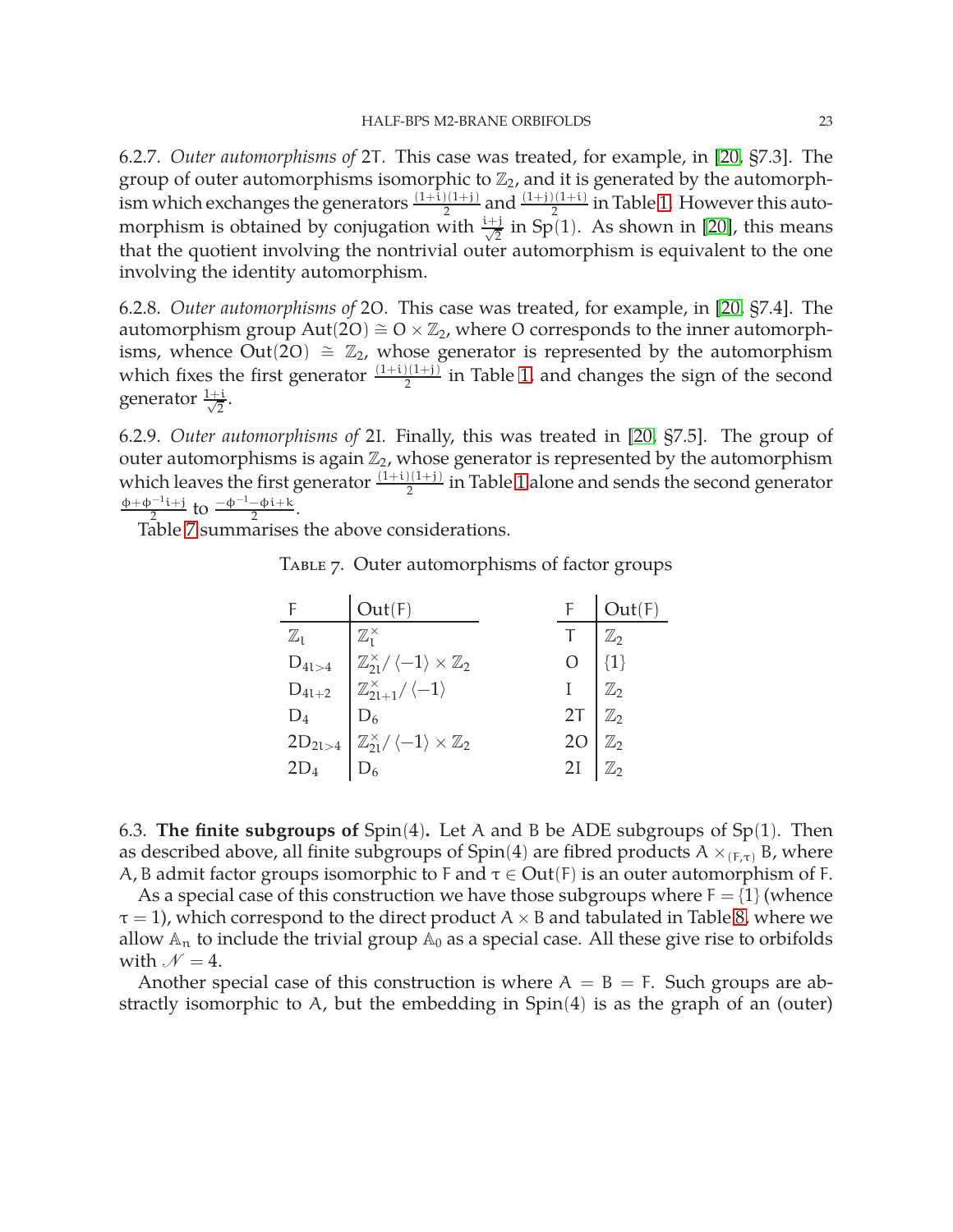|                                            | Order           |                                       | Order            |
|--------------------------------------------|-----------------|---------------------------------------|------------------|
| $\mathbb{A}_{n-1} \times \mathbb{A}_{m-1}$ | nm              | $\mathbb{D}_{n+2}\times \mathbb{E}_8$ | 480 <sub>n</sub> |
| $\mathbb{A}_{n-1}\times\mathbb{D}_{m+2}$   | 4nm             | $\mathbb{E}_6\times\mathbb{E}_6$      | 576              |
| $\mathbb{A}_{n-1}\times\mathbb{E}_6$       | 24n             | $\mathbb{E}_6\times\mathbb{E}_7$      | 1152             |
| $\mathbb{A}_{n-1}\times\mathbb{E}_7$       | 48n             | $\mathbb{E}_6\times\mathbb{E}_8$      | 2880             |
| $\mathbb{A}_{n-1}\times\mathbb{E}_8$       | 120n            | $\mathbb{E}_7\times\mathbb{E}_7$      | 2304             |
| $\mathbb{D}_{n+2}\times \mathbb{D}_{m+2}$  | 16nm            | $\mathbb{E}_7\times\mathbb{E}_8$      | 5760             |
| $\mathbb{D}_{n+2}\times\mathbb{E}_6$       | 96 <sub>n</sub> | $\mathbb{E}_8\times\mathbb{E}_8$      | 14400            |
| $\mathbb{D}_{n+2}\times\mathbb{E}_7$       | 192n            |                                       |                  |

<span id="page-24-0"></span>TABLE 8. Product subgroups of Spin(4)

automorphism. These are precisely the subgroups leading to the smooth quotients clas-sified in [\[20\]](#page-49-5) and tabulated in Table [9,](#page-24-1) which is borrowed from [\[20\]](#page-49-5). The cases  $A_{\leq 3}$ ,  $A_5$ ,  $\mathbb{D}_4$ ,  $\mathbb{D}_5$  and  $\mathbb{E}_6$  have no  $\mathcal{N}=4$  quotients because they either have no nontrivial outer automorphisms or else the nontrivial outer automorphisms give rise to equivalent quotients to the case of trivial outer automorphisms. The automorphisms  $\mu$  and  $\nu$  in the  $\mathbb{E}_7$ and  $\mathbb{E}_8$  cases represent the unique nontrivial outer automorphisms of those groups. If no automorphism is shown we take the diagonal subgroup consisting of the graph of the identity.

| $A = B = F$                   | $\tau \in \text{Twist}(A)$                                   | $ A \times_{(A,\tau)} A $ |   |
|-------------------------------|--------------------------------------------------------------|---------------------------|---|
| $\mathbb{A}_1$                | 1                                                            | 2                         | 8 |
| $\mathbb{A}_{n-1\geqslant 2}$ | 1                                                            | n                         | 6 |
| $\mathbb{D}_{n+2\geqslant 4}$ | 1                                                            | 4n                        | 5 |
| $\mathbb{E}_6$                | 1                                                            | 24                        | 5 |
| $\mathbb{E}_7$                | 1                                                            | 48                        | 5 |
| $\mathbb{E}_8$                | 1                                                            | 120                       | 5 |
| $\mathbb{A}_{n-1\geqslant 4}$ | $1 \neq r \in \mathbb{Z}_n^{\times}/\langle -1 \rangle$      | n                         | 4 |
| $\mathbb{D}_{n+2\geqslant 6}$ | $1 \neq r \in \mathbb{Z}_{2n}^{\times} / \langle -1 \rangle$ | 4n                        | 4 |
| $\mathbb{E}_7$                | μ                                                            | 48                        | 4 |
| $\mathbb{E}_8$                | $\mathcal V$                                                 | 120                       | 4 |

<span id="page-24-1"></span>TABLE 9. Smooth quotients with  $\mathcal{N} \geq 4$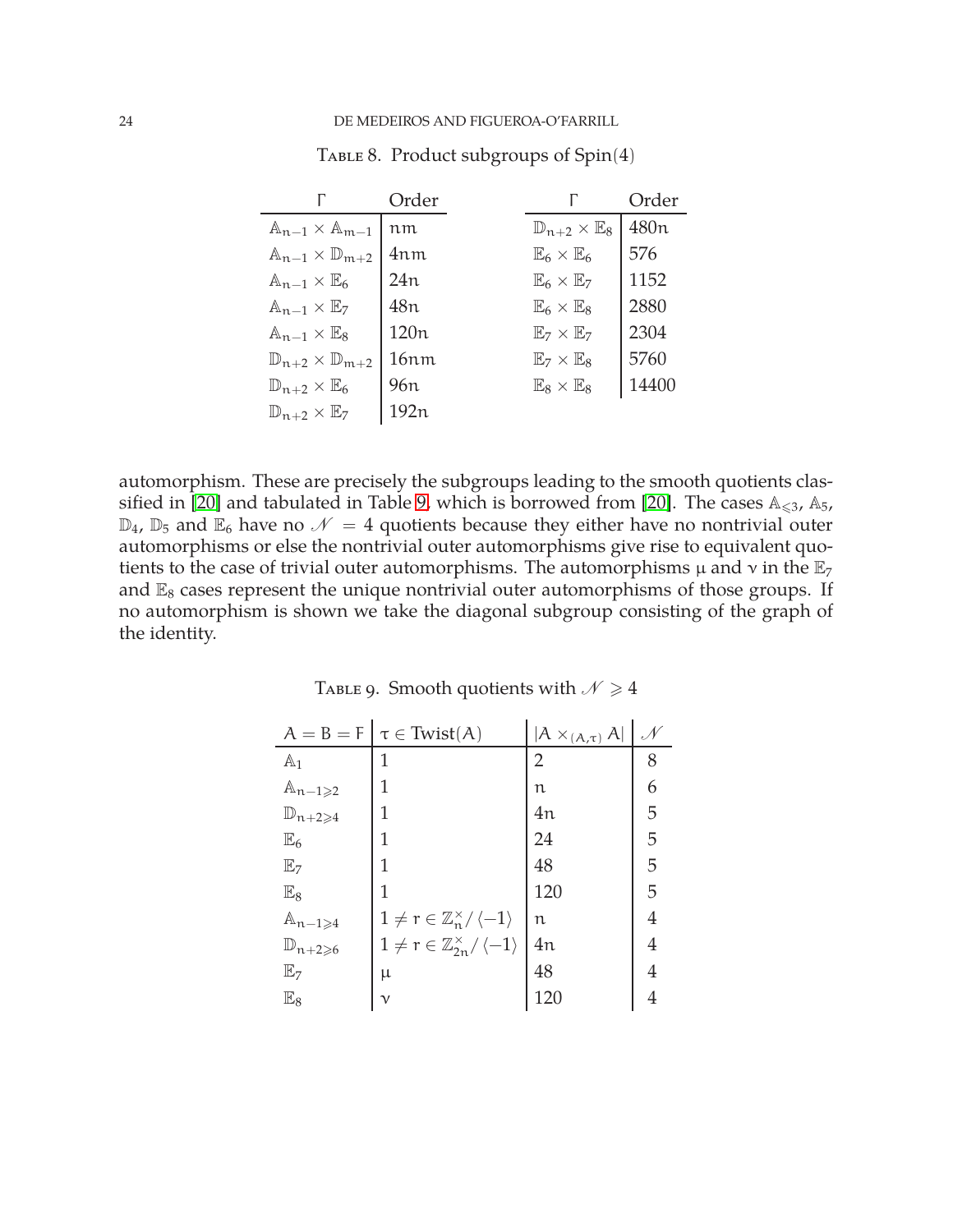Finally, we have the rest of the subgroups A  $\times_{(F,\tau)}$  B, all of which give rise to  $\mathcal{N}=4$ orbifolds. We list them in Table [10,](#page-26-0) which contains the pair A, B of ADE subgroups of  $Sp(1)$ , their common factor group F, the set Twist(F) of inequivalent twists, and the order of  $A \times_{(F,\tau)} B$ , which is given by  $|A||B|/|F|$  in all cases. We recall that the set Twist(F) of inequivalent twists is defined by equation [\(12\)](#page-15-0) and is determined in the next section. The notation {1} simply means that there is a unique equivalence class of possible twists and we may and will choose the identity automorphism as its representative. Let us simply advance that in both appearances of  $D_6/\sim$ , this set is ere are only two inequivalent twists.

#### 7. Explicit description of the orbifolds

<span id="page-25-0"></span>In an effort to allow comparison with the literature and as a necessary first step in the application of this classification to the problem of identifying the superconformal field theories dual to the corresponding Freund–Rubin backgrounds, we now describe the above orbifolds more explicitly and, whenever possible, in terms of iterated quotients by cyclic groups.

<span id="page-25-1"></span>7.1. **Orbifolds as iterated quotients.** Let us start by describing iterated quotients. Let G be a finite group acting effectively and smoothly on a manifold X and let  $H < G$  be a subgroup. Let  $Y = X/H$  denote the quotient of X by the action of H. We do not assume that Y is smooth, so it could well be an orbifold. We can ask whether any elements of G still act on Y via their action on X. Points in Y are equivalence classes [x] of points in  $X$ , where  $x, x' \in X$  are equivalent if  $x' = h \cdot x$ , for some  $h \in H$ , hence an element  $g \in G$  still acts on Y provided that the induced action  $g \cdot [x] = [g \cdot x]$  is well defined. This requires that if  $[x] = [x']$  then  $[g \cdot x] = [g \cdot x']$ , which means that if  $x' = h \cdot x$  for some  $h \in H$ , then  $g \cdot x' = h' \cdot g \cdot x$  for some  $h' \in H$ , or equivalently,  $(gh) \cdot x = (h'g) \cdot x$  for all  $x \in X$ . Since G acts effectively, this implies the identity gh = h′g for all h and some h′; that is, g normalises H. In other words, the subgroup of G which acts on Y is the normaliser of H in G:

$$
N(H) = \left\{ g \in G \middle| ghg^{-1} \in H \,\forall h \in H \right\},\tag{26}
$$

which is the largest subgroup of G containing H as a normal subgroup. Of course, since H acts trivially on Y,  $N(H)$  does not act effectively: it is the factor group  $N(H)/H$  which does. Notice that N(H)/H is *not* a subgroup of G.

Now let  $K < N(H)/H$  be a subgroup and let us consider the quotient Y/K. We can write this as a quotient of X by a subgroup of G: namely the subgroup  $L < N(H)$  which maps to K under the natural projection  $\pi$  : N(H)  $\rightarrow$  N(H)/H. In other words, L is an extension of K by H:

<span id="page-25-2"></span>
$$
1 \longrightarrow H \longrightarrow L \stackrel{\pi}{\longrightarrow} K \longrightarrow 1 \tag{27}
$$

where the map  $L \rightarrow K$  is the restriction to L of  $\pi$  and given the same name.

Conversely, suppose that  $H \triangleleft L$  is a proper normal subgroup of  $L < G$ . Then there is an exact sequence like equation [\(27\)](#page-25-2), where  $K = L/H$ , and we have an equivalence between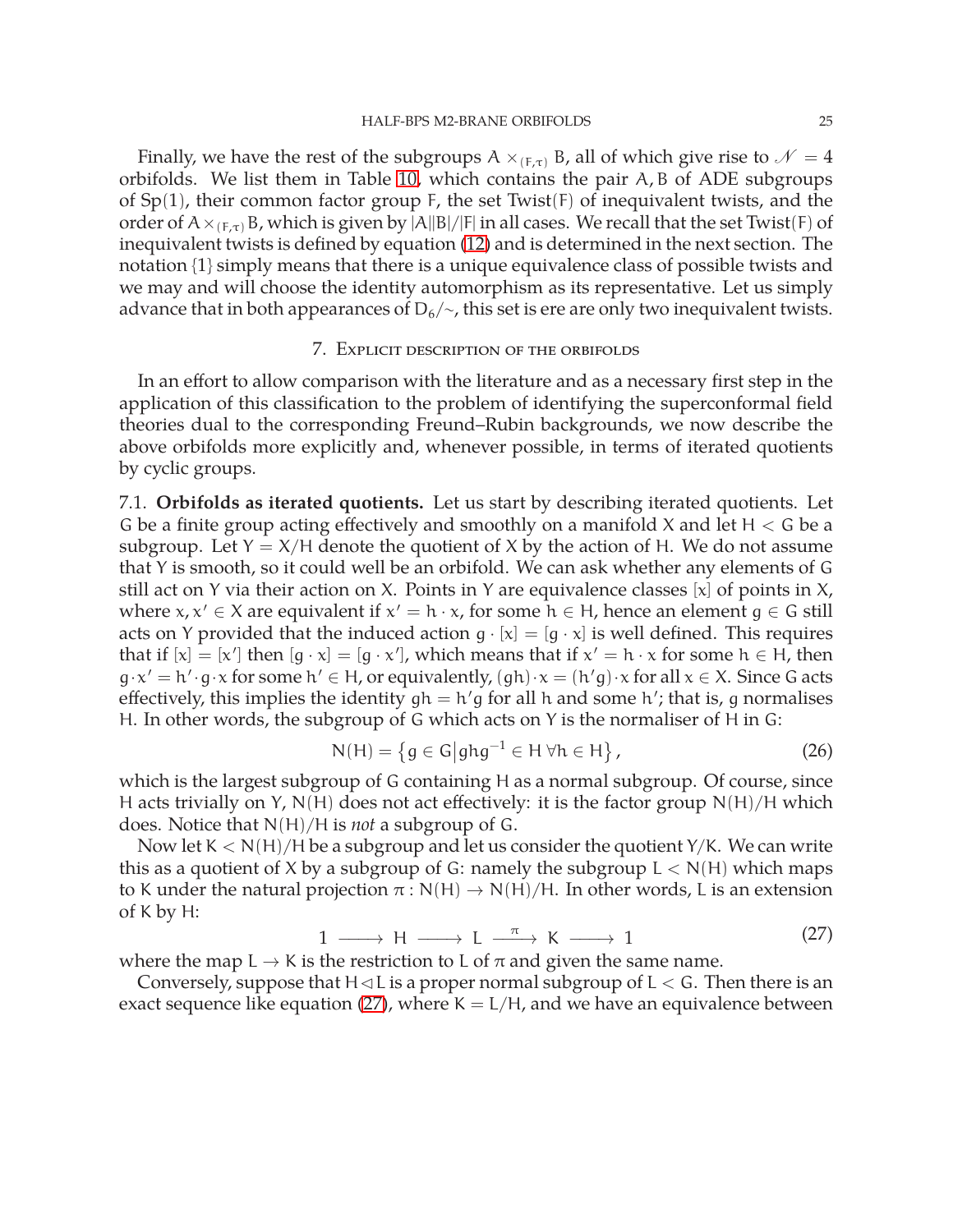| A                        | B                                          | F                         | Twist(F)                                      | $ A \times_{(F,\tau)} B $ |
|--------------------------|--------------------------------------------|---------------------------|-----------------------------------------------|---------------------------|
| $\mathbb{A}_{k1-1}$      | $\mathbb{A}_{\mathfrak{m} \mathfrak{l}-1}$ | $\mathbb{Z}_\mathfrak{l}$ | $\mathbb{Z}_1^\times/\langle -1 \rangle$      | klm                       |
| $\mathbb{A}_{2k-1}$      | $\mathbb{D}'_{2m+2}$                       | $\mathbb{Z}_2$            | $\{1\}$                                       | 8km                       |
| $\mathbb{A}_{2k-1}$      | $\mathbb{D}_{m+2}$                         | $\mathbb{Z}_2$            | $\{1\}$                                       | 4km                       |
| $\mathbb{A}_{4k-1}$      | $\mathbb{D}_{2m+3}$                        | $\mathbb{Z}_4$            | $\{1\}$                                       | $4k(2m + 1)$              |
| $\mathbb{A}_{3k-1}$      | $\mathbb{E}_6$                             | $\mathbb{Z}_3$            | $\{1\}$                                       | 24k                       |
| $\mathbb{A}_{2k-1}$      | $\mathbb{E}_7$                             | $\mathbb{Z}_2$            | $\{1\}$                                       | 48k                       |
| $\mathbb{D}'_{2k+2}$     | $\mathbb{D}'_{2m+2}$                       | $\mathbb{Z}_2$            | $\{1\}$                                       | 32km                      |
| $\mathbb{D}_{k+2}$       | $\mathbb{D}_{m+2}$                         | $\mathbb{Z}_2$            | $\{1\}$                                       | 8km                       |
| $\mathbb{D}_{2k+2}$      | $\mathbb{D}_{2m+2}$                        | $D_4$                     | $D_6/\sim$                                    | 16km                      |
| $\mathbb{D}_{lk+2}$      | $\mathbb{D}_{1m+2}$                        | $D_{2l}$                  | $\mathbb{Z}_1^\times/\langle -1 \rangle$      | 8klm, $(l > 2)$           |
| $\mathbb{D}_{(2k+1)+2}$  | $\mathbb{D}_{(2m+1)+2}$                    | $\mathbb{Z}_4$            | $\{1\}$                                       | $4(2k+1)(2m+1)$           |
| $\mathbb{D}_{2(2k+1)+2}$ | $\mathbb{D}_{2(2m+1)+2}$                   | $2D_4$                    | $D_6/\sim$                                    | $8(2k+1)(2m+1)$           |
| $\mathbb{D}_{1(2k+1)+2}$ | $\mathbb{D}_{1(2m+1)+2}$                   | $2D_{21}$                 | $\mathbb{Z}_{21}^{\times}/\langle -1 \rangle$ | $4l(2k+1)(2m+1), (l>2)$   |
| $\mathbb{D}_{k+2}$       | $\mathbb{D}'_{2m+2}$                       | $\mathbb{Z}_2$            | $\{1\}$                                       | 16km                      |
| $\mathbb{D}'_{2k+2}$     | $\mathbb{E}_7$                             | $\mathbb{Z}_2$            | $\{1\}$                                       | 192k                      |
| $\mathbb{D}_{k+2}$       | $\mathbb{E}_7$                             | $\mathbb{Z}_2$            | $\{1\}$                                       | 96k                       |
| $\mathbb{D}_{3k+2}$      | $\mathbb{E}_7$                             | $D_6$                     | $\{1\}$                                       | 96k                       |
| $\mathbb{E}_6$           | $\mathbb{E}_6$                             | $\mathbb{Z}_3$            | $\{1\}$                                       | 192                       |
| $\mathbb{E}_6$           | $\mathbb{E}_6$                             | Τ                         | $\{1\}$                                       | 48                        |
| $\mathbb{E}_7$           | E <sub>7</sub>                             | $\mathbb{Z}_2$            | $\{1\}$                                       | 1152                      |
| $\mathbb{E}_7$           | $\mathbb{E}_7$                             | $D_6$                     | $\{1\}$                                       | 384                       |
| E <sub>7</sub>           | $\mathbb{E}_7$                             | $\mathcal{O}$             | $\{1\}$                                       | 96                        |
| $\mathbb{E}_8$           | $\mathbb{E}_8$                             | $\rm I$                   | $\mathbb{Z}_2$                                | 240                       |

<span id="page-26-0"></span>TABLE 10. Remaining finite subgroups of Spin(4)

the quotient  $X/L$  and the iterated quotient  $(X/H)/K$ . This can be continued, of course. Suppose that H, which is a subgroup of L and hence of G, contains a normal subgroup N. Then we have an exact sequence

$$
1 \longrightarrow N \longrightarrow H \longrightarrow M \longrightarrow 1 \tag{28}
$$

with  $M \cong H/N$ . Then we have that again

$$
X/H \cong (X/N)/M \implies X/L = (X/N)/(H/N)/(L/H), \tag{29}
$$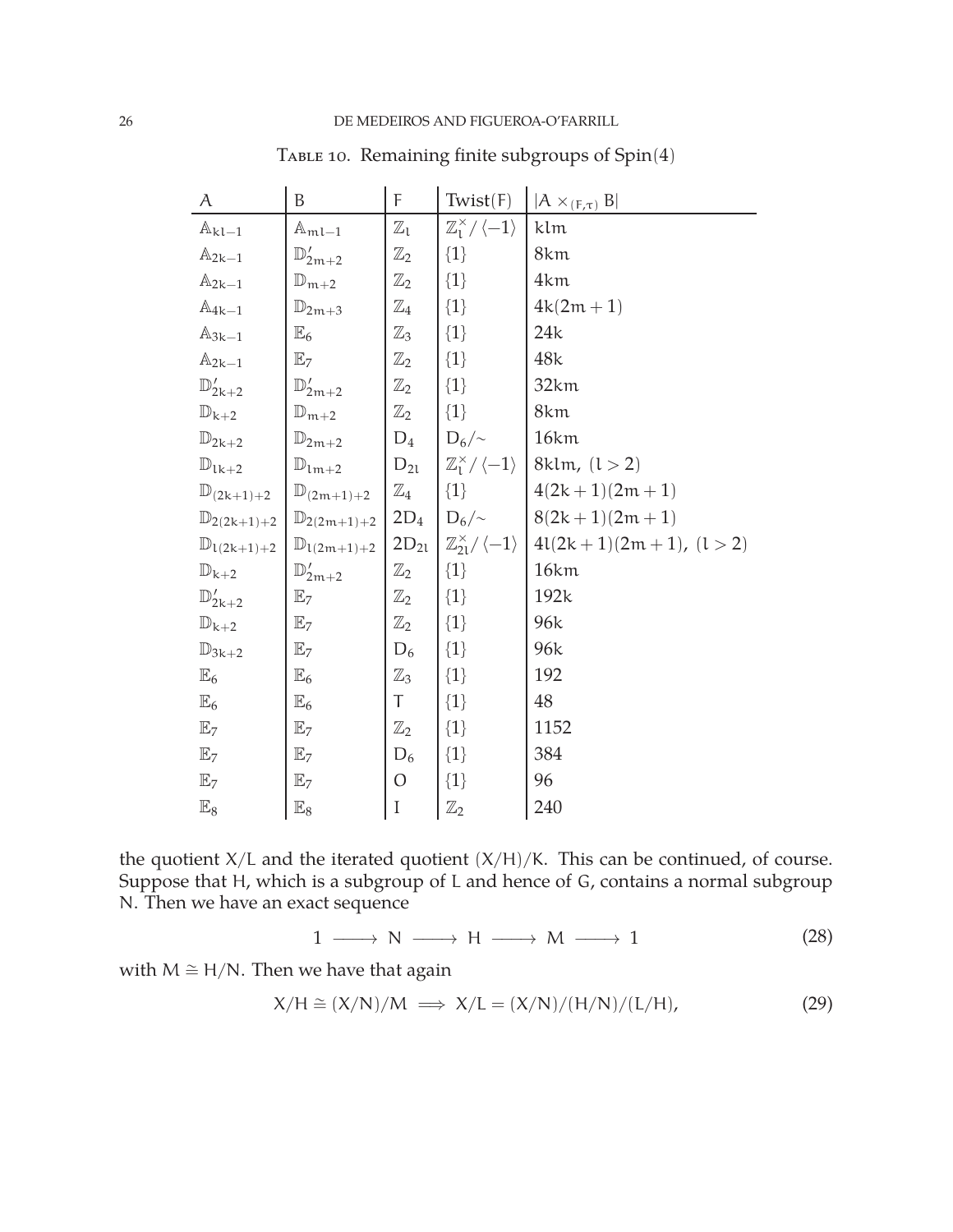et cetera.

A sequence of subgroups such as  $N \triangleleft H \triangleleft L$ , where N is normal in H (though not necessarily in L) and H is normal in L, is said to be a *subnormal series* for L. Subnormal series can have any length and more generally, a subnormal series (of length  $\ell$ ) for a group G is a sequence of subgroups

$$
1 = N_0 \lhd N_1 \lhd \cdots \lhd N_\ell = G \tag{30}
$$

where each  $N_i$  is normal in  $N_{i+1}$ , but not necessarily in G. The quotient  $X/G$  is then equivalent to the iterated quotient

$$
(X/N_1)/(N_2/N_1)/(N_3/N_2)/\cdots/(N_\ell/N_{\ell-1}).
$$
\n(31)

The groups N<sub>i</sub>/N<sub>i−1</sub> are called the *factors* of the subnormal series.

A group G is *solvable* if it has a subnormal series with abelian factors. If G is a solvable group, then so is any subgroup and any factor group. More generally, solvable groups are closed under extension and also under taking products. All these results are easy to prove and can be found in any book on finite groups, e.g., [\[35\]](#page-50-13).

Now it follows from Table [5](#page-20-2) that all the ADE subgroups are solvable, with the exception of  $\mathbb{E}_8$ . The relevant subnormal series are easy to determine from that table and are themselves summarised in Table [11.](#page-27-0) Notice that the subnormal series for  $\mathbb{E}_6$  can be read off from the one for  $\mathbb{E}_7$  since  $\mathbb{E}_6 \triangleleft \mathbb{E}_7$ . This table also lists a choice of generators in Sp(1) for the cyclic factors arising from the subnormal series. We find it convenient to introduce the following notation for some commonly occurring quaternions:  $\omega_n = e^{2\pi i/n}$ , whence  $\omega_1=1$ ,  $\omega_2=-1$ ,  $\omega_4=i$  and we use  $\xi=\omega_8$ , and  $\zeta=e^{i\pi/4}e^{j\pi/4}$ . In terms of the quaternion generators in Table [1,](#page-11-0)  $\xi$  corresponds to the element in  $\mathbb{E}_7$  which is not in the normal subgroup  $\mathbb{E}_6$ , while ζ is the element in  $\mathbb{E}_{6,7,8}$  which is not in the normal subgroup  $\mathbb{D}_4$  of  $\mathbb{E}_6$ .

Table 11. Subnormal series for solvable ADE groups

<span id="page-27-0"></span>

| Subnormal series                                                                                                                                                                                               | Factors                            | Generators        |
|----------------------------------------------------------------------------------------------------------------------------------------------------------------------------------------------------------------|------------------------------------|-------------------|
| $1 \triangleleft \mathbb{A}_{n-1}$                                                                                                                                                                             |                                    | $\omega_n$        |
| $1 \triangleleft \mathbb{A}_{2n-1} \triangleleft \mathbb{D}_{n+2}$                                                                                                                                             | $\mathbb{Z}_{2n}$ , $\mathbb{Z}_2$ | $\omega_{2n}$ , j |
| $1 \triangleleft \mathbb{A}_3 \triangleleft \mathbb{D}_4 \triangleleft \mathbb{E}_6 \triangleleft \mathbb{E}_7 \left  \mathbb{Z}_4, \mathbb{Z}_2, \mathbb{Z}_3, \mathbb{Z}_2 \right  i, j, \zeta, \xi \right $ |                                    |                   |

The cyclic groups  $\mathbb{A}_{n-1}$  are abelian, hence clearly solvable. The binary dihedral groups  $\mathbb{D}_{n+2}$  have a cyclic normal subgroup  $\mathbb{A}_{2n-1}$  with factor group  $\mathbb{Z}_2$ . Unlike the dihedral group,  $\mathbb{D}_{n+2}$  (for  $n > 2$ ) is not a trivial extension: the only order-2 subgroup of  $\mathbb{D}_{n+2}$  (for  $n > 2$ ) is the centre. The subnormal series  $1 \triangleleft \mathbb{A}_{2n-1} \triangleleft \mathbb{D}_{n+2}$  has cyclic factors { $\mathbb{Z}_{2n}$ ,  $\mathbb{Z}_2$ }, showing that  $\mathbb{D}_{n+2}$  is solvable. The binary tetrahedral group  $\mathbb{E}_6$  has a normal subgroup  $\mathbb{D}_4$  with factor group  $\mathbb{Z}_3$ . Therefore  $1\triangleleft\mathbb{A}_3\triangleleft\mathbb{D}_4\triangleleft\mathbb{E}_6$  is a subnormal series with cyclic factors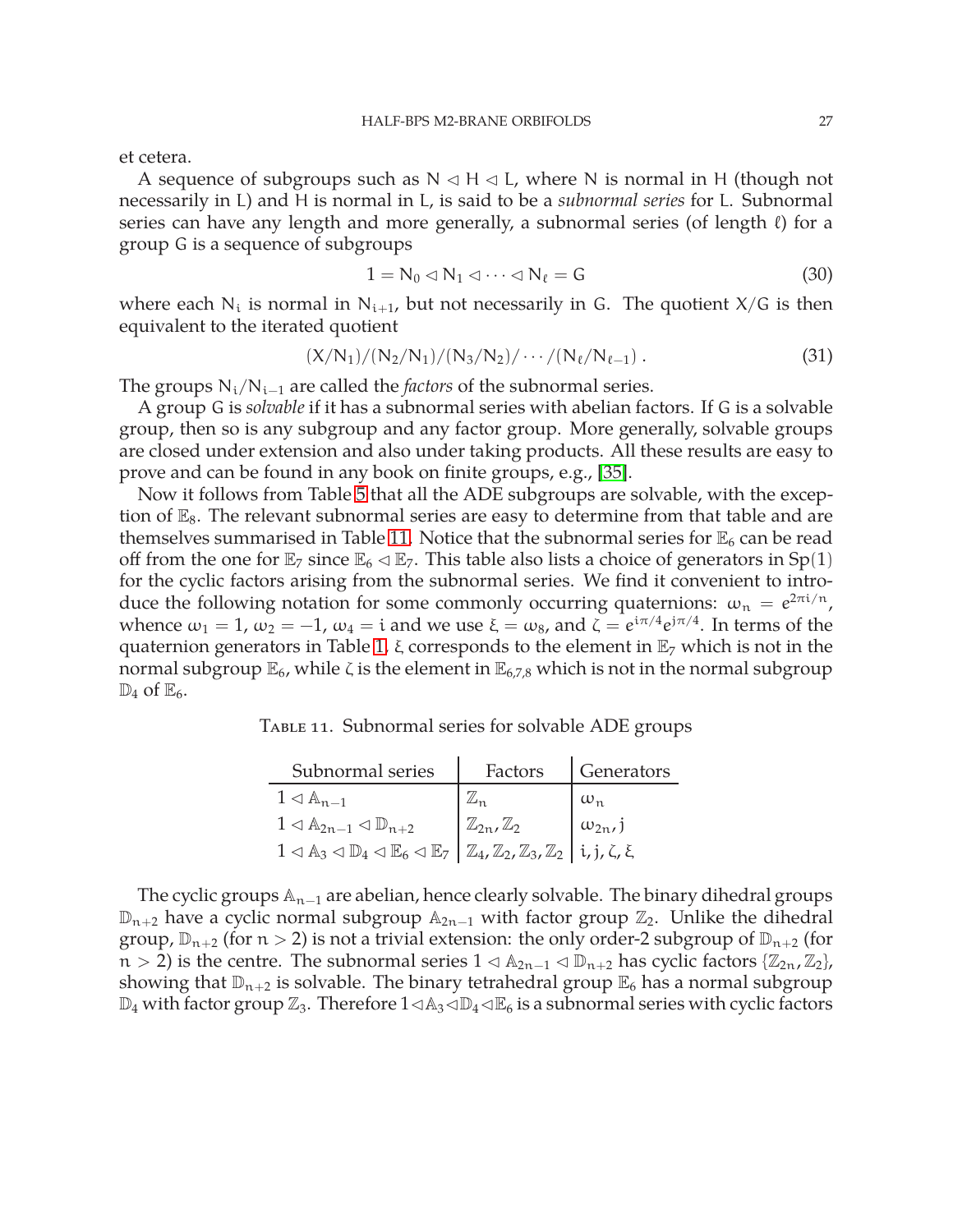$\{\mathbb{Z}_4,\mathbb{Z}_2,\mathbb{Z}_3\}$ . The binary octahedral group  $\mathbb{E}_7$  has a normal subgroup  $\mathbb{E}_6$  with factor group  $\mathbb{Z}_2$ , whence a subnormal series is obtained from the one of  $\mathbb{E}_6$  by extending it to the right:  $1 \triangleleft \mathbb{A}_3 \triangleleft \mathbb{D}_4 \triangleleft \mathbb{E}_5 \triangleleft \mathbb{E}_7$ , with cyclic factors  $\{\mathbb{Z}_4,\mathbb{Z}_2,\mathbb{Z}_3,\mathbb{Z}_2\}$ . Finally the only proper normal subgroup of the binary icosahedral group is its centre, whence the subnormal series is  $1 \triangleleft \mathbb{A}_1 \triangleleft \mathbb{E}_8$  with factors { $\mathbb{Z}_2$ , I}. Since I is nonabelian, we conclude that  $\mathbb{E}_8$  is not solvable.

The finite subgroups of  $Spin(4)$  are fibred products of ADE subgroups of  $Sp(1)$ , whence they are subgroups of products of ADE subgroups. Since products and subgroups of solvable groups are solvable, it follows that with the exception of those subgroups involving  $\mathbb{E}_8$ , all other subgroups are solvable. We will see that this means that they have a subnormal series with cyclic factor groups, and hence that the corresponding orbifolds can de described as *iterated cyclic quotients*. This will simplify their description significantly. This technique has been used in the context of the  $AdS<sub>5</sub>/CFT<sub>4</sub>$  correspondence in [\[36\]](#page-50-14).

Recall that the fibred product  $A \times_{(F,\tau)} B$  is an extension

<span id="page-28-0"></span>
$$
1 \longrightarrow A_0 \times B_0 \longrightarrow A \times_{(F,\tau)} B \longrightarrow F_{\tau} \longrightarrow 1,
$$
 (32)

with  $F_{\tau} = \{(x, \tau(x)) | x \in F\}$   $\lt F \times F$  the graph of the automorphism  $\tau$ . This means that orbifolding by A  $\times_{(F,\tau)}$  B can be done in steps: first orbifolding by A<sub>0</sub>  $\times$  B<sub>0</sub> and then by  $F_{\tau}$ . These quotients can be decomposed further by using subnormal series for  $A_0$ ,  $B_0$  and  $F_\tau$   $\cong$  F. In the cases of interest, A<sub>0</sub> and B<sub>0</sub> are ADE subgroups, whose subnormal series have been determined above. (See Table [11.](#page-27-0)) It remains to determine subnormal series for the factor groups F in Table [5.](#page-20-2)

The factor groups F consist of cyclic groups, which need not be decomposed further, dihedral and binary dihedral groups and the tetrahedral, octahedral and icosahedral groups. This latter group is simple, whence it has no proper normal subgroups. The dihedral group  $D_{2n}$  is a semidirect product  $\mathbb{Z}_n \rtimes \mathbb{Z}_2$ , where  $\mathbb{Z}_n$  is the normal subgroup generated by y in the presentation in equation [\(20\)](#page-21-1) and  $\mathbb{Z}_2$  is the subgroup generated by x. This gives rise to a subnormal series  $1\triangleleft\mathbb{Z}_n\triangleleft D_{2n}$  with cyclic factors { $\mathbb{Z}_n$ ,  $\mathbb{Z}_2$ }. The binary dihedral group has been discussed previously, being isomorphic to  $\mathbb{D}_{n+2}$ . The subnormal series for the tetrahedral and octahedral groups can be read off from those of their binary cousins, by noticing that T and O are the factor groups obtained by quotienting  $\mathbb{E}_6$ and  $\mathbb{E}_7$ , respectively, by their centre, which is contained in any normal subgroup. Therefore we get an exact sequence  $1 \to D_4 \to T \to \mathbb{Z}_3 \to 1$  from the similar one involving  $\mathbb{E}_6$ , with  $D_4 \cong \mathbb{Z}_2 \times \mathbb{Z}_2$ , whereas  $1 \to \mathbb{E}_6 \to \mathbb{E}_7 \to \mathbb{Z}_2 \to 1$  implies  $1 \to \mathsf{T} \to \mathsf{O} \to \mathbb{Z}_2 \to 1$ . Hence we get subnormal series  $1 \triangleleft D_4 \triangleleft T \triangleleft O$  with abelian factors  $\{ \mathbb{Z}_2 \times \mathbb{Z}_2, \mathbb{Z}_3, \mathbb{Z}_2 \}$ . This series can be extended by inserting a  $\mathbb{Z}_2$  in  $1 \triangleleft D_4$  to obtain  $1 \triangleleft \mathbb{Z}_2 \triangleleft D_4$ . Finally, we truncate at T to get a subnormal series for T. These observations are summarised in Table [12,](#page-29-2) where we also list a choice of generator for each cyclic factors in F, in terms of the generators of F given by the following presentations:  $\mathbb{Z}_n = \langle z | z^n = 1 \rangle$ ,  $D_{2n} = \langle x, y | x^2 = y^n = (xy)^2 = 1 \rangle$ ,  $2D_{2n} = \langle s, t | s^2 = t^n = (st)^2 \rangle \text{ and } O = \langle a, b | a^3 = b^4 = (ab)^2 = 1 \rangle.$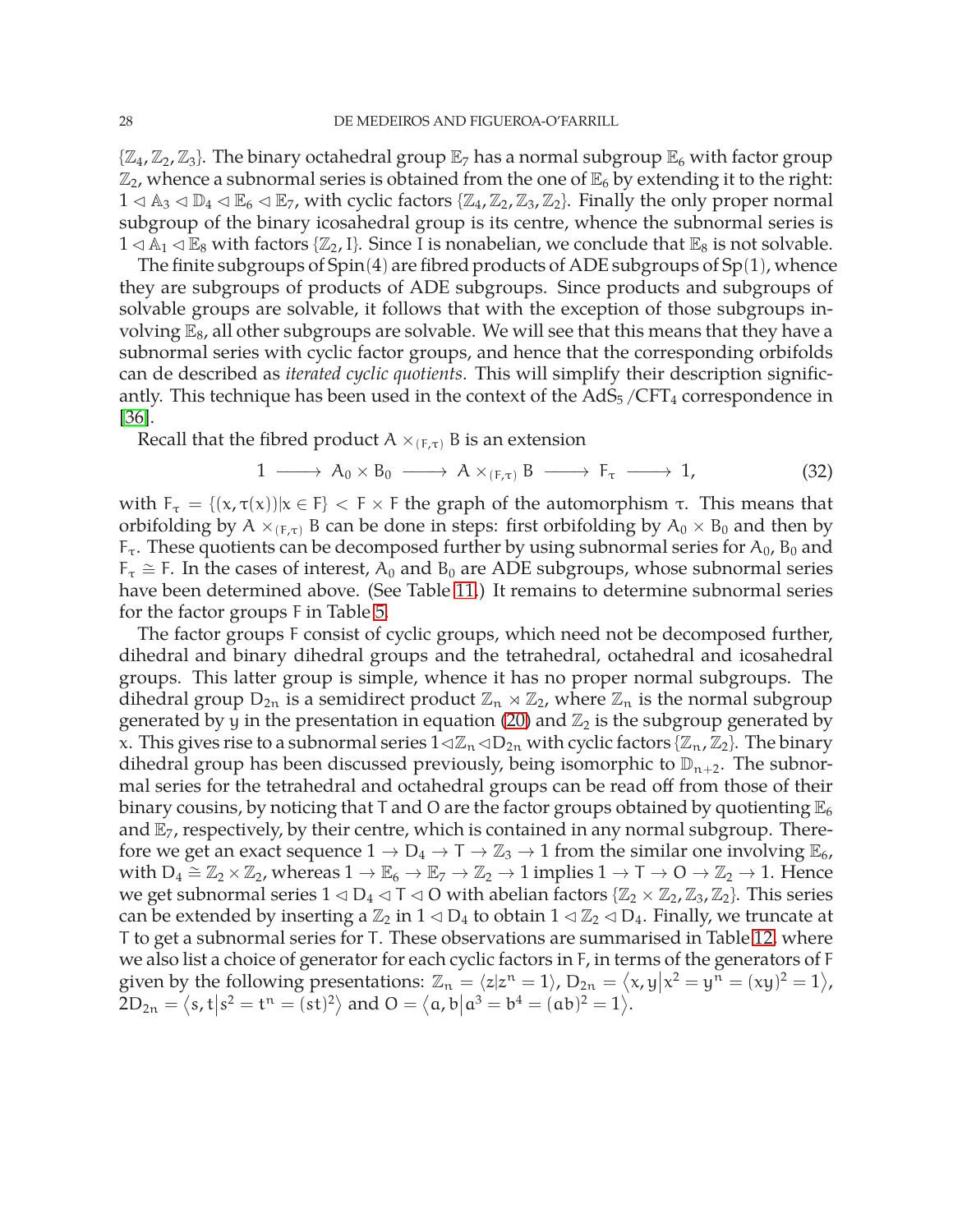| Subnormal series                                                                                                                                                                     | Factors                        | Generators |
|--------------------------------------------------------------------------------------------------------------------------------------------------------------------------------------|--------------------------------|------------|
| $1 \triangleleft \mathbb{Z}_n$                                                                                                                                                       |                                |            |
| $1 \triangleleft \mathbb{Z}_n \triangleleft D_{2n}$                                                                                                                                  | $\mathbb{Z}_n, \mathbb{Z}_2$   | y, x       |
| $1 \triangleleft \mathbb{Z}_{2n} \triangleleft 2D_{2n}$                                                                                                                              | $\mathbb{Z}_{2n},\mathbb{Z}_2$ | t, s       |
| $1 \triangleleft \mathbb{Z}_2 \triangleleft D_4 \triangleleft T \triangleleft O \left  \mathbb{Z}_2, \mathbb{Z}_2, \mathbb{Z}_3, \mathbb{Z}_2 \right  b^2, ab^2a^{-1}, a, b \right.$ |                                |            |

<span id="page-29-2"></span>Table 12. Subnormal series for factor groups F

<span id="page-29-0"></span>7.2. **Orbifolds involving**  $\mathbb{E}_8$ . We do not have much to say about these orbifolds at this time. Here we simply point out that the orbifolds with group  $\mathbb{E}_8 \times_{(I,\tau)} \mathbb{E}_8$  are in fact  $\mathbb{Z}_2$ orbifolds of the two smooth quotients given by the graphs of the identity automorphism of  $\mathbb{E}_8$ , which has  $\mathcal{N} = 5$ , and the nontrivial outer automorphism of  $\mathbb{E}_8$ , which has  $\mathcal{N} = 4$ . The reason is the following. As shown in Appendix [A,](#page-42-0) the group  $\Gamma = \mathbb{E}_8 \times_{(I,\tau)} \mathbb{E}_8$  is abstractly isomorphic to  $2I \times \mathbb{Z}_2$ , where the 2I subgroup is the graph of any automorphism  $\hat{\tau} \in$  Aut(2I) which induces  $\tau \in$  Out(I). Hence the orbifold  $S^7/\Gamma$  is equivalent to the iterated orbifold S $^7/2$ I $/\mathbb{Z}_2$ , where the first quotient S $^7/2$ I is smooth and where the additional  $\mathbb{Z}_2$  is generated by  $(1, -1) \in Sp(1) \times Sp(1)$ , say.

<span id="page-29-1"></span>7.3. **Solvable orbifolds as iterated cyclic quotients.** We will now explicitly discuss the solvable orbifolds in terms of iterated cyclic quotients. Hence it will be sufficient to indicate the generators of the corresponding cyclic groups. We recall the notation we use:  $\omega_n = e^{2\pi i/n}$ ,  $\xi = \omega_8$  and  $\zeta = e^{i\pi/4}e^{j\pi/4}$ .

<span id="page-29-3"></span>7.3.1. *Orbifolds by product groups.* Let us call a group *chiral* if it is contained in one of the two  $Sp(1)$  factors of  $Spin(4)$ . There are four classes of chiral solvable subgroups of  $Sp(1)$ :  $A_{n-1}$ ,  $\mathbb{D}_{n+2}$ ,  $\mathbb{E}_6$  and  $\mathbb{E}_7$ , and up to conjugation in Spin(8), they can be taken to belong to the second Sp(1) factor, say. The corresponding orbifolds are written as a sequence of iterated cyclic orbifolds as follows:

- $S^7/\mathbb{A}_{n-1}$  is the quotient  $S^7/\mathbb{Z}_n$  by the cyclic group generated by  $(1, \omega_n)$ .
- $S^7/\mathbb{D}_{n+2}$  is the iterated quotient  $S^7/\mathbb{Z}_{2n}/\mathbb{Z}_2$ , where the generator of the  $\mathbb{Z}_{2n}$  action is  $(1, \omega_{2n})$  and the generator of the  $\mathbb{Z}_2$  is  $(1, j)$ . Notice that  $(1, j)$  has order 4 in  $Sp(1) \times Sp(1)$ , but it has order 2 modulo the subgroup generated by  $(1, \omega_{2n})$ .
- $S^7/\mathbb{E}_6$  is equivalent to  $S^7/\mathbb{D}_4/\mathbb{Z}_3$ , which by the previous case is  $S^7/\mathbb{Z}_4/\mathbb{Z}_2/\mathbb{Z}_3$ , with generators  $(1,i)$ ,  $(1,j)$  and  $(1,\zeta)$  in that order.
- $\frac{S^7}{\mathbb{E}_7}$  is equivalent to  $\frac{S^7}{\mathbb{E}_6/\mathbb{Z}_2}$ , which by the previous case is  $\frac{S^7}{\mathbb{Z}_4/\mathbb{Z}_2/\mathbb{Z}_3/\mathbb{Z}_2}$ , with generators  $(1,i)$ ,  $(1,i)$ ,  $(1,\zeta)$  and  $(1,\xi)$ .

Chiral groups are special cases of product groups, those which are the product of two chiral groups (of opposite chirality). The product groups are listed in Table [8.](#page-24-0) The results from the chiral groups can be used to rewrite orbifolds by product groups as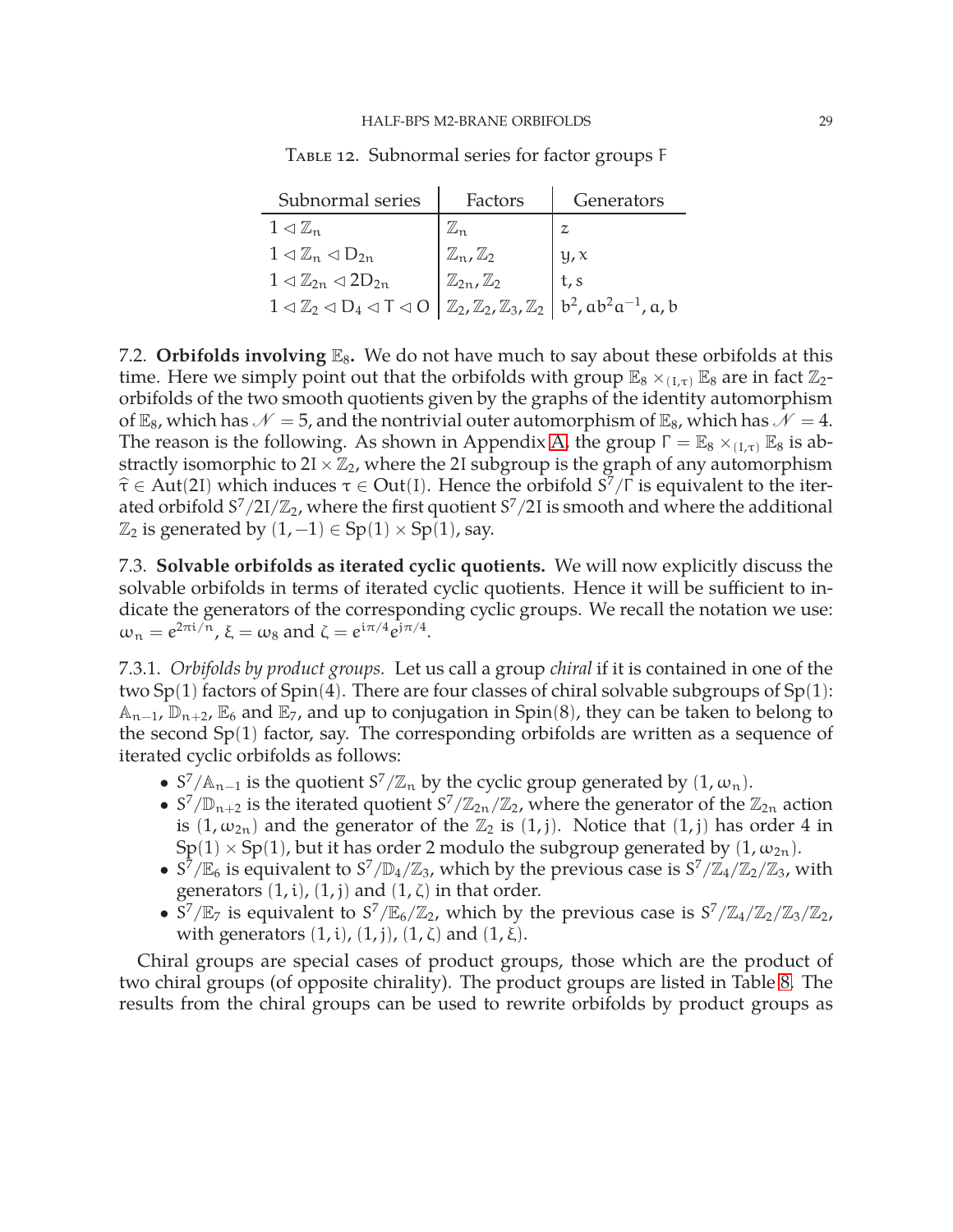iterated quotients. As an illustration, let us consider the orbifold  $S^7/(\mathbb{D}_{n+2}\times \mathbb{E}_6)$ . This is the iterated quotient  $S^7/\mathbb{Z}_{2n}/\mathbb{Z}_2/\mathbb{Z}_4/\mathbb{Z}_2/\mathbb{Z}_3$ , where the cyclic generators are, in the order written, given by  $(\omega_{2n}, 1)$ ,  $(j, 1)$ ,  $(1, i)$ ,  $(1, j)$  and  $(1, \zeta)$ . Of course, there is some freedom in the order in which we have written the generators. We would obtain an equivalent orbifold if were to shuffle the generators in such a way that generators belonging to the same chiral Sp(1) are kept in the same order. Table [13](#page-30-0) lists the orbifolds associated to product solvable subgroups of Spin(4) and expresses them as iterated cyclic orbifolds. They all have  $\mathcal{N} = 4$  supersymmetry.

<span id="page-30-0"></span>

|                                            | $S^7/\Gamma$                                                      | Cyclic generators              |
|--------------------------------------------|-------------------------------------------------------------------|--------------------------------|
| $\mathbb{A}_{n-1} \times \mathbb{A}_{m-1}$ | $S^7/\mathbb{Z}_n/\mathbb{Z}_m$                                   | $(\omega_n, 1), (1, \omega_m)$ |
| $\mathbb{A}_{n-1}\times \mathbb{D}_{m+2}$  | $S^7/(\mathbb{A}_{n-1} \times \mathbb{A}_{2m-1})/\mathbb{Z}_2$    | (1, j)                         |
| $\mathbb{A}_{n-1}\times\mathbb{E}_6$       | $S' / (\mathbb{A}_{n-1} \times \mathbb{D}_4) / \mathbb{Z}_3$      | $(1,\zeta)$                    |
| $\mathbb{A}_{n-1}\times \mathbb{E}_7$      | $S^7/(\mathbb{A}_{n-1}\times \mathbb{E}_6)/\mathbb{Z}_2$          | $(1,\xi)$                      |
| $\mathbb{D}_{n+2}\times \mathbb{D}_{m+2}$  | $S' / (\mathbb{A}_{2n-1} \times \mathbb{D}_{m+2}) / \mathbb{Z}_2$ | (i, 1)                         |
| $\mathbb{D}_{n+2}\times\mathbb{E}_6$       | $S^7/(\mathbb{D}_{n+2}\times\mathbb{D}_4)/\mathbb{Z}_3$           | $(1,\zeta)$                    |
| $\mathbb{D}_{n+2}\times \mathbb{E}_7$      | $S^7/(\mathbb{D}_{n+2}\times \mathbb{E}_6)/\mathbb{Z}_2$          | $(1,\xi)$                      |
| $\mathbb{E}_6\times\mathbb{E}_6$           | $S^7/(\mathbb{D}_4 \times \mathbb{E}_6)/\mathbb{Z}_3$             | $(1,\zeta)$                    |
| $\mathbb{E}_6\times\mathbb{E}_7$           | $S^7/(\mathbb{E}_6\times\mathbb{E}_6)/\mathbb{Z}_2$               | $(1,\xi)$                      |
| $\mathbb{E}_7\times\mathbb{E}_7$           | $S' / (\mathbb{E}_6 \times \mathbb{E}_7) / \mathbb{Z}_2$          | $(\xi, 1)$                     |

Table 13. Orbifolds by solvable product groups as iterated cyclic quotients

<span id="page-30-1"></span>7.3.2. *Smooth quotients.* We now turn our attention to the smooth quotients by solvable groups in Table [9.](#page-24-1) These include all but the two quotients associated to  $\mathbb{E}_8$  and mentioned already in Section [7.2.](#page-29-0)

The smooth quotients  $S^7/\mathbb{A}_{n-1} \times_{(\mathbb{Z}_n,\tau)} \mathbb{A}_{n-1}$  by cyclic groups are generated by the element  $(\omega_n, \omega_n^q)$  in  $Sp(1) \times Sp(1)$ , where q is coprime to n. Because the subgroups corresponding to q and  $-q$  are conjugate in  $Sp(1) \times Sp(1)$  — they are related by conjugation by  $(1, j)$  — the corresponding orbifolds are equivalent. For  $q = \pm 1$ , the quotient has  $\mathcal{N} = 8$ for  $n = 2$ ,  $\mathcal{N} = 6$  for  $n > 2$ , whereas for any other value of q, it has  $\mathcal{N} = 4$ .

The smooth quotients  $S^7/\mathbb{D}_{n+2} \times_{(2D_{2n}, \tau)} \mathbb{D}_{n+2}$  by binary dihedral groups can be described as an iterated quotient by cyclic groups:  $S^7/\mathbb{Z}_{2n}/\mathbb{Z}_2$ , where the action of  $\mathbb{Z}_{2n}$  is generated by the element  $(\omega_{2n}, \omega_{2n}^r)$ , where r is coprime to 2n, and the action of  $\mathbb{Z}_2$  is generated by  $(j, j)$ . Again we identify r with  $-r$ , since they are conjugate by  $(1, j)$  in  $Sp(1) \times Sp(1)$ . If  $r = \pm 1$  the quotient has  $\mathcal{N} = 5$  and it is a further  $\mathbb{Z}_2$  quotient of the smooth  $\mathcal{N}=6$  lens space  $S^7/\mathbb{Z}_{2n}$ , otherwise the quotient has  $\mathcal{N}=4$  and it is a further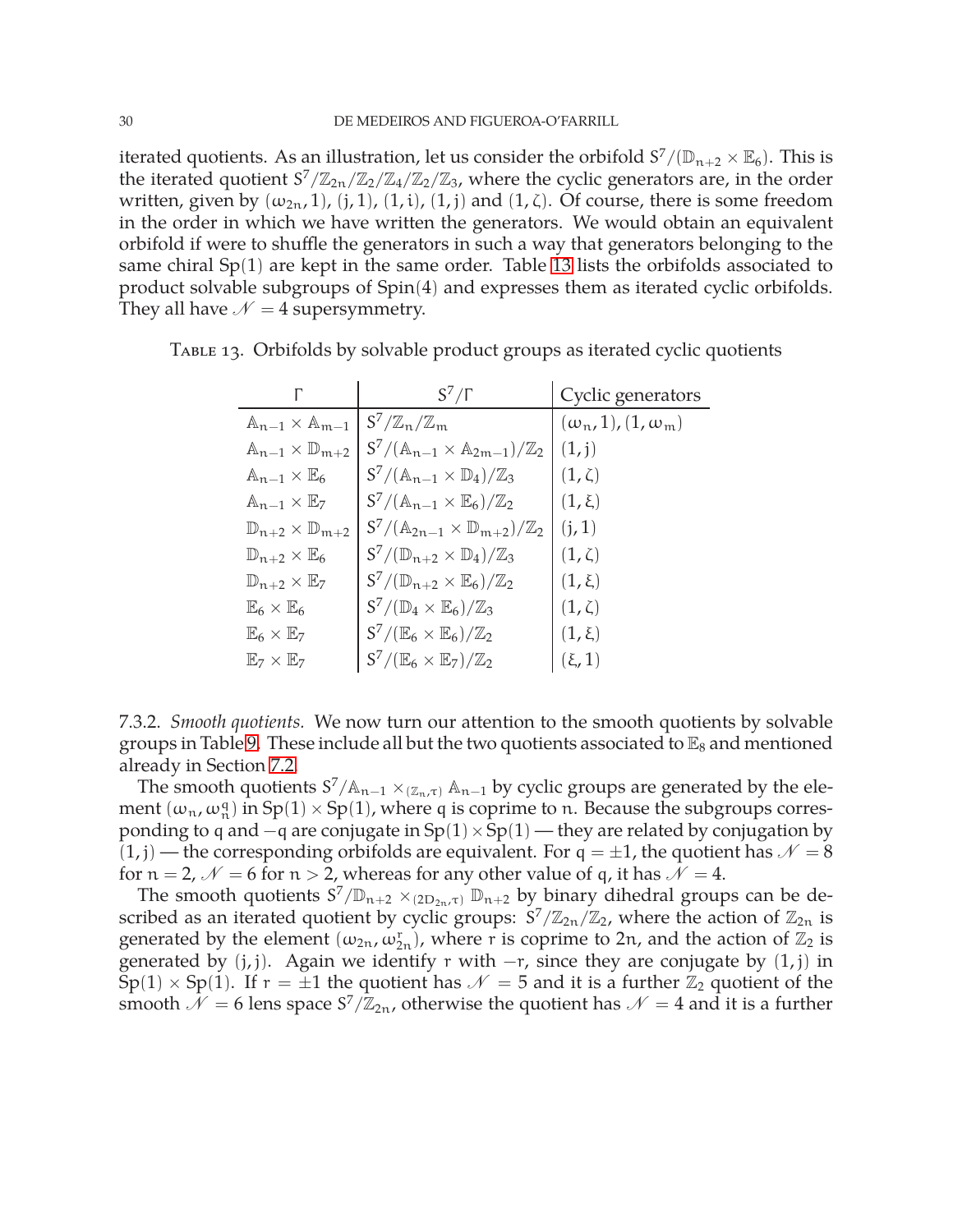$\mathbb{Z}_2$  quotient of the smooth  $\mathcal{N}=4$  quotient by  $\mathbb{Z}_{2n}$ . When  $n=2$ , the outer automorphism group of  $2D_4$  is  $D_6$ , but as discussed in Section [6.2.3,](#page-21-2) all automorphisms are induced by conjugation inside an  $\mathbb{E}_7$  subgroup of Sp(1) and hence the associated quotients are equivalent to the  $\mathcal{N} = 5$  quotient corresponding to the identity automorphism. In other words, Twist(2D<sub>4</sub>)  $\cong$  {1} in this case. We remind the reader that the notation Twist(F) hides the fact that it is not just a function of the abstract group F, but depends on the way that F can be obtained as a factor group of A and B.

The smooth  $\mathcal{N} = 5$  quotient  $S^7/\mathbb{E}_6 \times_{2T} \mathbb{E}_6$  is equivalent to  $S^7/\mathbb{Z}_4/\mathbb{Z}_2/\mathbb{Z}_3$ , where the action of  $\mathbb{Z}_4$  is generated by the element (i, i), that of  $\mathbb{Z}_2$  by (j, j), and the one of  $\mathbb{Z}_3$  by (ζ, ζ). Hence  $S^7/2T$  can be understood as the  $\mathbb{Z}_3$  quotient of the  $\mathcal{N}=5$  quotient  $S^7/\mathbb{D}_4$  or as a D<sub>6</sub> quotient of the  $\mathcal{N}=6$  lens space  $S^7/\mathbb{Z}_4$ . This latter quotient can be done in two steps: the first a quotient by  $\mathbb{Z}_2$  and the second by  $\mathbb{Z}_3$ , as indicated.

Finally, the quotient  $S^7/\mathbb{E}_7 \times_{(2O,\tau)} \mathbb{E}_7$  is equivalent to  $S^7/\mathbb{Z}_4/\mathbb{Z}_2/\mathbb{Z}_3/\mathbb{Z}_2$ , where the action of  $\mathbb{Z}_4$  is generated by the element (i, i), the first  $\mathbb{Z}_2$  action by (j, j), the  $\mathbb{Z}_3$  action by ( $\zeta$ ,  $\zeta$ ) and the final  $\mathbb{Z}_2$  action by  $(\xi, \pm \xi)$ , where the signs  $\pm$  correspond to the two quotients: the + sign for the diagonal  $\mathcal{N} = 5$  quotient and the  $-$  sign for the twisted  $\mathcal{N} = 4$  quotient.

Table [14](#page-31-0) summarises the smooth quotients by solvable groups, expressed as iterated cyclic quotients. In that table,  $q \in \mathbb{Z}_n^{\times}/\langle -1 \rangle$  and  $r \in \mathbb{Z}_{2n}^{\times}/\langle -1 \rangle$ .

| TABLE 14. Smooth quotients by solvable groups as iterated cyclic quotients |  |
|----------------------------------------------------------------------------|--|
|----------------------------------------------------------------------------|--|

<span id="page-31-0"></span>

|                                                                  | $S'/\Gamma$                                  | Cyclic generators                                                                                                           |
|------------------------------------------------------------------|----------------------------------------------|-----------------------------------------------------------------------------------------------------------------------------|
| $\mathbb{A}_{n-1} \times_{(\mathbb{Z}_n,\tau)} \mathbb{A}_{n-1}$ | $S^7/\mathbb{Z}_n$                           | $(\omega_n, \omega_n^q)$                                                                                                    |
| $\mathbb{D}_{n+2} \times_{(2D_{2n},\tau)} \mathbb{D}_{n+2}$      | $S^7/\mathbb{Z}_{2n}/\mathbb{Z}_2$           | $(\omega_{2n}, \omega_{2n}^{r}), (j, j)$                                                                                    |
| $\mathbb{E}_6 \times_{2\mathsf{T}} \mathbb{E}_6$                 | $S^7/\mathbb{Z}_4/\mathbb{Z}_2/\mathbb{Z}_3$ | $[(i, i), (j, j), (\zeta, \zeta)]$                                                                                          |
| $\mathbb{E}_7 \times_{(2O,\tau)} \mathbb{E}_7$                   |                                              | $ S^7/\mathbb{Z}_4/\mathbb{Z}_2/\mathbb{Z}_3/\mathbb{Z}_2 $ $(\zeta\xi,\zeta\xi),$ $(i,i),$ $(\zeta,\zeta),$ $(\xi,\pm\xi)$ |

7.3.3. *Remaining solvable orbifolds.* It remains to discuss those orbifolds in Table [10](#page-26-0) where the group A  $\times_{(F,\tau)}$  B is solvable; that is, all cases but the order-240 groups  $\mathbb{E}_8 \times_{(I,\tau)} \mathbb{E}_8$ . As discussed above, the group A  $\times_{(F,\tau)}$  B can be written as an extension [\(32\)](#page-28-0), in which case the corresponding orbifold is  $S^7/(A_0 \times B_0)/F_\tau$ , where  $F_\tau$  may decompose further into cyclic groups as summarised in Table [12.](#page-29-2)

Let us first treat those cases where  $F_\tau$  is already a cyclic group. Then a possible generator for the action of  $F_{\tau}$  is  $(x, \tau(x)) \in \Gamma$ , where x is read off from the cyclic generator of F in Table [11.](#page-27-0)

•  $\Gamma = \mathbb{A}_{k l-1} \times_{(\mathbb{Z}_1,\tau)} \mathbb{A}_{m l-1}$ 

Here  $\tau$  is the automorphism corresponding to multiplication by  $r \in \mathbb{Z}_1^\times$ . The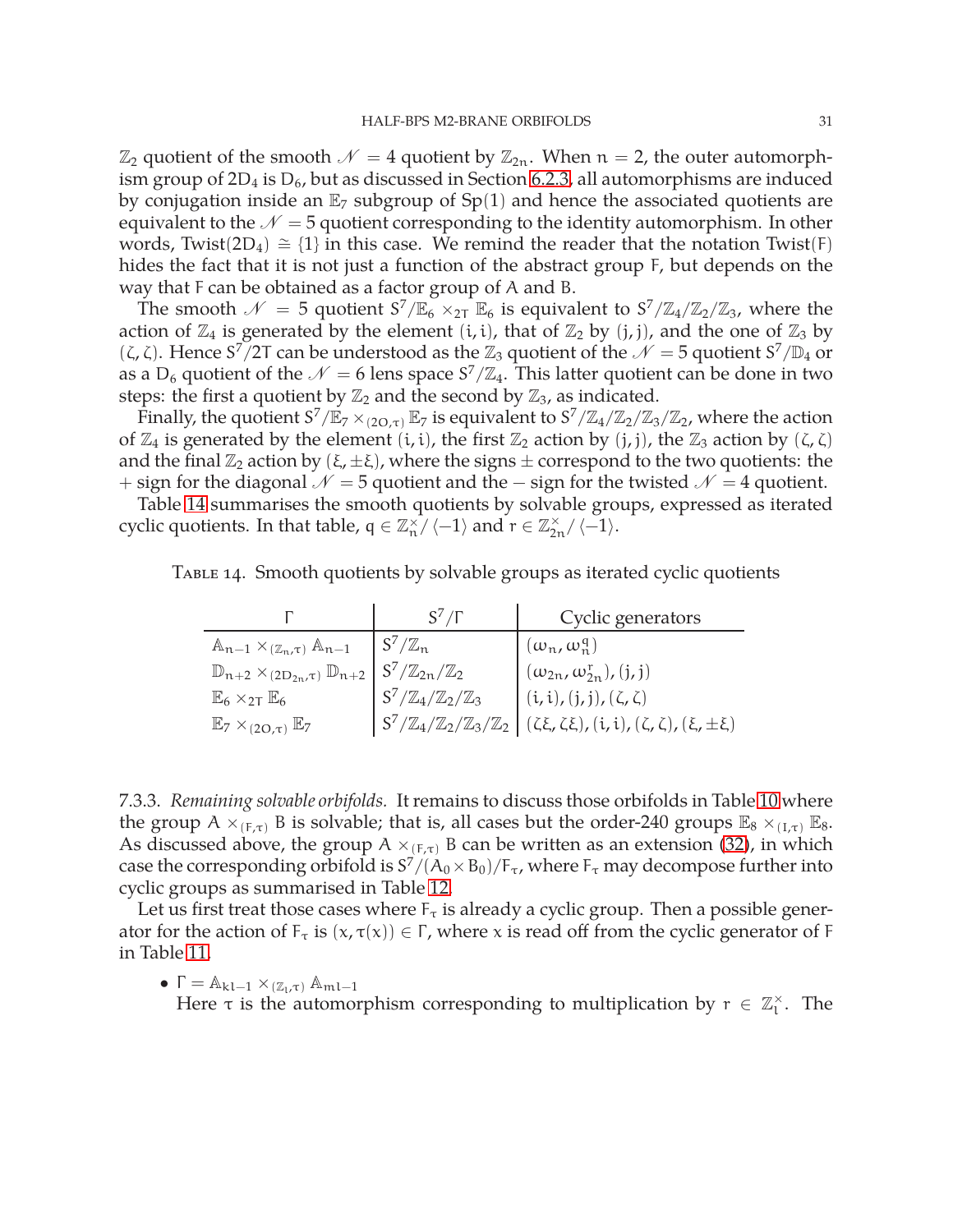extension takes the form

$$
1 \longrightarrow \mathbb{A}_{k-1} \times \mathbb{A}_{m-1} \longrightarrow \Gamma \longrightarrow (\mathbb{Z}_1)_{\tau} \longrightarrow 1,
$$
 (33)

where  $(\mathbb{Z}_1)_\tau$  is the subgroup of  $\mathbb{Z}_1 \times \mathbb{Z}_1$  consisting of pairs  $(a, b)$  with  $b = ra$ (mod l) and where the maps  $\mathbb{A}_{k-1} \to \mathbb{A}_{k-1}$  and  $\mathbb{A}_{m-1} \to \mathbb{A}_{m-1}$  consist of taking the lth power of the generator. We may describe this orbifold as an iterated quotient in the following way:  $S^7/\mathbb{Z}_k/\mathbb{Z}_m/\mathbb{Z}_l$ , with cyclic generators  $(\omega_k, 1)$ ,  $(1, \omega_m)$ and  $(\omega_{\text{kl}}, \omega_{\text{ml}}^{\text{r}})$ . The special case of  $r=1$  corresponds to the orbifolds discussed in [\[16,](#page-49-6) §3.4] and [\[17,](#page-49-7) §2] and to be discussed in Section [8.](#page-37-0) Notice that the automorphisms labelled by r and  $-r$  are actually related by conjugation by the element  $(1, j)$ in  $Sp(1) \times Sp(1)$ , whence the two orbifolds are actually equivalent.

• 
$$
\Gamma = \mathbb{A}_{2k-1} \times \mathbb{Z}_2 \mathbb{D}'_{2m+2}
$$
  
This group is the over

This group is the extension

$$
1 \longrightarrow A_{k-1} \times \mathbb{D}_{m+2} \longrightarrow \Gamma \longrightarrow \mathbb{Z}_2 \longrightarrow 1. \tag{34}
$$

Therefore, the orbifold  $S^7/\Gamma$  can be described by  $S^7/(\mathbb{A}_{k-1} \times \mathbb{D}_{m+2})/\mathbb{Z}_2$ , where the first quotient is by a product group and hence already discussed in Section [7.3.1,](#page-29-3) and the  $\mathbb{Z}_2$  action is generated by the element  $(\omega_{2k}, \omega_{4m})$  which has order 2 mod  $\mathbb{A}_{k-1} \times \mathbb{D}_{m+2}$ .

•  $\Gamma = \mathbb{A}_{2k-1} \times_{\mathbb{Z}_2} \mathbb{D}_{m+2}$ This group is the extension

$$
1 \longrightarrow A_{k-1} \times A_{2m-1} \longrightarrow \Gamma \longrightarrow \mathbb{Z}_2 \longrightarrow 1. \tag{35}
$$

Therefore, the orbifold  $S^7/\Gamma$  can be described by  $S^7/(\mathbb{A}_{k-1} \times \mathbb{A}_{2m-1})/\mathbb{Z}_2$ , where the first quotient is by a product group and hence already discussed in Section [7.3.1,](#page-29-3) and the  $\mathbb{Z}_2$  action is generated by the element  $(\omega_{2k}, j)$  which has order 2 mod  $\mathbb{A}_{k-1} \times \mathbb{A}_{2m-1}$ .

•  $\Gamma = \mathbb{A}_{4k-1} \times_{(\mathbb{Z}_4, \tau)} \mathbb{D}_{2m+3}$ 

This group is the extension

$$
1 \longrightarrow A_{k-1} \times A_{2m} \longrightarrow \Gamma \longrightarrow (\mathbb{Z}_4)_{\tau} \longrightarrow 1,
$$
 (36)

where  $\tau \in \mathbb{Z}_4^\times$ . Therefore, the orbifold  $S^7/\Gamma$  can be described by  $S^7/(\mathbb{A}_{k-1} \times$  $(\mathbb{A}_{2m})/\mathbb{Z}_4$ , where the first quotient is by a product group, and the  $\mathbb{Z}_4$  action is generated by the element  $(\omega_{4k}, \pm j)$ , where the choice of sign is the choice of  $\tau \in \mathbb{Z}_4^\times$ . Both choices are related by conjugation by  $(1,i)$ , whence they define equivalent twists.

•  $\Gamma = \mathbb{A}_{3k-1} \times_{(\mathbb{Z}_3,\tau)} \mathbb{E}_6$ 

Here  $\tau \in \mathbb{Z}_3^{\times}$  is an automorphism which will manifest itself in a choice of sign. This group is an extension

$$
1 \longrightarrow A_{k-1} \times \mathbb{D}_4 \longrightarrow \Gamma \longrightarrow \mathbb{Z}_3 \longrightarrow 1, \tag{37}
$$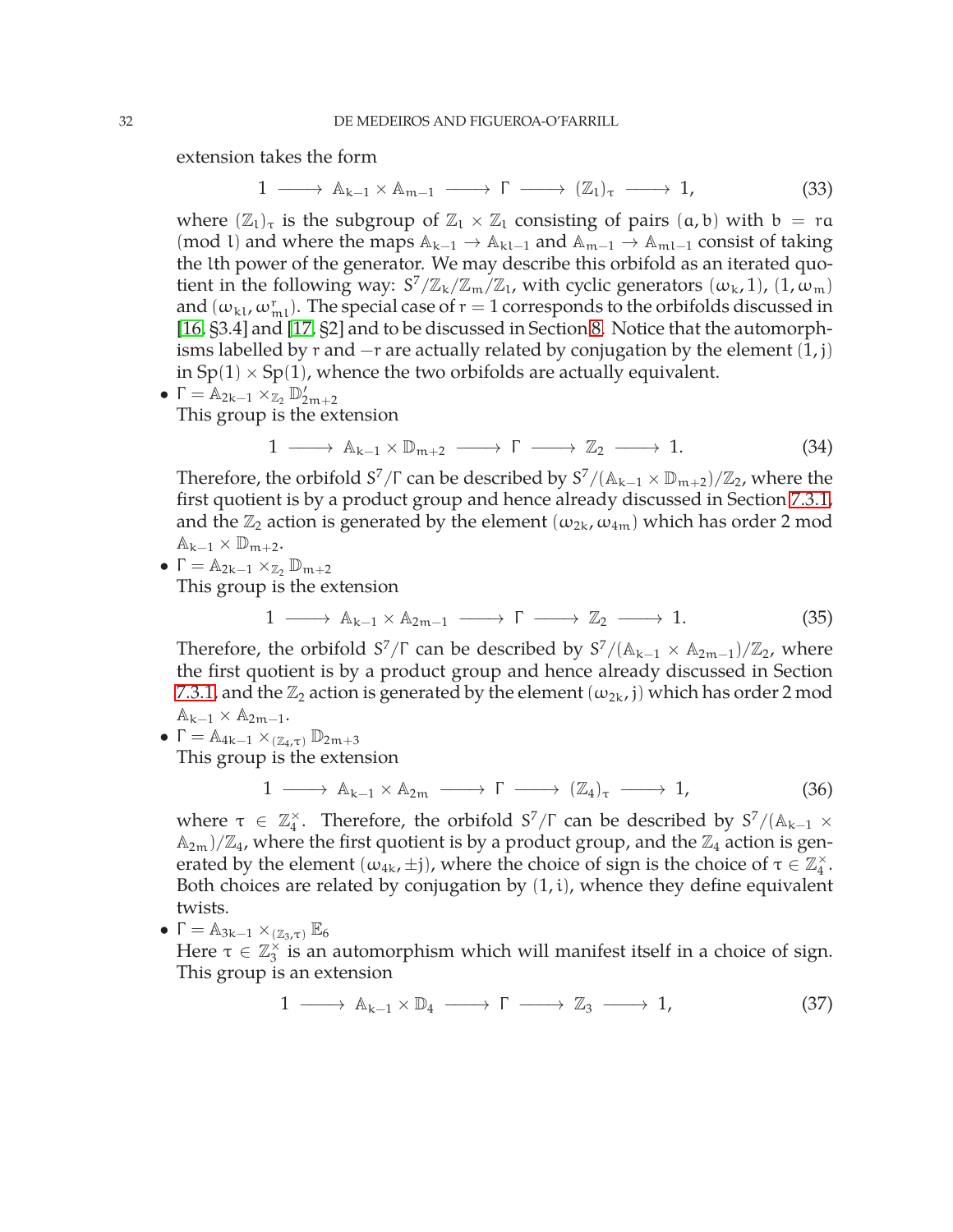whence the orbifold  $S^7/\Gamma$  is equivalent to  $S^7/(\mathbb{A}_{k-1} \times \mathbb{D}_4)/\mathbb{Z}_3$ , where the first orbifold is by a product group, hence already discussed, and the action of the  $\mathbb{Z}_3$ is generated by the element  $(\omega_{3k}^{\pm 1}, \zeta)$ , where the  $+$  sign corresponds to the trivial automorphism and the  $-$  sign to the nontrivial automorphism of  $\mathbb{Z}_3$ . The two signs are related by conjugation by the element  $(j, 1) \in Sp(1) \times Sp(1)$ , which normalises the subgroup  $\mathbb{A}_{k-1} \times \mathbb{D}_4$ , whence both orbifolds are equivalent.

$$
\bullet\ \Gamma = \mathbb{A}_{2k-1}\times_{\mathbb{Z}_2}\mathbb{E}_7
$$

This group is the extension

$$
1 \longrightarrow A_{k-1} \times \mathbb{E}_6 \longrightarrow \Gamma \longrightarrow \mathbb{Z}_2 \longrightarrow 1,
$$
 (38)

whence the orbifold  $S^7/\Gamma$  can be described as  $S^7/(\mathbb{A}_{k-1} \times \mathbb{E}_6)/\mathbb{Z}_2$ , where the first orbifold is by a product group and the action of the  $\mathbb{Z}_2$  is generated by the element  $(\omega_{2k}, \xi)$ .

•  $\Gamma = \mathbb{D}'_{2k+2} \times_{\mathbb{Z}_2} \mathbb{D}'_{2m+2}$ This group is the extension

$$
1 \longrightarrow \mathbb{D}_{k+2} \times \mathbb{D}_{m+2} \longrightarrow \Gamma \longrightarrow \mathbb{Z}_2 \longrightarrow 1, \tag{39}
$$

whence the orbifold  $S^7/\Gamma$  can be described as  $S^7/(\mathbb{D}_{k+2} \times \mathbb{D}_{m+2})/\mathbb{Z}_2$ , where the first orbifold is by a product group and the action of  $\mathbb{Z}_2$  is generated by the element  $(\omega_{4k}, \omega_{4m}).$ 

•  $\Gamma = \mathbb{D}_{k+2} \times_{\mathbb{Z}_2} \mathbb{D}_{m+2}$ 

This group is the extension

$$
1 \longrightarrow A_{2k-1} \times A_{2m-1} \longrightarrow \Gamma \longrightarrow \mathbb{Z}_2 \longrightarrow 1,
$$
 (40)

whence the orbifold  $S^7/\Gamma$  can be described as  $S^7/(\mathbb{A}_{2k-1} \times \mathbb{A}_{2m-1})/\mathbb{Z}_2$ , where the action of  $\mathbb{Z}_2$  is generated by the element  $(j, j)$ .

 $\bullet \Gamma = \mathbb{D}_{(2k+1)+2} \times_{(\mathbb{Z}_4,\tau)} \mathbb{D}_{(2m+1)+2}$ This group is the extension

$$
1 \longrightarrow A_{2k} \times A_{2m} \longrightarrow \Gamma \longrightarrow (\mathbb{Z}_4)_{\tau} \longrightarrow 1,
$$
 (41)

whence the orbifold  $S^7/\Gamma$  can be described as  $S^7/(\mathbb{A}_{2k} \times \mathbb{A}_{2m})/\mathbb{Z}_4$ , where the action of  $\mathbb{Z}_4$  is generated by the element  $(j, \pm j)$ , where the choice of sign corresponds to the choice of  $\tau \in \mathbb{Z}_4^{\times}$ . Clearly both choices are conjugate via  $(1, i)$  and hence give rise to equivalent twists.

 $\bullet$   $\Gamma = \mathbb{D}_{k+2} \times_{\mathbb{Z}_2} \mathbb{D}'_{2m+2}$ 

This group is the extension

$$
1 \longrightarrow A_{2k-1} \times \mathbb{D}_{m+2} \longrightarrow \Gamma \longrightarrow \mathbb{Z}_2 \longrightarrow 1,
$$
 (42)

whence the orbifold  $S^7/\Gamma$  can be described as  $S^7/(\mathbb{A}_{2k}\times\mathbb{D}_{m+2})/\mathbb{Z}_2$ , where the action of  $\mathbb{Z}_2$  is generated by the element (j,  $\omega_{4m}$ ).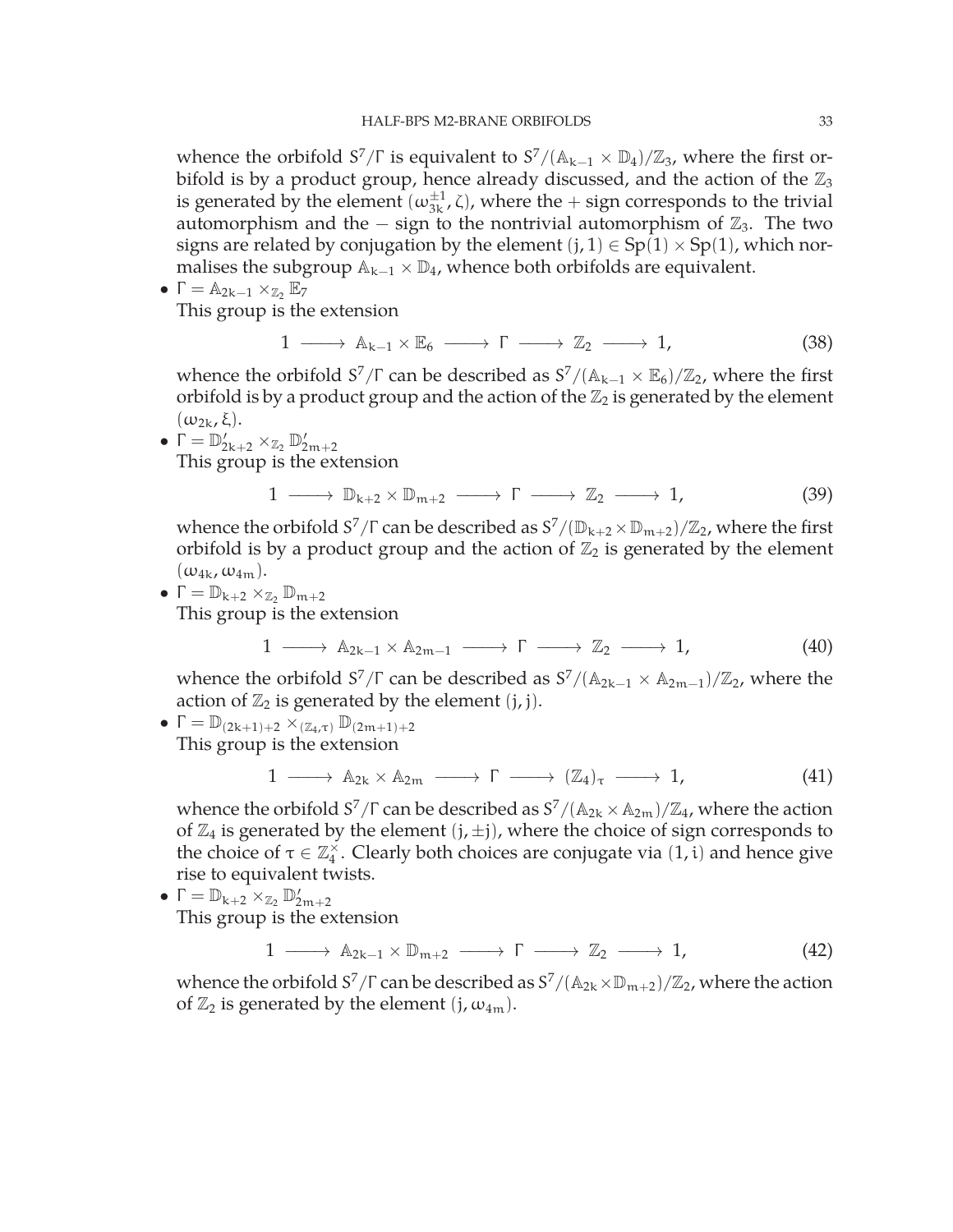•  $\Gamma = \mathbb{D}_{k+2} \times_{\mathbb{Z}_2} \mathbb{E}_7$ 

This group is the extension

 $1 \longrightarrow A_{2k-1} \times \mathbb{E}_6 \longrightarrow \Gamma \longrightarrow \mathbb{Z}_2 \longrightarrow 1,$  (43)

whence the orbifold  $S^7/\Gamma$  can be described as  $S^7/(\mathbb{A}_{2k-1} \times \mathbb{E}_6)/\mathbb{Z}_2$ , where the first orbifold is by a product group and the action of the  $\mathbb{Z}_2$  is generated by the element  $(j, \xi)$ .

$$
\bullet\ \Gamma=\mathbb{D}_{2k+2}'\times_{\mathbb{Z}_2}\mathbb{E}_7
$$

This group is the extension

$$
1 \longrightarrow \mathbb{D}_{k+2} \times \mathbb{E}_6 \longrightarrow \Gamma \longrightarrow \mathbb{Z}_2 \longrightarrow 1,
$$
 (44)

whence the orbifold  $S^7/\Gamma$  can be described as  $S^7/(\mathbb{D}_{k+2} \times \mathbb{E}_6)/\mathbb{Z}_2$ , where the first orbifold is by a product group and the action of the  $\mathbb{Z}_2$  is generated by the element  $(\omega_{4k}, \xi)$ .

•  $\Gamma = \mathbb{E}_6 \times_{(\mathbb{Z}_3,\tau)} \mathbb{E}_6$ 

This group is the extension

$$
1 \longrightarrow D_4 \times D_4 \longrightarrow \Gamma \longrightarrow \mathbb{Z}_3 \longrightarrow 1, \tag{45}
$$

whence  $S^7/\Gamma$  is given by the iterated orbifold  $S^7/(\mathbb{D}_4 \times \mathbb{D}_4)/\mathbb{Z}_3$ , where the first quotient is by a product group, and the action of the  $\mathbb{Z}_3$  is given by  $(\zeta, \zeta)$  or, if τ is nontrivial,  $(\zeta, \tau(\zeta))$ , where  $\tau(\zeta) = e^{j\pi/4}e^{i\pi/4}$ . Both choices are conjugate in  $Sp(1) \times Sp(1)$  by the element  $(1, \zeta \xi)$ , whence we are free to take  $\tau = 1$ .  $\mathbb{F}_{\mathbb{F}}$   $\vee$ 

$$
\blacksquare = \mathbb{E}_7 \times_{\mathbb{Z}_2} \mathbb{E}_7
$$

This group is the extension

$$
1 \longrightarrow \mathbb{E}_6 \times \mathbb{E}_6 \longrightarrow \Gamma \longrightarrow \mathbb{Z}_2 \longrightarrow 1,
$$
 (46)

whence  $S^7/\Gamma$  is a  $\mathbb{Z}_2$  quotient of  $S^7/\mathbb{E}_6 \times \mathbb{E}_6$ , where the  $\mathbb{Z}_2$ -action is generated by (ξ, ξ).

Finally we consider the more complicated cases where  $F_{\tau}$  is not cyclic and must be decomposed further. Here we need to find elements in Γ which project down to the generators of the cyclic groups into which we decompose  $F_{\tau}$ . In all cases, this can be done using the information in Table [12.](#page-29-2)

 $\bullet$   $\Gamma = \mathbb{D}_{2k1+2} \times_{(D_{4l}, \tau)} \mathbb{D}_{2m1+2}$   $(l > 1)$  and  $\Gamma = \mathbb{D}_{k(2l+1)+2} \times_{(D_{4l+2}, \tau)} \mathbb{D}_{m(2l+1)+2}$   $(l > 0)$ These two groups are special cases of  $\Gamma = \mathbb{D}_{k1+2} \times_{(D_{2l}, \tau)} \mathbb{D}_{m1+2}$ , which is the extension

$$
1 \longrightarrow A_{2k-1} \times A_{2m-1} \longrightarrow \Gamma \longrightarrow D_{2l} \longrightarrow 1,
$$
 (47)

whence the orbifold  $S^7/\Gamma$  can be described as  $S^7/(\mathbb{A}_{2k-1}\times \mathbb{A}_{2m-1})/\mathbb{Z}_1/\mathbb{Z}_2$ , where the first orbifold is by a product group, the action of  $\mathbb{Z}_1$  is generated by the element  $(\omega_{2kl}, \omega_{2ml}^r)$ , for  $r \in \mathbb{Z}_l^{\times} / \langle -1 \rangle$ , and the action of  $\mathbb{Z}_2$  is generated by  $(j, j)$ .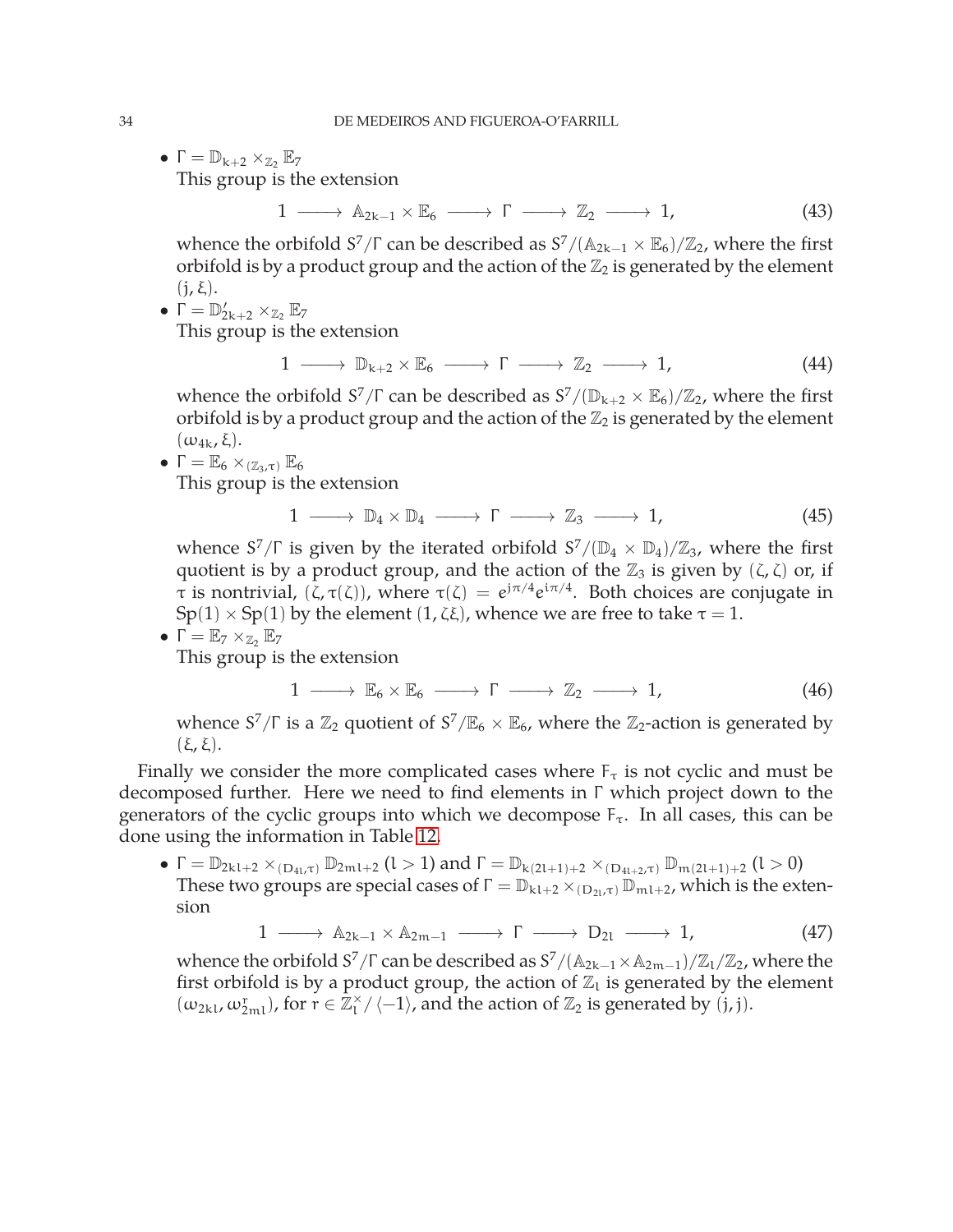$$
\bullet\ \Gamma=\mathbb{D}_{2k+2}\times_{(D_4,\tau)}\mathbb{D}_{2m+2}
$$

This group is the extension

1  $\longrightarrow$   $\mathbb{A}_{2k-1} \times \mathbb{A}_{2m-1} \longrightarrow \Gamma \longrightarrow (D_4)_{\tau} \longrightarrow 1,$  (48)

where  $\tau \in Out(D_4) \cong D_6$ . One way to think about  $\tau$  is an identification (consistent with the group multiplication) between the cosets of  $A_{2k-1}$  in  $\mathbb{D}_{2k+2}$  and those of  $\mathbb{A}_{2m-1}$  in  $\mathbb{D}_{2m+2}$ . Since  $\mathbb{D}_{2k+2} = \langle j, \omega_{4k} \rangle$  and  $\mathbb{A}_{2k-1} = \langle \omega_{2k} \rangle$ , the elements of  $\mathbb{D}_{2k+2}/\mathbb{A}_{2k-1}$  are given by the cosets [1], [ $\omega_{4k}$ ], [j] and [j $\omega_{4k}$ ]. Since  $-1 \in [1]$ , all nonidentity elements of  $\mathbb{D}_{2k+2}/\mathbb{A}_{2k-1}$  have order 2. Therefore any bijection between the two sets  $\{[\omega_{4k}], [\mathbf{j}], [\mathbf{j}\omega_{4k}]\}$  and  $\{[\omega_{4m}], [\mathbf{j}], [\mathbf{j}\omega_{4m}]\}$  gives a possible  $\tau$ . Conjugation by  $\omega_{8k}$  in Sp(1) defines an outer automorphism of  $\mathbb{D}_{2k+2}$  of order 2 which exchanges  $[j] \leftrightarrow [j\omega_{4k}]$  and similarly for k replaced by m. The set of inequivalent twists is the set of orbits of Out(F)  $\cong$  D<sub>6</sub> under this action of  $\mathbb{Z}_2 \times \mathbb{Z}_2$ , and it is not hard to see that this set consists of two elements: the identity and the automorphism which exchanges [j] and  $[\omega_{4k}]$  in  $\mathbb{D}_{2k+2}/\mathbb{A}_{2k-1}$ . In summary, there are two in equivalent orbifolds  $S^7/\Gamma$ : one equivalent to  $S^7/(\mathbb{A}_{2k-1} \times \mathbb{A}_{2m-1})/\mathbb{Z}_2/\mathbb{Z}_2$ , where the generators of the  $\mathbb{Z}_2$ -actions are  $(j, j)$  and  $(\omega_{4k}, \omega_{4m})$ , respectively; and the other also equivalent to  $S^7/(\mathbb{A}_{2k-1} \times \mathbb{A}_{2m-1})/\mathbb{Z}_2/\mathbb{Z}_2$ , but where the generators of the  $\mathbb{Z}_2$ -actions are now  $(j, \omega_{4m})$  and  $(\omega_{4k}, j)$ .

•  $\Gamma = \mathbb{D}_{1(2k+1)+2} \times_{(2D_{2l}, \tau)} \mathbb{D}_{1(2m+1)+2}$  (l > 2) This group is the extension

$$
1 \longrightarrow A_{2k} \times A_{2m} \longrightarrow \Gamma \longrightarrow 2D_{2l} \longrightarrow 1, \qquad (49)
$$

whence the orbifold  $S^7/\Gamma$  is equivalent to  $S^7/(\mathbb{A}_{2k} \times \mathbb{A}_{2m})/\mathbb{Z}_{2l}/\mathbb{Z}_2$ , where the  $\mathbb{Z}_{2l}$ action is generated by  $(\omega_{2l(2k+1)},\omega_{2l(2m+1)}^r)$ , for  $r\in\mathbb{Z}_{2l}^\times/\langle-1\rangle$ , and the action of  $\mathbb{Z}_2$ is generated by  $(j, j)$ .

• 
$$
\Gamma = \mathbb{D}_{2(2k+1)+2} \times_{(2D_4,\tau)} \mathbb{D}_{2(2m+1)+2}
$$

This case is very similar to that of  $\mathbb{D}_{2k+2} \times_{(D_4,\tau)} \mathbb{D}_{2m+2}$ . The extension now is

$$
1 \longrightarrow \mathbb{A}_{2k} \times \mathbb{A}_{2m} \longrightarrow \Gamma \longrightarrow (2D_4)_{\tau} \longrightarrow 1,
$$
 (50)

where  $\tau \in Out(2D_4) \cong D_6$  again. The group 2D<sub>4</sub> is the quaternion group, so abstractly isomorphic to D4. The details of the possible twists are *mutatis mutandis* like in the case of  $\mathbb{D}_{2k+2}$  ×<sub>(D4,τ)</sub>  $\mathbb{D}_{2m+2}$ , except that since −1  $\Lambda$ [1] we need to take signs into account. The signs take care of themselves, however, and the upshot is that there are again two inequivalent twists and hence two inequivalent quotients S<sup>7</sup>/Γ, equivalent to S<sup>7</sup>/( $A_{2k} \times A_{2m}$ )/ $\mathbb{Z}_4/\mathbb{Z}_2$ , where in one case the generators of  $\mathbb{Z}_4$ and  $\mathbb{Z}_2$  are given, respectively, by (j, j) and  $(\omega_{4(2k+1)}, \omega_{4(2m+1)})$ , and in the other case by  $(j, \omega_{4(2m+1)})$  and  $(\omega_{4(2m+1)}, j)$ .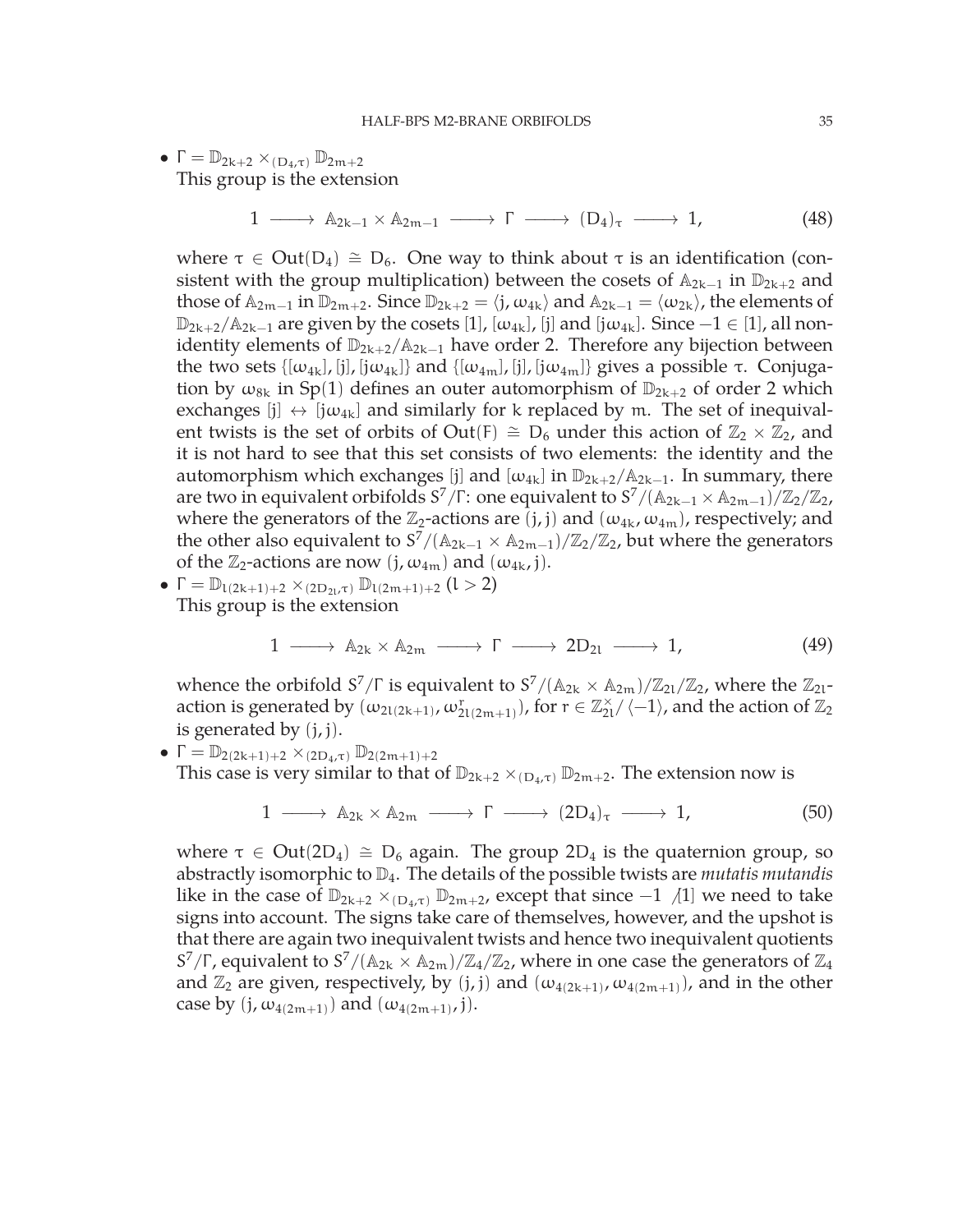•  $\Gamma = \mathbb{D}_{3k+2} \times_{(\mathbf{D}_6, \tau)} \mathbb{E}_7$ 

This group is the extension

 $1 \longrightarrow A_{2k-1} \times \mathbb{D}_4 \longrightarrow \Gamma \longrightarrow D_6 \longrightarrow 1,$  (51)

whence the orbifold  $S^7/\Gamma$  can be described as  $S^7/(\mathbb{A}_{2k-1} \times \mathbb{D}_4)/\mathbb{Z}_3/\mathbb{Z}_2$ , where the first orbifold is by a product group and the actions of  $\mathbb{Z}_3$  and  $\mathbb{Z}_2$  are generated, respectively, by the elements ( $ω_{6k}$ , ζ) and (j, ξ).

•  $\Gamma = \mathbb{E}_6 \times_{(\tau,\tau)} \mathbb{E}_6$ 

The automorphism  $\tau$  can be taken to be the identity without loss of generality, since the nontrivial outer automorphism of  $T$  is induced by conjugation in  $Sp(1)$ (see, e.g., [\[20\]](#page-49-5)). As discussed in Appendix [A,](#page-42-0) this is a  $\mathbb{Z}_2$  orbifold of the  $\mathcal{N}=5$ smooth quotient by  $\mathbb{E}_6$ , described in [7.3.2,](#page-30-1) where the action of  $\mathbb{Z}_2$  group is generated by the element  $(1, -1)$ . Alternatively,  $\Gamma$  is the extension

$$
1 \longrightarrow A_1 \times A_1 \longrightarrow \Gamma \longrightarrow T \longrightarrow 1,
$$
 (52)

whence  $S^7/\Gamma$  is equivalent to  $S^7/(\mathbb{A}_1 \times \mathbb{A}_1)/\mathbb{Z}_2/\mathbb{Z}_2/\mathbb{Z}_3$ , where the actions of the last three cyclic groups are generated by the elements  $(i, i)$ ,  $(j, j)$  and  $(\zeta, \zeta)$ .

 $\bullet \Gamma = \mathbb{E}_7 \times_{\mathcal{O}} \mathbb{E}_7$ 

As discussed in Appendix [A,](#page-42-0) this is again a  $\mathbb{Z}_2$  orbifold of the  $\mathcal{N}=5$  smooth quotient by  $\mathbb{E}_7$ , described in [7.3.2,](#page-30-1) where the action of  $\mathbb{Z}_2$  group is generated by the element  $(1, -1)$ . Alternatively, it is a further  $\mathbb{Z}_2$  quotient of the previous case. Indeed, Γ is the extension

$$
1 \longrightarrow A_1 \times A_1 \longrightarrow \Gamma \longrightarrow O \longrightarrow 1,
$$
 (53)

whence we could as well describe the orbifold as  $S^7/(\mathbb{A}_1 \times \mathbb{A}_1)/\mathbb{Z}_2/\mathbb{Z}_2/\mathbb{Z}_3/\mathbb{Z}_2$ , where the actions of the last four cyclic groups are generated by the elements  $(i, i)$ ,  $(j, j)$ , (ζ, ζ) and (ξ, ξ).

 $\bullet \Gamma = \mathbb{E}_7 \times_{\mathbb{D}_6} \mathbb{E}_7$ 

This is simply a further  $\mathbb{Z}_2$  orbifold of the previous case. Indeed, the group is an extension

$$
1 \longrightarrow D_4 \times D_4 \longrightarrow \Gamma \longrightarrow D_6 \longrightarrow 1,
$$
 (54)

whence  $S^7/\Gamma$  is a  $\mathbb{Z}_2$  quotient of  $S^7/(\mathbb{E}_6 \times_{\mathbb{Z}_3} \mathbb{E}_6)$ , where the  $\mathbb{Z}_2$  action is generated by  $(\xi, \xi)$ .

Table [15](#page-37-1) summarises these results. For lack of space, we only list cyclic generators corresponding to the quotient by F, since the ones corresponding to the quotient by the product group can be read off from Table [13.](#page-30-0) We recall the definitions  $\omega_n = e^{2\pi i/n}$ ,  $\bar{\xi} = \omega_8$  and  $\bar{\zeta} = e^{i\pi/4}e^{i\pi/4}$ . In the first and tenth lines,  $q \in \mathbb{Z}_1^{\times}/\langle -1 \rangle$ , i.e., an integer modulo l and coprime to l and where q and −q are identified, while in the thirteenth line  $r \in \mathbb{Z}_{2l}^{\times} / \langle -1 \rangle$ .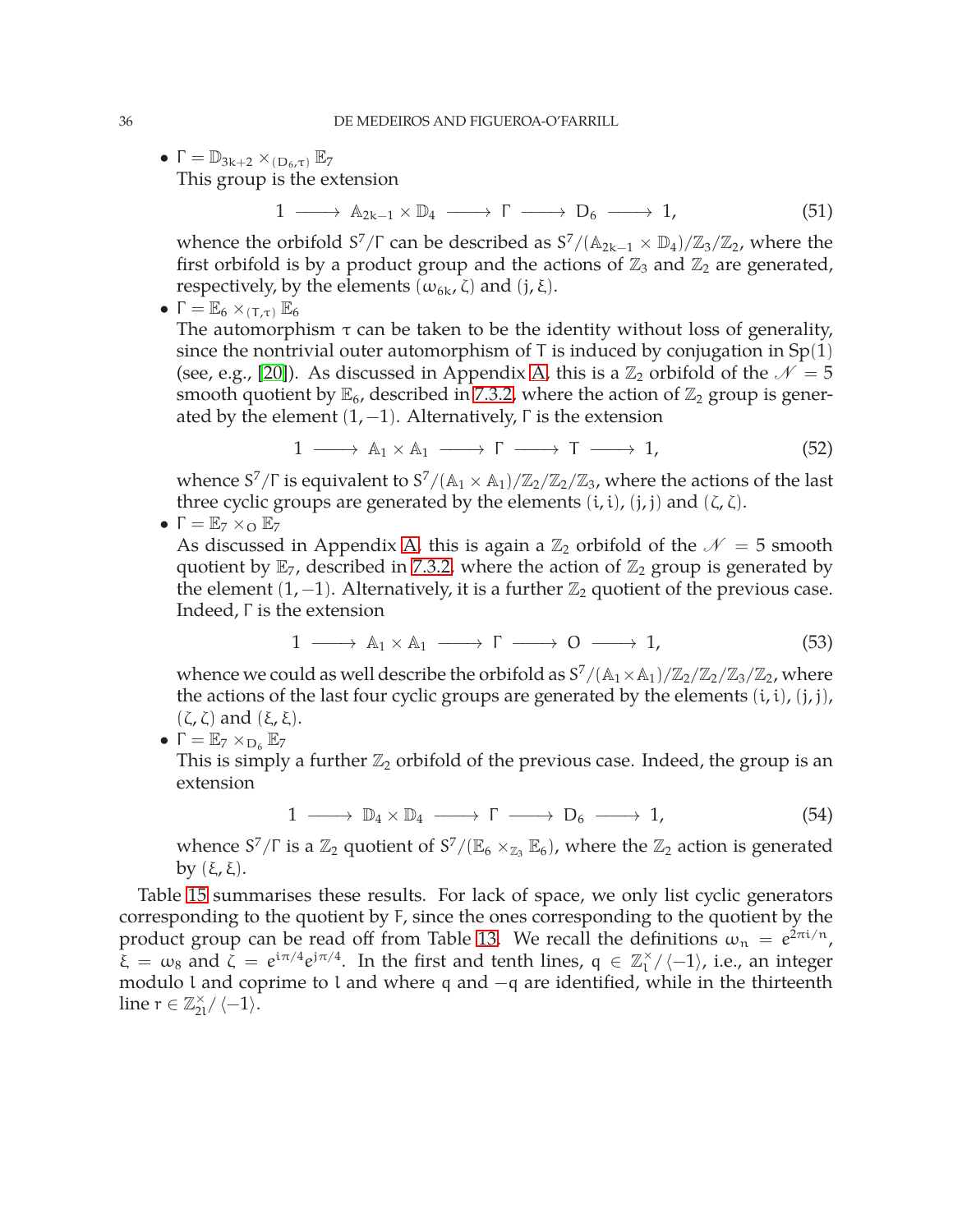| $\Gamma = A \times_{(F,\tau)} B$                                        | $S^7/\Gamma = S^7/(A_0 \times B_0)/\Gamma$                                                                                                  | Cyclic generators for F                                                                                                    |
|-------------------------------------------------------------------------|---------------------------------------------------------------------------------------------------------------------------------------------|----------------------------------------------------------------------------------------------------------------------------|
| $\mathbb{A}_{kl-1} \times_{(\mathbb{Z}_l,\tau)} \mathbb{A}_{ml-1}$      | $S^7/(\mathbb{A}_{k-1} \times \mathbb{A}_{m-1})/\mathbb{Z}_1$                                                                               | $(\omega_{\rm kl}, \omega_{\rm ml}^{\rm q})$                                                                               |
| $\mathbb{A}_{2k-1} \times_{\mathbb{Z}_2} \mathbb{D}'_{2k+2}$            | $S^7/(\mathbb{A}_{k-1} \times \mathbb{D}_{1+2})/\mathbb{Z}_2$                                                                               | $(\omega_{2k}, \omega_{4l})$                                                                                               |
| $\mathbb{A}_{2k-1} \times_{\mathbb{Z}_2} \mathbb{D}_{m+2}$              | $S^7/(\mathbb{A}_{k-1} \times \mathbb{A}_{2m-1})/\mathbb{Z}_2$                                                                              | $(\omega_{2k}, j)$                                                                                                         |
| $\mathbb{A}_{4k-1} \times_{\mathbb{Z}_4} \mathbb{D}_{2m+3}$             | $S^7/(\mathbb{A}_{k-1} \times \mathbb{A}_{2m})/\mathbb{Z}_4$                                                                                | $(\omega_{4k},j)$                                                                                                          |
| $\mathbb{A}_{3k-1} \times_{\mathbb{Z}_3} \mathbb{E}_6$                  | $S^7/(\mathbb{A}_{k-1} \times \mathbb{D}_4)/\mathbb{Z}_3$                                                                                   | $(\omega_{3k}, \zeta)$                                                                                                     |
| $\mathbb{A}_{2k-1} \times_{\mathbb{Z}_2} \mathbb{E}_7$                  | $S^7/(\mathbb{A}_{k-1} \times \mathbb{E}_6)/\mathbb{Z}_2$                                                                                   | $(\omega_{2k}, \xi)$                                                                                                       |
| $\mathbb{D}'_{2k+2} \times_{\mathbb{Z}_2} \mathbb{D}'_{2l+2}$           | $S^7/(\mathbb{D}_{k+2}\times \mathbb{D}_{l+2})/\mathbb{Z}_2$                                                                                | $(\omega_{4k}, \omega_{4l})$                                                                                               |
| $\mathbb{D}_{k+2} \times_{\mathbb{Z}_2} \mathbb{D}_{m+2}$               | $S^7/(\mathbb{A}_{2k-1} \times \mathbb{A}_{2m-1})/\mathbb{Z}_2$                                                                             | (j, j)                                                                                                                     |
|                                                                         |                                                                                                                                             | $\int$ (j, j), $(\omega_{4k}, \omega_{4m})$                                                                                |
| $\mathbb{D}_{2k+2} \times_{(D_4,\tau)} \mathbb{D}_{2m+2}$               | $S^7/(\mathbb{A}_{2k-1}\times\mathbb{A}_{2m-1})/\mathbb{Z}_2/\mathbb{Z}_2$                                                                  | $(j, \omega_{4m})$ , $(\omega_{4k}, j)$                                                                                    |
| $\mathbb{D}_{k l+2} \times_{(\mathbf{D}_{2l},\tau)} \mathbb{D}_{m l+2}$ | $S^7/(\mathbb{D}_{k+2} \times \mathbb{D}_{m+2})/\mathbb{Z}_1/\mathbb{Z}_2$                                                                  | $(\omega_{2\mathrm{kl}},\omega_{2\mathrm{ml}}^{\mathrm{q}}),(\mathfrak{j},\mathfrak{j})$                                   |
| $\mathbb{D}_{(2k+1)+2} \times_{\mathbb{Z}_4} \mathbb{D}_{(2m+1)+2}$     | $S^7/(\mathbb{A}_{2k} \times \mathbb{A}_{2m})/\mathbb{Z}_4$                                                                                 | (j, j)                                                                                                                     |
|                                                                         |                                                                                                                                             |                                                                                                                            |
| $\mathbb{D}_{2(2k+1)+2} \times_{(2D_4,\tau)} \mathbb{D}_{2(2m+1)+2}$    | $S^7/(\mathbb{A}_{2k} \times \mathbb{A}_{2m})/\mathbb{Z}_4/\mathbb{Z}_2$                                                                    | $\begin{aligned} &(j,j),( \omega_{4(2k+1)}, \omega_{4(2m+1)})\\ &(j,\omega_{4(2m+1)}),( \omega_{4(2m+1)},j) \end{aligned}$ |
| $\mathbb{D}_{1(2k+1)+2} \times_{(2D_{2l},\tau)} \mathbb{D}_{1(2m+1)+2}$ | $S^7/(\mathbb{A}_{2k} \times \mathbb{A}_{2m})/\mathbb{Z}_{2l}/\mathbb{Z}_2$                                                                 | $(\omega_{2l(2k+1)}, \omega_{2l(2m+1)}^r), (j, j)$                                                                         |
| $\mathbb{D}_{k+2} \times_{\mathbb{Z}_2} \mathbb{D}'_{2m+2}$             | $S^7/(\mathbb{A}_{2k-1}\times\mathbb{D}_{m+2})/\mathbb{Z}_2$                                                                                | $(\omega_{2k}, \omega_{4m})$                                                                                               |
| $\mathbb{D}'_{2k+2} \times_{\mathbb{Z}_2} \mathbb{E}_7$                 | $S^7/(\mathbb{D}_{k+2}\times \mathbb{E}_6)/\mathbb{Z}_2$                                                                                    | $(\omega_{4k}, \xi)$                                                                                                       |
| $\mathbb{D}_{k+2} \times_{\mathbb{Z}_2} \mathbb{E}_7$                   | $S^7/(\mathbb{A}_{2k-1}\times \mathbb{E}_6)/\mathbb{Z}_2$                                                                                   | $(j, \xi)$                                                                                                                 |
| $\mathbb{D}_{3k+2} \times_{D_6} \mathbb{E}_7$                           | $S^7/(\mathbb{A}_{2k-1} \times \mathbb{D}_4)/\mathbb{Z}_3/\mathbb{Z}_2$                                                                     | $(\omega_{6k}, \zeta), (j, \xi)$                                                                                           |
| $\mathbb{E}_6 \times_{\mathbb{Z}_3} \mathbb{E}_6$                       | $S^7/(\mathbb{D}_4 \times \mathbb{D}_4)/\mathbb{Z}_3$                                                                                       | $(\zeta,\zeta)$                                                                                                            |
| $\mathbb{E}_6 \times_T \mathbb{E}_6$                                    | $S^7/(\mathbb{A}_1 \times \mathbb{A}_1)/\mathbb{Z}_2/\mathbb{Z}_2/\mathbb{Z}_3$                                                             | $(i, i), (j, j), (\zeta, \zeta)$                                                                                           |
| $\mathbb{E}_7 \times_{\mathbb{Z}_2} \mathbb{E}_7$                       | $S^7/(\mathbb{E}_6\times\mathbb{E}_6)/\mathbb{Z}_2$                                                                                         | $(\xi, \xi)$                                                                                                               |
| $\mathbb{E}_7 \times_{\mathbf{D}_6} \mathbb{E}_7$                       | $S^7/(\mathbb{D}_4\times\mathbb{D}_4)/\mathbb{Z}_3/\mathbb{Z}_2$                                                                            | $(\zeta,\zeta),(\xi,\xi)$                                                                                                  |
| $\mathbb{E}_7 \times_{\mathcal{O}} \mathbb{E}_7$                        | $S^{7}/(\mathbb{A}_{1} \times \mathbb{A}_{1})/\mathbb{Z}_{2}/\mathbb{Z}_{2}/\mathbb{Z}_{3}/\mathbb{Z}_{2}$   (i, i), (j, j), (ζ, ζ), (ξ, ξ) |                                                                                                                            |

<span id="page-37-1"></span>Table 15. Remaining orbifolds by solvable groups as iterated cyclic quotients

#### 8. Conclusion and outlook

<span id="page-37-0"></span>By way of conclusion, we shall use the results from the previous section to identify a few of the  $N \geq 4$  orbifolds classified in this paper which have been encountered already in the recent M2-brane literature — the intention being to thereby motivate the investigation of M2-brane interpretations for the many new  $\mathcal{N} = 4$  orbifolds we have found.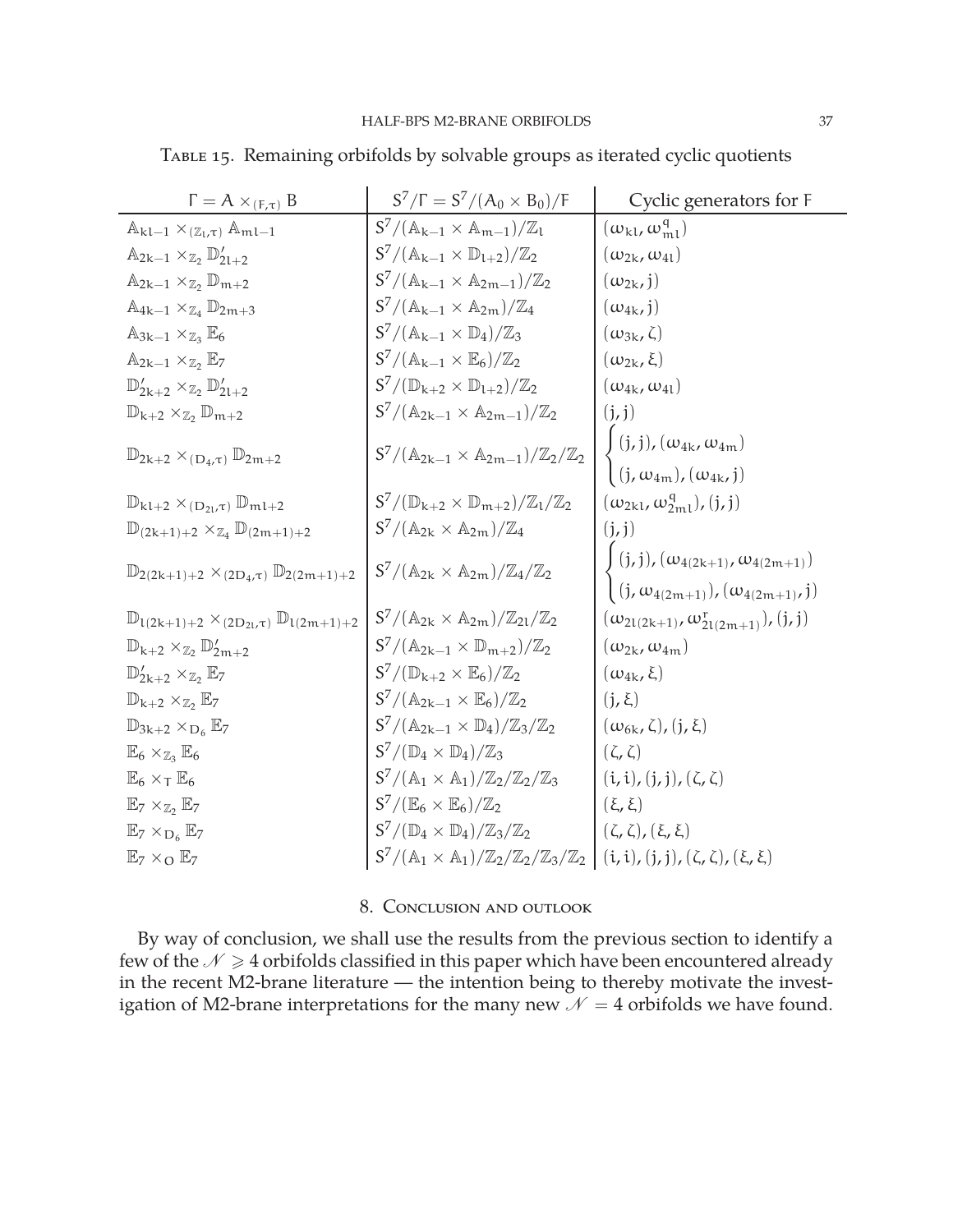All the known examples in this context have been obtained from moduli spaces for certain  $\mathcal{N} \geq 4$  superconformal field theories in three dimensions. As established in [\[10\]](#page-49-2), all such theories necessarily involve a non-dynamical gauge field described by a Chern– Simons term coupled to matter fields which fall into hypermultiplet representations of the  $\mathcal{N} = 4$  conformal superalgebra in three dimensions. Typically the superconformal moduli spaces of gauge-inequivalent vacua in theories of this type have a rather complicated structure though they invariably contain a particular branch involving constant matter fields which parametrise the transverse space to the M2-branes, on which the superconformal field theories furnish a low-energy effective description. Following the standard recipe for holographic duality in the  $AdS<sub>4</sub>/CFT<sub>3</sub>$  context, in the strong coupling limit, one identifies this branch in the CFT<sub>3</sub> moduli space with the metric cone  $\mathbb{R}^8/\Gamma$ over the quotient  $S^7/\Gamma$  appearing in the dual  $AdS_4 \times S^7/\Gamma$  Freund-Rubin background.

The isometry group of S<sup>7</sup> is SO(8), whence in particular any subgroup  $\Gamma <$  SO(8) acts linearly on  $\mathbb{R}^8$  and we can consider the orbifold  $\mathbb{R}^8/\Gamma$ . Since linear transformations fix the origin, this is always an orbifold even if  $S^7/\Gamma$  is smooth. One can of course think of  $\mathbb{R}^8$ here as either  $\mathbb{C}^4$  or  $\mathbb{H}^2$ . In terms of matter hypermultiplets, the quaternionic perspective is more natural since it makes the  $\mathcal{N} = 4$  structure manifest and indeed the finite subgroups of  $Sp(1) \times Sp(1)$  act naturally on  $\mathbb{H} \oplus \mathbb{H}$  via left multiplication. In the existing literature however it is often preferred to describe moduli spaces in complex notation, by thinking of each matter hypermultiplet as consisting of a pair of chiral supermultiplets. The action of  $\Gamma$  on  $\mathbb{C}^4$  is generally not complex-linear though this notation does make sense for the  $\mathcal{N} \geq 4$  orbifolds discussed here where the action is in fact H-linear and thus C-linear. The translation between the quaternionic notation we use and the complex notation in the rest of the literature is as follows.

The action of the finite subgroups of  $Sp(1) \times Sp(1)$  on  $\mathbb{H} \oplus \mathbb{H}$  via left multiplication is  $\mathbb{H}\text{-linear provided that scalar multiplication acts on } \mathbb{H} \oplus \mathbb{H}$  on the right. Associativity of quaternion multiplication guarantees that the action of  $Sp(1) \times Sp(1)$  commutes with scalar multiplication. We give H⊕H the structure of a complex vector space by restricting scalars from H to  $\mathbb C$ . This sets an isomorphism  $\mathbb H \cong \mathbb C^2$  and hence  $\mathbb H \oplus \mathbb H \cong \mathbb C^4$  as follows. It is clearly enough to identify  $\mathbb H$  with  $\mathbb C^2$ . To do this we identify the quaternion  $x = z + jw \in \mathbb C$ H, where  $z, w \in \mathbb{C}$ , with the vector  $(z, w) \in \mathbb{C}^2$ . This identification is complex linear: for all  $\lambda \in \mathbb{C}$ , we have that

$$
\lambda x := (z + jw)\lambda = \lambda z + j\lambda w \leadsto (\lambda z, \lambda w) = \lambda(z, w) . \tag{55}
$$

Now let  $u = a + b$   $\in$  Sp(1), so that  $a, b \in \mathbb{C}$  and  $|a|^2 + |b|^2 = 1$ . Then  $ux = (a + bj)(z + jw) =$  $(az - bw) + i(\overline{b}z + \overline{a}w)$ , whence

$$
a + bj \mapsto \left(\frac{a}{b} - \frac{b}{a}\right). \tag{56}
$$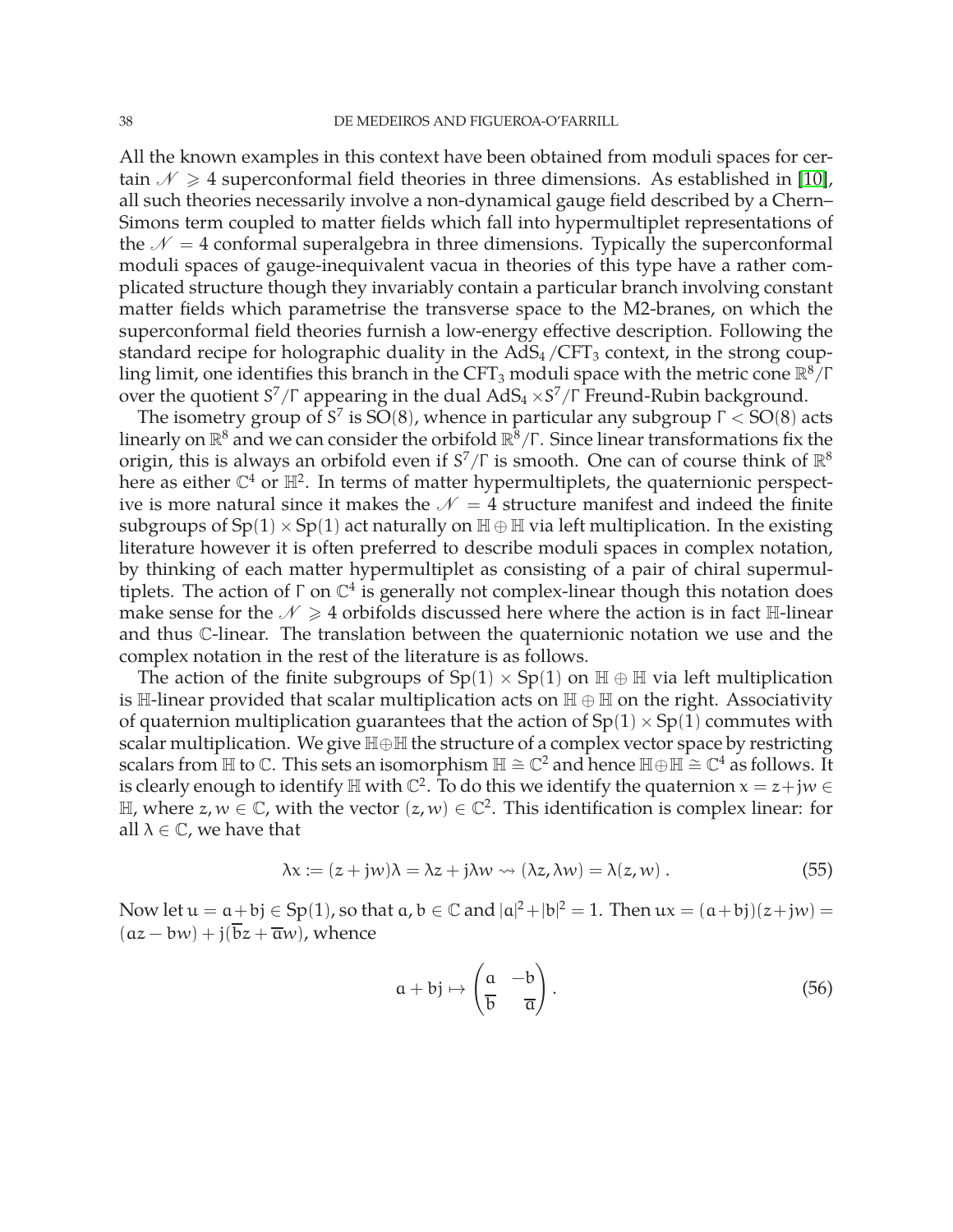Let us now conclude by illustrating this discussion by recovering all the known examples of  $\mathcal{N} \geq 4$  quotients in the M2-brane literature. They are either smooth with  $\mathcal{N} > 4$  or cyclic orbifolds with  $\mathcal{N} = 4$ .

<span id="page-39-0"></span>8.1. **Smooth quotients.** Consider first the  $\mathbb{Z}_k$  subgroup of Sp(1)  $\times$  Sp(1) generated by  $g = (\omega_k, \omega_k^r)$ , where  $\omega_k = e^{2\pi i/k}$  is a primitive kth root of unity and r is some integer coprime to k. Then if  $(x, y) \in \mathbb{H} \oplus \mathbb{H}$ , we have that  $g \cdot (x, y) = (e^{2\pi i/k}x, e^{2\pi i r/k}y)$ . Writing  $x = z_1 + jz_2$  and  $y = z_3 + jz_4$ , we find that the action of g on  $\mathbb{C}^4$  is given by

$$
g \cdot (z_1, z_2, z_3, z_4) = (\omega_k z_1, \omega_k^{-1} z_2, \omega_k^{r} z_3, \omega_k^{-r} z_4).
$$
 (57)

The orbifold  $\mathbb{C}^4/\mathbb{Z}_k$  corresponds to the cone over the smooth cyclic quotient in the first row of Table [14.](#page-31-0) Generically it has  $\mathcal{N} = 4$ , with  $\mathcal{N} = 6$  only if  $r = \pm 1$  and  $\mathcal{N} = 8$  only if  $r = \pm 1$  and  $k = 1$  or  $k = 2$ . The untwisted case with  $r = \pm 1$  arises as the dual geometry for the class of  $\mathcal{N} = 6$  superconformal field theories in [\[3\]](#page-48-3) with the Chern–Simons level identified with k. The other twisted smooth  $\mathcal{N} = 4$  cyclic quotients with  $r \neq \pm 1$  have no known superconformal field theory duals.

Next, begin by considering again the example above but for the  $\mathbb{Z}_{2k}$  subgroup of Sp(1) $\times$ Sp(1) generated by  $g = (\omega_{2k}, \omega_{2k}^r)$ , with r now coprime to 2k. The subgroup  $2D_{2k}$  of  $\text{Sp}(1) \times \text{Sp}(1)$  is generated by g and  $h = (j, j)$ . The action of g and h on  $\mathbb{C}^4$  is given by

$$
g \cdot (z_1, z_2, z_3, z_4) = (\omega_{2k} z_1, \omega_{2k}^{-1} z_2, \omega_{2k}^{r} z_3, \omega_{2k}^{-r} z_4)
$$
  
h \cdot (z\_1, z\_2, z\_3, z\_4) = (-z\_2, z\_1, -z\_4, z\_3). (58)

The orbifold  $\mathbb{C}^4/2\mathbb{D}_{2k}$  corresponds to the cone over the smooth binary dihedral quotient in the second row of Table [14](#page-31-0) obtained by quotienting first by the action of  $g \in \mathbb{Z}_{2k}$  and then by  $h \in \mathbb{Z}_2$ . Generically it has  $\mathcal{N} = 4$  with  $\mathcal{N} = 5$  only if  $r = \pm 1$ . The untwisted case with  $r = \pm 1$  arises as the dual geometry for the class of  $\mathcal{N} = 5$  superconformal field theories in [\[5,](#page-49-8)12]. The extra quotient by  $\mathbb{Z}_2$  in the dual geometry here has a direct interpretation from orientifolding an  $\mathcal{N} = 6$  theory in [\[3\]](#page-48-3) with even Chern–Simons level 2k to obtain this class of  $\mathcal{N} = 5$  theories. The twisted smooth  $\mathcal{N} = 4$  binary dihedral quotients with  $r \neq \pm 1$  have no known superconformal field theory duals. Neither do any of the smooth binary polyhedral quotients, be they untwisted with  $\mathcal{N} = 5$  or twisted with  $N = 4$ .

<span id="page-39-1"></span>8.2. **Cyclic orbifolds.** Consider first the product subgroup  $\mathbb{Z}_p \times \mathbb{Z}_q$  of Sp(1)×Sp(1), with typical element  $g=(\omega_p^a,\omega_q^b)$  for any  $0\leqslant a< p$  and  $0\leqslant b< q.$  Its action on  $\bar{\mathbb{C}}^4$  is given by

$$
g \cdot (z_1, z_2, z_3, z_4) = (\omega_p^{\alpha} z_1, \omega_p^{-\alpha} z_2, \omega_q^{\beta} z_3, \omega_q^{-\beta} z_4).
$$
 (59)

The orbifold  $\mathbb{C}^4/\mathbb{Z}_p \times \mathbb{Z}_q$  corresponds to the cone over the product orbifold in the first row of Table [13](#page-30-0) (from which the chiral cyclic orbifold in Section [7.3.1](#page-29-3) follows as a special case if either p or q equal one). Orbifolds of this type were considered in [\[15\]](#page-49-10) for which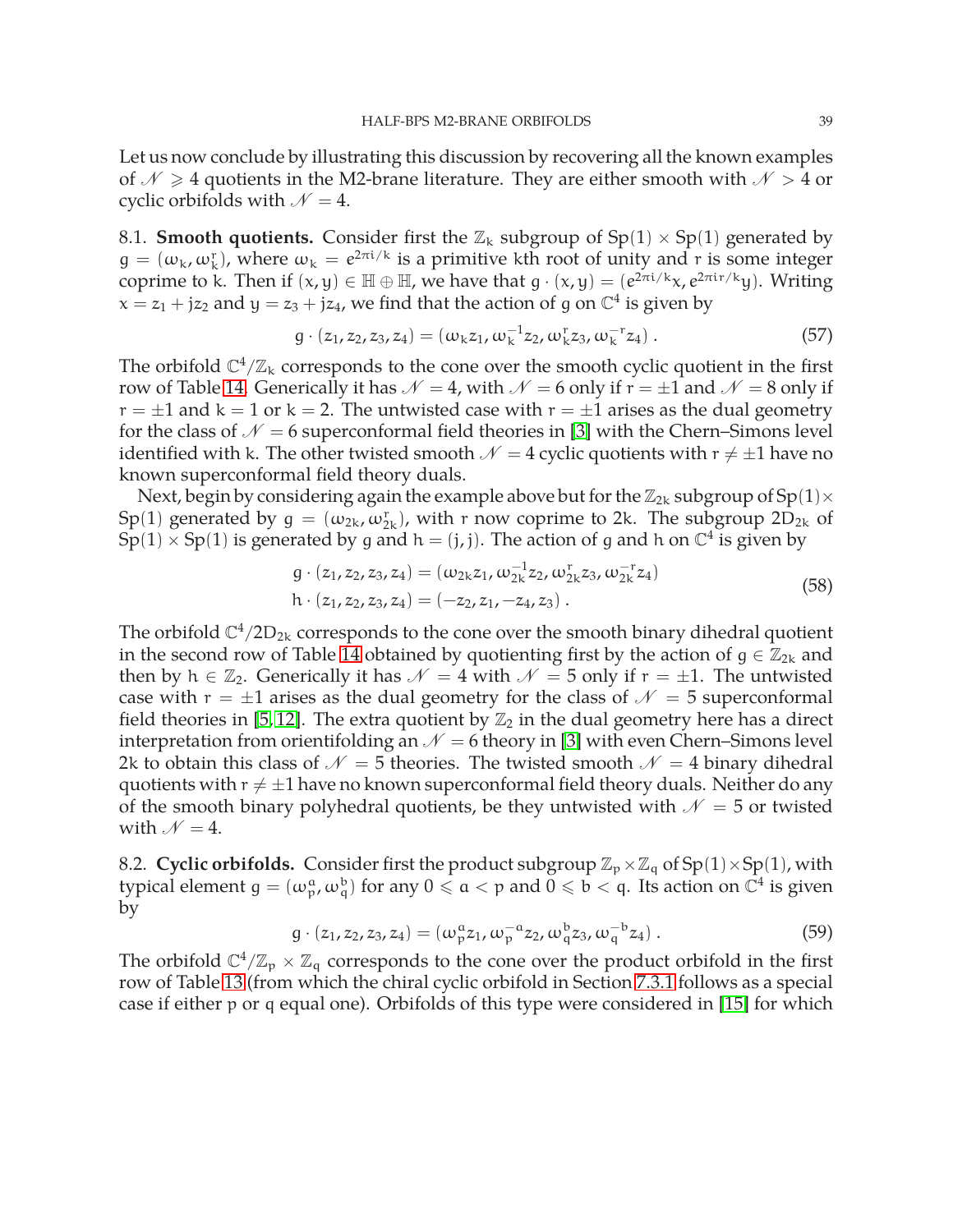a dual  $\mathcal{N} = 4$  superconformal field theory was proposed as 'orbifold gauge theory II' in the chiral case.

The fibred product subgroup  $\mathbb{Z}_{p k} \times_{\mathbb{Z}_k} \mathbb{Z}_{q k}$  of Sp(1) × Sp(1) is generated by multiplying the elements in  $\mathbb{Z}_p \times \mathbb{Z}_q$  above with  $g = (\omega_{pk}, \omega_{qk}^r)$ , where r is some integer coprime to k. The action of this extra generator on  $\mathbb{C}^4$  is given by

$$
g \cdot (z_1, z_2, z_3, z_4) = (\omega_{\rm pk} z_1, \omega_{\rm pk}^{-1} z_2, \omega_{\rm qk}^{\rm r} z_3, \omega_{\rm qk}^{-1} z_4).
$$
 (60)

The orbifold  $\mathbb{C}^4/\mathbb{Z}_{pk}\times_{\mathbb{Z}_k}\mathbb{Z}_{qk}$  corresponds to the cone over the orbifold in the first row of Table [15](#page-37-1) (from which the product orbifold above follows as a special case if  $k = 1$ ). In the untwisted case with  $r = \pm 1$ , orbifolds of this type have been obtained in [\[13](#page-49-11)[–19\]](#page-49-4).

More precisely, the ones obtained in [\[14,](#page-49-12) [15\]](#page-49-10) correspond to a special case of this type of orbifold wherein both p and q equal some fixed positive integer n which is assumed to be coprime to k (the one in [\[13\]](#page-49-11) corresponds to the case where  $\mathfrak{n}=2^{\, 1}$  $\mathfrak{n}=2^{\, 1}$  $\mathfrak{n}=2^{\, 1}$  ). In this special case,  $\mathbb{Z}_n \times \mathbb{Z}_k \cong \mathbb{Z}_{nk}$  and the results in [A](#page-42-0)ppendix A imply that  $\mathbb{Z}_{nk} \times_{\mathbb{Z}_k} \mathbb{Z}_{nk} \cong \mathbb{Z}_{nk} \times \mathbb{Z}_n$ which is how the quotient is referred to in these references. The  $\mathcal{N}=4$  superconformal field theories proposed to be the holographic duals of such orbifolds are referred to as the 'non-chiral orbifold gauge theory' in [\[14\]](#page-49-12) and 'orbifold gauge theory I' in [\[15\]](#page-49-10) and correspond to a special case of the class of  $\mathcal{N} = 4$  superconformal field theories first obtained in [\[7\]](#page-49-13) such that the gauge group consists of a product of an even number of unitary groups. The gauge-matter couplings for these theories are encoded by quiver diagrams consisting of an even number of 2n nodes connected by 2n matter hypermultiplets to form a chain. The Chern–Simons level for each node is  $\pm k$  with the sign alternating from node to node as one traverses the chain. Matter hypermultiplets must also alternate between twisted and untwisted type, so that there are n of each type (see [\[7,](#page-49-13) [10\]](#page-49-2) for more details). It is worth remarking that  $S^7/\mathbb{Z}_{nk} \times_{\mathbb{Z}_k} \mathbb{Z}_{nk}$  can be written as either  $(S^7/\mathbb{Z}_n \times \mathbb{Z}_n)/\mathbb{Z}_k$  or  $S^7/\mathbb{Z}_{nk}/\mathbb{Z}_n$ . In the latter form, the extra quotient by  $\mathbb{Z}_n$  in the dual geometry has a direct interpretation from orbifolding an  $\mathcal{N} = 6$  theory in [\[3\]](#page-48-3) with Chern–Simons level nk, which is how this class of  $\mathcal{N} = 4$  theories was obtained in [\[14\]](#page-49-12).

The general orbifolds of this type were obtained in [\[16–](#page-49-6)[19\]](#page-49-4) and the class of  $\mathcal{N} = 4$ superconformal field theories proposed as their holographic duals are referred to as 'elliptic models'. Like the theories in [\[14,](#page-49-12) [15\]](#page-49-10), these elliptic models also have gauge-matter couplings encoded by chain quivers only now the number of nodes is given by  $p + q$ , where p and q correspond respectively to the numbers of, say, untwisted and twisted hypermultiplets forming the links in the chain. In particular, p need not equal q here and so the number of nodes need not be even. The Chern–Simons level for each node

<span id="page-40-0"></span> $^1$ In this reference, a non-generic branch of the moduli space is also found which takes the form  $\mathbb{R}^8/\text{D}_{2\mathfrak{m}}$ in terms of the ordinary dihedral group  $D_{2m} = \mathbb{Z}_m \rtimes \mathbb{Z}_2$ , though this orbifold preserves only  $\mathcal{N} = 3$ supersymmetry.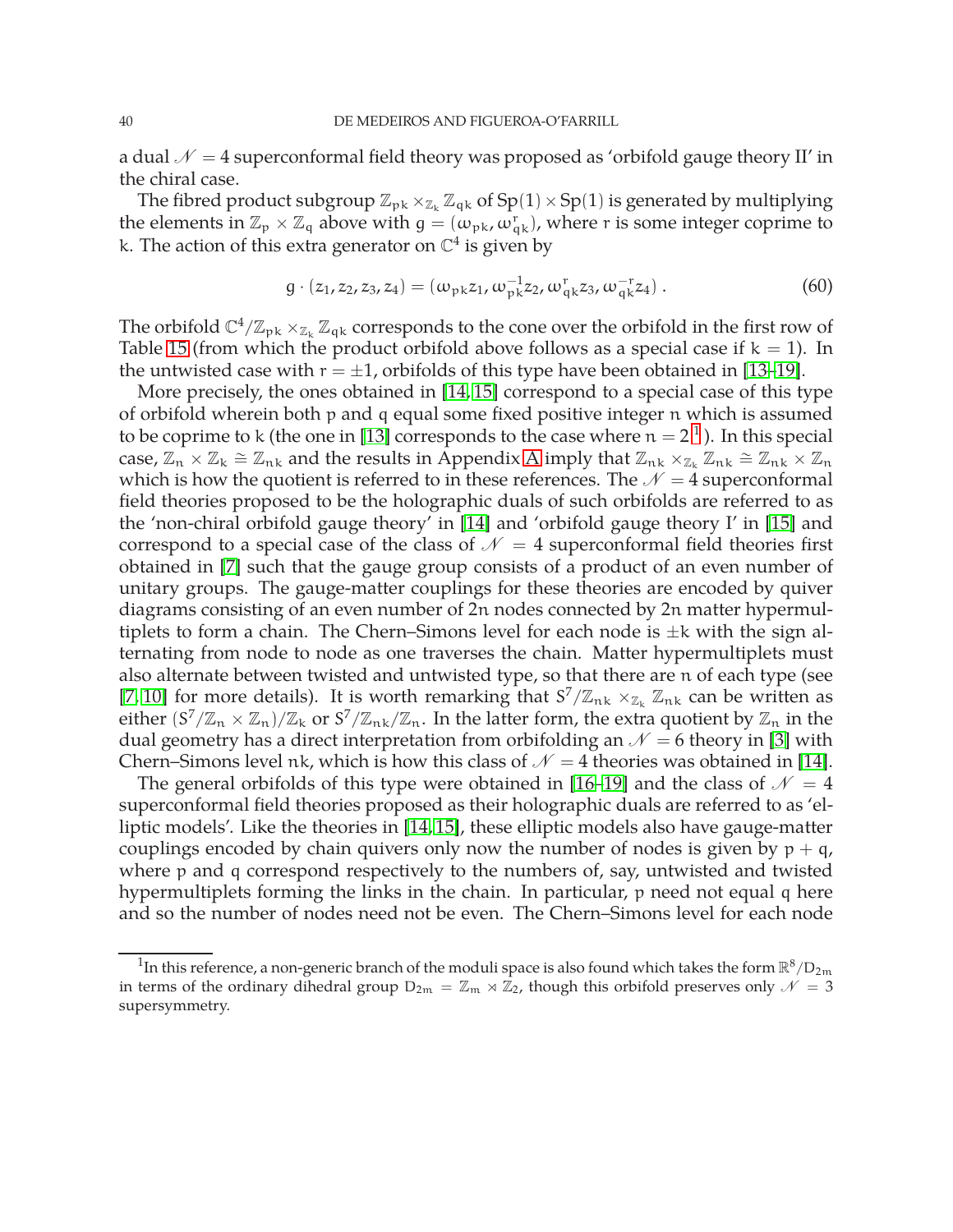in the quiver is either  $\pm k$  or zero with a zero occurring at each node whose pair of connecting links are hypermultiplets without a relative twist.

In the twisted case with  $r \neq \pm 1$ , none of the cyclic orbifolds have known  $\mathcal{N} = 4$ superconformal field theory duals, nor indeed, to the best of our knowledge, do any of the remaining nonabelian  $\mathcal{N} = 4$  orbifolds in Table [15.](#page-37-1) It is hoped that progress in this direction may be aided by our description of these new orbifolds in terms of iterated quotients in order to perhaps obtain dual  $\mathcal{N} = 4$  superconformal field theories for some of them via a projection of the known theories (e.g. via further orbifolding or orientifolding), perhaps along the lines discussed in [\[37\]](#page-50-15).

<span id="page-41-0"></span>8.3. **M5-brane orbifolds.** Let us mention briefly that a similar, but much simpler situation obtains with M5-branes, as discussed, for example, in [\[38,](#page-50-16) §5.2].

In this case, we are interested in supersymmetric backgrounds  $AdS_7 \times X^4$ , with X possibly an orbifold. Bär's construction, together with the non-existence of irreducible fivedimensional holonomy representations, imply that the only (complete) four-dimensional manifold admitting real Killing spinors is the round sphere  $S<sup>4</sup>$ , hence any other supersymmetric background must be an orbifold of S <sup>4</sup> by a finite subgroup of SO(5), lifting isometrically to a subgroup  $\Gamma < Sp(2)$ . The space of Killing spinors is again identified with the Γ-invariant parallel spinors on  $\mathbb{R}^5$  which is the irreducible spinor representation  $\Delta$  of Sp(2). This representation is quaternionic, whence the space of Γ-invariant spinors is a quaternionic subspace: if a spinor is invariant, so is its quaternion line, by the quaternion-linearity of the action of Sp(2). Since  $\dim_\mathbb{H}\Delta=$  2, necessarily  $0\leqslant\dim_\mathbb{H}\Delta^\Gamma\leqslant$ 2. Hence if we demand some supersymmetry, either  $\Gamma = \{1\}$  and we have  $X = S^4$ , or else the orbifold is half-BPS. In this case  $\Gamma$  is contained in an  $Sp(1)$  subgroup of  $Sp(2)$ , leaving a nonzero vector invariant in the fundamental representation of Sp(2). Up to automorphisms, we see that Γ is one of the ADE subgroups in Table [1,](#page-11-0) but this time embedded in Sp(2) in such a way that if  $u \in \Gamma <$  Sp(1) and  $(x, y) \in \mathbb{H}^2$ , then  $u \cdot (x, y) = (ux, y)$ .

The action of that Sp(1) subgroup of SO(5) on S<sup>4</sup> is given by restricting the action on  $\mathbb{R}^5$ . This is given as follows. First of all, there is a vector which is fixed, call it v. If we identify the four-dimensional subspace perpendicular to v with  $\mathbb{H}$ , then the action of Sp(1) is by left quaternion multiplication. Finally, using the arguments described in Section [7.1](#page-25-1) and in particular Table [11,](#page-27-0) it is a simple exercise to decompose such orbifolds  $\mathrm{S}^4/\Gamma$ , except for  $\Gamma = \mathbb{E}_8$ , into a sequence of cyclic quotients. This should become useful if and when we understand the six-dimensional superconformal field theory dual to  $AdS_7 \times S^4$ .

#### <span id="page-41-1"></span>**ACKNOWLEDGMENTS**

This work was supported in part by grant ST/G000514/1 "String Theory Scotland" from the UK Science and Technology Facilities Council. We are grateful to Chris Smyth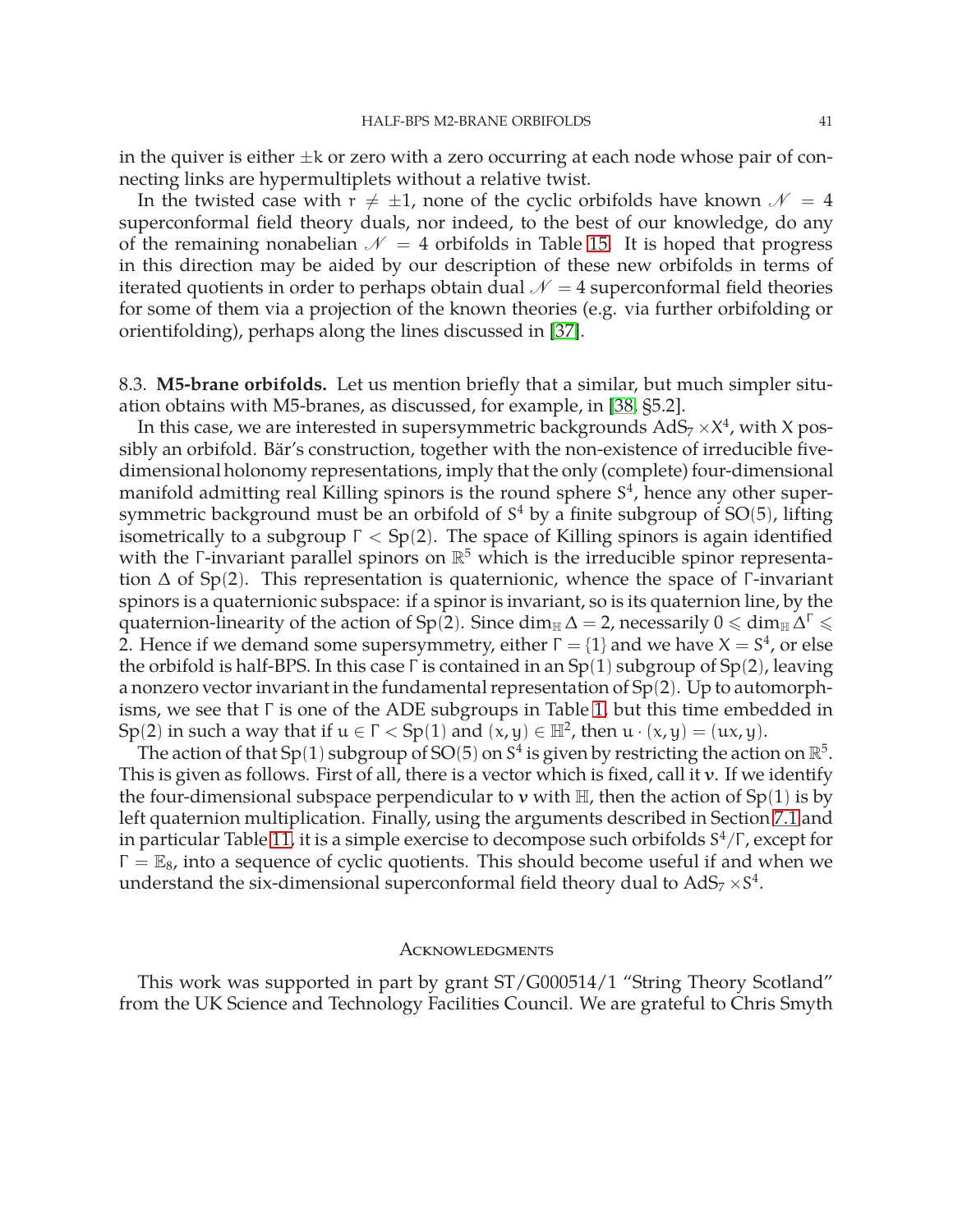for correspondence and to the MathOverflow community and, in particular, Keith Conrad, Robin Chapman and Theo Johnson-Freyd for their generous help in answering questions related to the research in this paper.

#### Appendix A. Structure of fibred products

<span id="page-42-0"></span>In this appendix we show that even though the finite subgroups  $A \times_{(F,\tau)} B$  of Spin(4) corresponding to different  $\tau \in$  Twist(F) are generally not conjugate in Spin(4), they are (in almost most cases) *abstractly* isomorphic as groups. The independence on the automorphism is of course trivially true in those cases where Twist(F) is a singleton, but we will now see that this is the case also in those cases where Twist(F)  $\neq$  {1}, with two possible exceptions. In all cases where we can show this, the result follows from Lemma [1](#page-42-1) below after exhibiting lifts of every  $\tau \in$  Twist(F) to Aut(A) or Aut(B) and in many cases the lift follows from Lemma [2](#page-42-2) below. This does not seem to be totally trivial, in that outer automorphisms generally do not lift and, furthermore, there are examples of fibred products with inequivalent twisting automorphisms which are not abstractly isomorphic. This appendix owes a lot to the collective wisdom of the MathOverflow community and in particular to the answers provided by the users mentioned in the acknowledgments to some of the questions asked by the senior author.

We start with two preliminary results.

<span id="page-42-1"></span>**Lemma 1.** *If*  $\tau \in$  Twist(F) *is induced from an automorphism of either* A *or* B, *then* A  $\times$ <sub>(E,τ)</sub> B  $\cong$  $A \times_{(F,id)} B$ .

*Proof.* Let us assume without loss of generality that  $\tau$  is induced from  $\hat{\tau} \in Aut(A)$ . (The case where it is induced from an automorphism of B is treated similarly.) Let  $\alpha : A \rightarrow F$ and  $\beta : B \to F$  be the homomorphisms defined in equations [\(9\)](#page-14-1) and [\(8\)](#page-13-0), respectively. Then this means that  $\alpha(\hat{\tau}a) = \tau \alpha(a)$  for all  $a \in A$ . We define an isomorphism  $\varphi : A \times_{(F, id)} \varphi$  $B \to A \times_{(F,\tau)} B$  as follows. Let  $(a,b) \in A \times_{(F,\text{id})} B$  and let  $\varphi(a,b) = (\hat{\tau}a,b)$ . Then since  $\alpha(a) = \beta(b)$ , we see that  $\alpha(\hat{\tau}a) = \tau\alpha(a) = \tau\beta(b)$ , whence indeed  $(\hat{\tau}a, b) \in A \times_{(F,\tau)} B$ . Since  $\hat{\tau}$  is an automorphism,  $\varphi$  is a group isomorphism.

A special case we will have ample opportunity to use is that of cyclic groups, for which automorphisms always lift.

<span id="page-42-2"></span>**Lemma 2.** Let  $\mathbb{Z}_{mn} \to \mathbb{Z}_n$  be a group homomorphism. Then if  $r \in \mathbb{Z}_n^{\times}$ , there exists some  $s \in \mathbb{Z}_{mn}^{\times}$ *with*  $s \equiv r \mod n$ .

*Proof.* (We learnt this proof from Keith Conrad at MathOverflow [\[39\]](#page-50-17).) Let us first consider the special case where m and n are coprime. Then by the Chinese Remainder Theorem, there is a unique  $s \in \mathbb{Z}_{mn}$  solving the congruences  $s \equiv r \mod n$  and  $s \equiv 1$ mod m. The first congruence says that s is coprime to n since r is, whereas the second congruence says that s is coprime to m, hence  $s \in \mathbb{Z}_{mn}^{\times}$ . In the general case, let m and n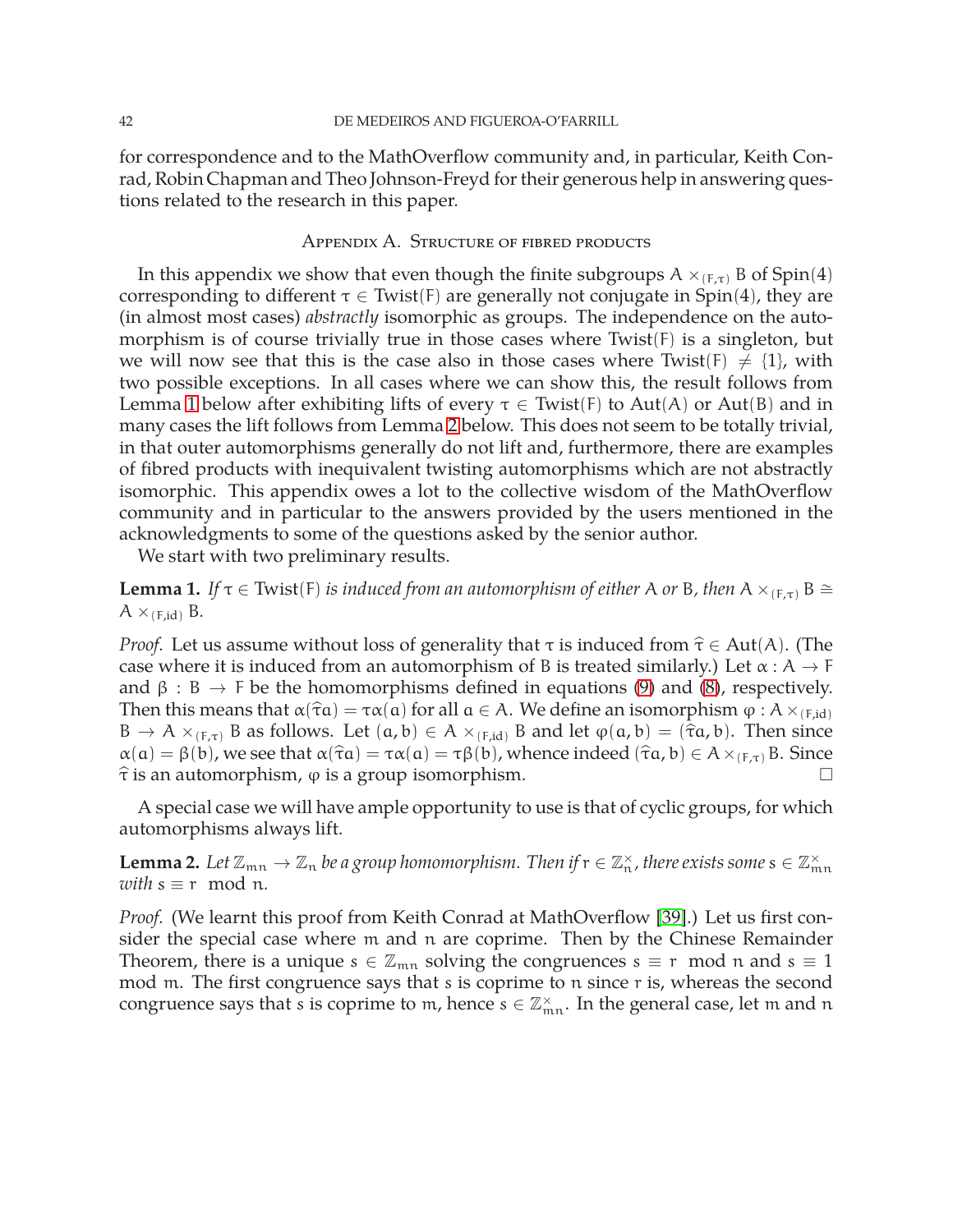have greatest common divisor  $\ell$ , so that  $\mathfrak{m}=\ell\mathfrak{m}'$  and  $\mathfrak{n}=\ell\mathfrak{p}$  with  $\mathfrak{m}'$ ,  $\ell$  and  $\mathfrak{p}$  pairwise coprime. Let  $n' = \ell^2 p$ , so that  $m'n' = mn$ , but now  $m'$  and  $n'$  are coprime. Since r is coprime to n, it is also coprime to n ′ and hence, by the special case, there exists a unique  $s \in \mathbb{Z}_{mn}^{\times}$  such that  $s \equiv r \mod n'$ . But then  $s \equiv r \mod n$  as well.

We now discuss the different groups in some detail.

•  $\Gamma = \mathbb{A}_{k l-1} \times_{(\mathbb{Z}_l,\tau)} \mathbb{A}_{m l-1}$ 

Here  $\tau$  is represented by some  $r \in \mathbb{Z}_1^{\times}$ ; that is, an integer r coprime to l. Then by Lemma [2,](#page-42-2) there exists an integer s congruent to r modulo l such that s is coprime to kl. In other words,  $s \in \mathbb{Z}_k^{\times}$  defines an automorphism  $\hat{\tau}$  of  $\mathbb{Z}_{k}$  which lifts  $\tau$ . By Lemma [1,](#page-42-1) the isomorphism type of Γ does not depend on τ. Let us therefore take  $\tau = id$ . Then  $\Gamma$  is the extension

$$
1 \longrightarrow A_{k-1} \times A_{m-1} \longrightarrow \Gamma \longrightarrow \mathbb{Z}_1 \longrightarrow 1. \tag{61}
$$

Let us consider the element  $\gamma = (\omega_{kl}, \omega_{ml}) \in \Gamma$ , which is sent to the generator of  $\mathbb{Z}_1$ . The group  $\langle \gamma \rangle$  generated by  $\gamma$  has order al, where a is the least common multiple of k and m. In fact, it is clear that al is an exponent of  $\Gamma$ , whence  $\langle \gamma \rangle$  is a summand of  $\Gamma$ . Since  $\Gamma$  is covered by  $\mathbb{Z}^2$ , it is isomorphic to the direct product of (at most) two cyclic groups, whence counting order  $\Gamma \cong \mathbb{Z}_{al} \times \mathbb{Z}_{b}$ , where b is the greatest common divisor of k and m. (We learnt this proof from Robin Chapman over at MathOverflow [\[40\]](#page-50-18).)

- $\Gamma = \mathbb{A}_{3k-1} \times_{(\mathbb{Z}_3,\tau)} \mathbb{E}_6$ A similar argument shows that this subgroup is isomorphic to  $A_{3k-1} \times_{(\mathbb{Z}_3, id)} \mathbb{E}_6$ , since the nontrivial outer automorphism of  $\mathbb{Z}_3$  lifts to an automorphism of  $\mathbb{Z}_{3k}$ , by Lemma [2.](#page-42-2)
- $\bullet \Gamma = \mathbb{D}_{k(2l+1)+2} \times_{(\text{D}_{4l+2},\tau)} \mathbb{D}_{m(2l+1)+2}$

The outer automorphism group of  $D_{4l+2}$  is isomorphic to  $\mathbb{Z}_{2l+1}^{\times}/\langle-1\rangle$ . Let us concentrate on the surjection  $\mathbb{D}_{k(2l+1)+2}\to D_{4l+2}$ , sending x to [x], where [x] is the coset of x relative to the normal subgroup generated by  $t^{2l+1}$ . Then  $r \in \mathbb{Z}_{2l+1}^{\times}$  represent an outer automorphism  $\tau$  of D<sub>41+2</sub>. Its action on D<sub>41+2</sub> is given by

$$
\tau[t^p] = [t^{rp}] \qquad \text{and} \qquad \tau[st^p] = [st^{rp}]. \tag{62}
$$

By Lemma [2,](#page-42-2) there exists  $r' \in \mathbb{Z}_{2k(2l+1)}^{\times}$  with  $r' \equiv r \mod 2l + 1$  and this in turn defines an automorphism  $\hat{\tau}$  of  $\mathbb{D}_{k(2l+1)+2}$  defined by

$$
\hat{\tau}(t^p) = t^{r'p} \qquad \text{and} \qquad \hat{\tau}(st^p) = st^{r'p} \,. \tag{63}
$$

Notice, though, that  $[t^{r/p}] = [t^{rp}]$  since  $r' \equiv r \mod 2l+1$  and  $[t^{2l+1}] = 1$ . Therefore  $[\hat{\tau}x] = \tau[x]$  for all  $x \in \mathbb{D}_{k(2l+1)+2}$  and hence  $\hat{\tau}$  is the lift of  $\tau$ . Finally, by Lemma [1,](#page-42-1) the isomorphism type of  $Γ$  is independent of  $τ$ . In those cases when the factor group is isomorphic to either  $D_4$  or  $2D_4$ , not every automorphism of the factor group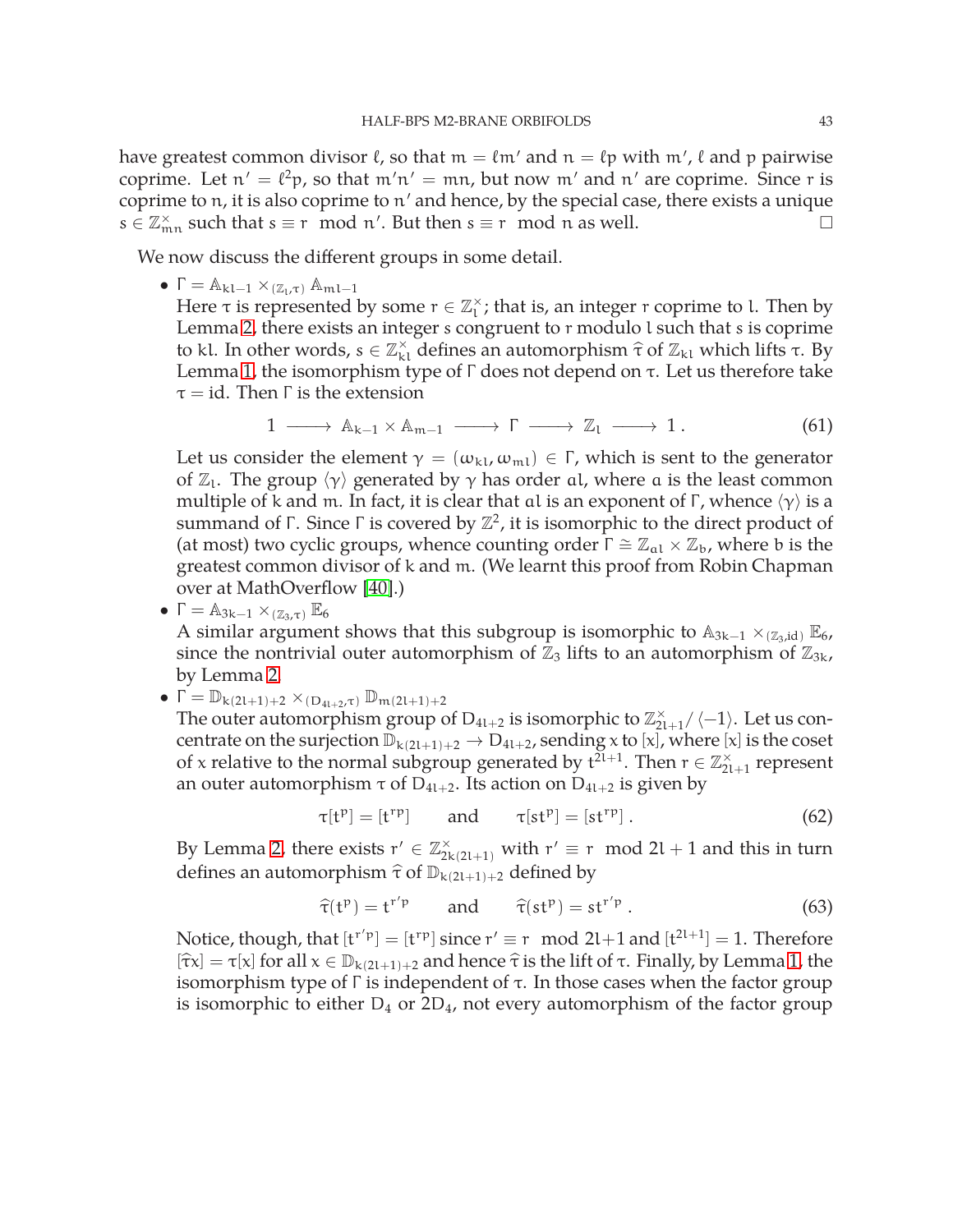lifts, and hence Lemma [1](#page-42-1) is not applicable. Such cases require a more detailed analysis which is beyond the scope of this paper.

 $\bullet$   $\Gamma = \mathbb{D}_{2k1+2} \times_{(\text{D}_{4l}, \tau)} \mathbb{D}_{2m1+2}$   $(l \neq 1)$  and  $\Gamma = \mathbb{D}_{1(2k+1)+2} \times_{(2\text{D}_{2l}, \tau)} \mathbb{D}_{1(2m+1)+2}$   $(l \neq 2)$ These two cases are very similar. In both cases, there are two kinds of nontrivial outer automorphisms. The ones in  $\mathbb{Z}_2^{\times}$  lifts just as in the previous example and we will not discuss this further. Let  $\tau$  denote the automorphism of  $D_{41}$  corresponding to the nontrivial element in the  $\mathbb{Z}_2$ -factor of Out(D<sub>41</sub>). It is defined by

$$
\tau[t^p] = [t^p] \qquad \text{and} \qquad \tau[st^p] = [st^{p+1}]. \tag{64}
$$

Let  $\hat{\tau}$  be the automorphism of  $\mathbb{D}_{2k}$ <sub>1+2</sub> defined by

$$
\hat{\tau}(t^p) = t^p \qquad \text{and} \qquad \hat{\tau}(st^p) = (st^{p+1}). \tag{65}
$$

Then  $\tau[x] = [\hat{\tau}x]$  and hence  $\tau$  lifts to an automorphism of  $\mathbb{D}_{2k+2}$ . The same argument, *mutatis mutandis*, shows that for  $\mathbb{D}_{1(2k+1)+2} \times_{(2D_{2l}, \tau)} \mathbb{D}_{1(2m+1)+2}$ , the outer automorphisms of  $2D_{2l}$  lift to automorphisms of  $\mathbb{D}_{1(2k+1)+2}$ . In both cases, Lemma [1](#page-42-1) implies that the fibred products are (up to isomorphism) independent of the twisting automorphism.

•  $\Gamma = \mathbb{E}_6 \times_{(\tau,\tau)} \mathbb{E}_6$ 

Here  $\tau$  is the unique nontrivial outer automorphism of the tetrahedral group T, which is induced from the unique nontrivial outer automorphism  $\hat{\tau}$  of  $\mathbb{E}_6$ . We let  $x \mapsto [x]$  denote the map  $\mathbb{E}_6 \to T$  and let Z denote the kernel of this map, which is the centre of  $\mathbb{E}_6$ . In terms of quaternions it is the subgroup  $\{\pm 1\}$ . We claim that the automorphism  $\tau[x] := [\hat{\tau}x]$  is not inner. Indeed, suppose that  $\tau[x] = [z][x][z]^{-1}$ for some  $[z] \in T$ . Then  $[\hat{\tau}x] = [zxz^{-1}]$ , whence

$$
\widehat{\tau}x = \varepsilon(x)zxz^{-1}, \qquad (66)
$$

where  $\varepsilon : \mathbb{E}_6 \to \mathbb{Z}$  is a group homomorphism (from the fact that  $\hat{\tau}$  is an automorphism). The kernel of this homomorphism is either all of  $\mathbb{E}_6$  or else a normal subgroup of index 2. However as seen in Section [5.3,](#page-17-0)  $\mathbb{E}_6$  has no such normal subgroups. This means that  $\varepsilon(x) = 1$  for all x and hence that  $\hat{\tau} = zxz^{-1}$ , contradicting<br>the feat that  $\hat{\varepsilon}$  is not important in means that  $\in$   $\Omega$  of  $(\tau)$  if  $t_0$  and her larger  $\tau$ the fact that  $\hat{\tau}$  is not inner. This means that  $\tau \in Out(T)$  lifts and, by Lemma [1,](#page-42-1) we conclude that  $\Gamma \cong \mathbb{E}_6 \times_{(\text{T},id)} \mathbb{E}_6$ . We can determine the structure of this group as follows. It consists of the following elements of  $\mathbb{E}_6 \times \mathbb{E}_6$ :

$$
\Gamma = \{(\mathbf{a}, \mathbf{a}) | \mathbf{a} \in \mathbb{E}_6\} \cup \{(\mathbf{a}, -\mathbf{a}) | \mathbf{a} \in \mathbb{E}_6\} .
$$
 (67)

The diagonal subgroup  $\{(a, a) | a \in \mathbb{E}_6\}$  has index 2 and is hence normal. This means we have an exact sequence

$$
1 \longrightarrow \mathbb{E}_6 \longrightarrow \Gamma \longrightarrow \mathbb{Z}_2 \longrightarrow 1,
$$
 (68)

which is easily seen to split, with the homomorphism  $\mathbb{Z}_2 \to \Gamma$  given by sending the generator −1 to  $(1, -1)$ . Since  $(1, -1)$  is central, we see that  $\Gamma \cong \mathbb{E}_6 \times \mathbb{Z}_2$ .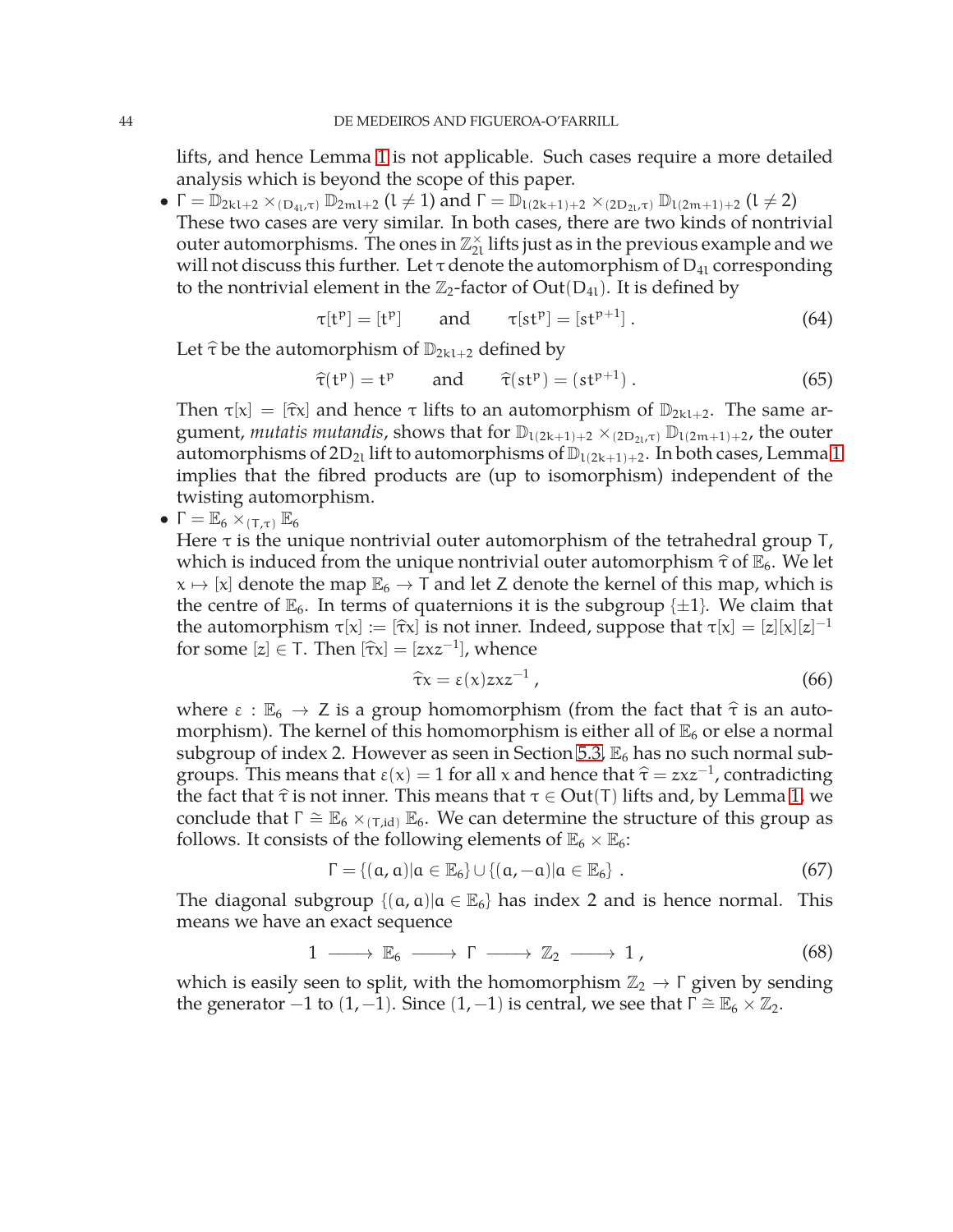•  $\Gamma = \mathbb{E}_7 \times_{(O, id)} \mathbb{E}_7$ 

Here there are no nontrivial outer automorphisms and the same argument, *mutatis mutandis,* as in the previous case shows that  $\mathbb{E}_7 \times_{\mathbb{O}} \mathbb{E}_7 \cong \mathbb{E}_7 \times \mathbb{Z}_2$ .

•  $\Gamma = \mathbb{E}_8 \times_{(1,\tau)} \mathbb{E}_8$ The same argument, *mutatis mutandis*, as in the case  $\mathbb{E}_6 \times_{(\mathsf{T},\tau)} \mathbb{E}_6$  shows that for  $\tau$ the nontrivial element of Out(I),  $\mathbb{E}_8 \times_{(I,\tau)} \mathbb{E}_8 \cong \mathbb{E}_8 \times_{(I,\text{id})} \mathbb{E}_8 \cong \mathbb{E}_8 \times \mathbb{Z}_2$ .

The last three cases imply that the corresponding orbifolds  $S^7/\Gamma$  are  $\mathbb{Z}_2$ -orbifolds of the smooth  $\mathcal{N} = 4$  and  $\mathcal{N} = 5$  quotients associated to the ADE subgroups  $\mathbb{E}_{6,7,8}$  and classified in [\[20\]](#page-49-5).

#### Appendix B. Finite subgroups of  $SO(4)$

<span id="page-45-0"></span>In this appendix will summarise an independent check of our classification of finite subgroups of Spin(4) (up to conjugation) by showing that we recover the classification of finite subgroups of SO(4) in [\[21,](#page-50-0) §4], particularly their Tables 4.1 and 4.2.

<span id="page-45-1"></span>B.1. **Notation.** The notation in [\[21\]](#page-50-0) deserves some comment. First of all, they call subgroups of SO(4) *chiral*, to distinguish them from the *achiral* subgroups of the general orthogonal group. (This is not to be confused with the notion of chiral subgroup introduced in Section [7.3.1.](#page-29-3)) Chiral subgroups are further divided into *diploid* and *haploid* subgroups, according to whether or not the subgroup contains the orthogonal transformation  $-i d \in SO(4)$ , sending x to  $-x$ , which is chiral in four dimensions.

The notation for the 2-to-1 covering homomorphism  $Sp(1) \times Sp(1) \rightarrow SO(4)$  is such that  $(l, r) \mapsto [l, r]$ , for  $l, r \in Sp(1)$ . The kernel of this homomorphism is the order-2 subgroup generated by  $(-1, -1)$ , whence  $[-1, -r] = [1, r]$ . In this notation, the orthogonal transformation  $-$  id is denoted  $[1, -1]$  or equivalently  $[-1, 1]$ .

Haploid subgroups of SO(4) are denoted  $+\frac{1}{f}$  $\frac{1}{f}[L \times R]$ , where L, R < SO(3) and f is the order of the relevant factor group (as in Goursat's Lemma). Up to at most a dichotomy, the order determines the factor group, whence the notation is usually not ambiguous. In case of ambiguity, either L or R are further adorned with a bar. Diploid subgroups of SO(4) are denoted  $\pm \frac{1}{f}$  $\frac{1}{f}[L \times R]$  with similar meanings to the symbols. The  $\pm$  is appropriate because if g belongs to a diploid subgroup, so does  $-g$  (with  $\pm g$  thought of as  $4 \times 4$ matrices). The order of a haploid subgroup  $+\frac{1}{\mathsf{f}}$  $\frac{1}{f}[L \times R]$  is given by  $|L||R|/f$ , whereas that of a diploid subgroup  $\pm \frac{1}{f}[L \times R]$  is twice that:  $2|L||R|/f$ .

The finite subgroups of  $SO(4)$  classified in [\[21\]](#page-50-0) are tabulated in Tables 4.1 and 4.2 in that paper. Next we will recover this classification from our classification of finite subgroups of Spin(4) and will exhibit the precise correspondence between subgroups. We believe this provides an independent check, both of our results and, if necessary, of those in [\[21\]](#page-50-0).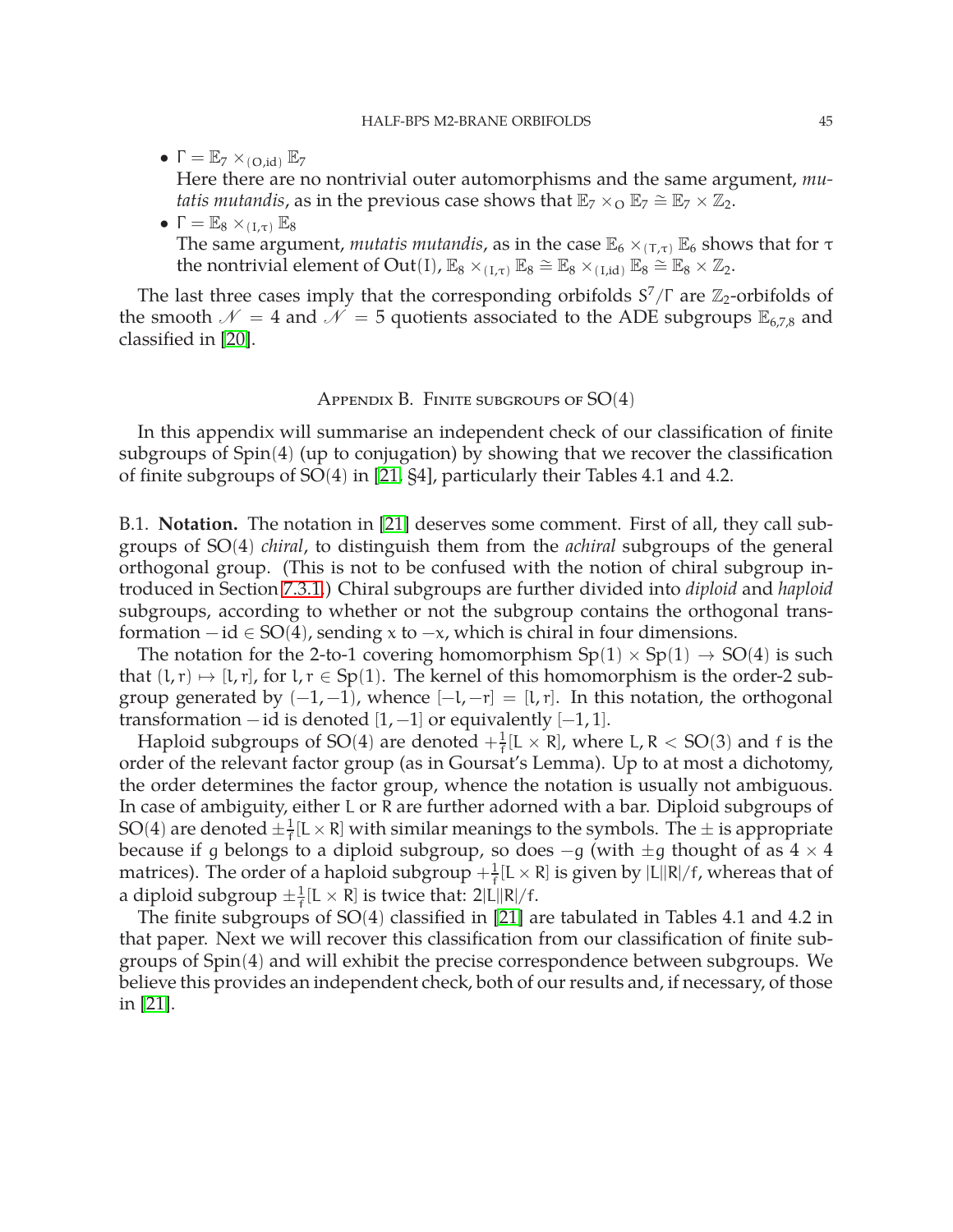<span id="page-46-0"></span>B.2. **Recovering the classification.** As the notation described above makes clear, the classification of finite subgroups of SO(4) is based on the classification of finite subgroups of  $PSO(4) \cong SO(3) \times SO(3)$ . The groups  $Spin(4)$ ,  $SO(4)$  and  $PSO(4)$  are related as follows. The centre of Spin(4) is isomorphic to  $\mathbb{Z}_2\times\mathbb{Z}_2$ . Under the isomorphism Spin(4)  $\cong$  $Sp(1)\times Sp(1)$ , the centre is the subgroup Z consisting of the four elements:  $(1,1)$ ,  $(1,-1)$ ,  $(-1, 1)$  and  $(-1, -1)$ . The kernel of the homomorphism  $Sp(1) \times Sp(1) \rightarrow SO(4)$  is the subgroup generated by  $(-1, -1)$ . The two elements  $(1, -1)$  and  $(-1, 1)$  map to the same element  $[-1, 1]$  of SO(4): namely,  $-i$ d. This element generates the kernel of the homomorphism  $SO(4) \rightarrow SO(3) \times SO(3)$ . Let us introduce the notation  $\pi : Sp(1) \rightarrow SO(3)$  for the covering homomorphism. The kernel of  $\pi$  is the order-2 subgroup generated by  $-1$ . Restricted to the ADE subgroups of  $Sp(1)$ , we have the following correspondence:

$$
\begin{array}{c|cccccc}\nG & A_{2n-1} & A_{2n} & \mathbb{D}_{k+2} & \mathbb{E}_6 & \mathbb{E}_7 & \mathbb{E}_8 \\
\hline\n\pi(G) & C_n & C_{2n+1} & D_{2k} & T & O & I\n\end{array}
$$
\n(69)

where  $C_n$  denotes the cyclic group of order n, and where  $\pi$  is a double cover in all cases but  $A_{2n} \rightarrow C_{2n+1}$ , where it is an isomorphism.

Now let  $Γ < Sp(1) \times Sp(1)$ , whence  $Γ = A \times_{(F,\tau)} B$ , where A, B are finite subgroups of Sp(1) with common factor F and  $τ ∈ Aut(F)$ . Equivalently, Γ is a categorical pull-back (with all maps epimorphisms)

<span id="page-46-1"></span>
$$
\begin{array}{ccc}\n\Gamma & \stackrel{\rho}{\longrightarrow} & B \\
\lambda & \downarrow & \downarrow \\
A & \stackrel{\alpha}{\longrightarrow} & F\n\end{array}
$$
\n(70)

where  $\alpha$ , β incorporate the automorphism  $\tau \in Aut(F)$ . Let  $\overline{\Gamma}$  denote the projection of  $\Gamma$ to SO(3)  $\times$  SO(3). Let  $\overline{A}$  and  $\overline{B}$  be the images of A and B, respectively, under  $\pi$ . Since  $\Gamma < A \times B$ , it follows that  $\overline{\Gamma} < \overline{A} \times \overline{B}$ . This gives maps  $\overline{\lambda} : \overline{\Gamma} \to \overline{A}$  and  $\overline{\rho} : \overline{\Gamma} \to \overline{B}$  making the following diagram commute:

<span id="page-46-2"></span>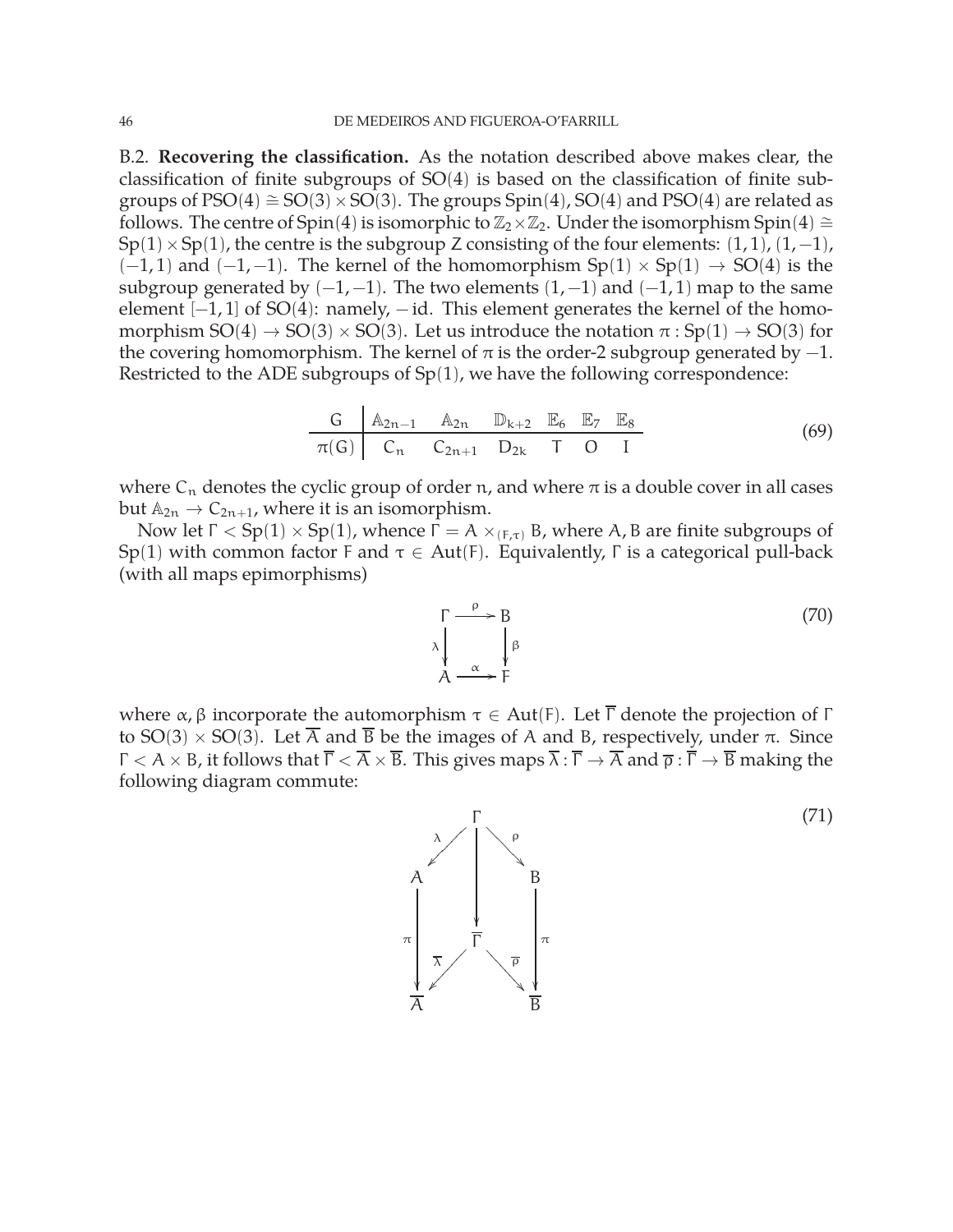It follows categorically that since  $\pi$ ,  $\lambda$ ,  $\rho$  are epimorphisms, so are  $\overline{\lambda}$  and  $\overline{\rho}$ . By Goursat's Lemma,  $\overline{\Gamma}$  is also then given by a categorical pull-back (with all maps epimorphisms)

$$
\overline{\Gamma} \xrightarrow{\overline{P}} \overline{B} \n\overline{\lambda} \downarrow_{\overline{\mathcal{A}}} \xrightarrow{\overline{\alpha}} \overline{F}
$$
\n(72)

for some morphisms  $\overline{\alpha}$ ,  $\overline{\beta}$  to a common factor  $\overline{F}$ . Once given  $\overline{A}$  and  $\overline{B}$ , we determine  $\overline{\alpha}$  :  $\overline{A}$   $\rightarrow$   $\overline{F}$  and  $\overline{\beta}$  :  $\overline{B}$   $\rightarrow$   $\overline{F}$  from the knowledge of  $\overline{\Gamma}$  as in the proof of Goursat's Lemma. One thing we can say in general is that there is an epimorphism  $\phi : F \to \overline{F}$  in such a way that the following cube commutes:



where the front and back faces are the pull-back diagrams [\(70\)](#page-46-1) and [\(71\)](#page-46-2) and the three solid arrows between them are all  $\pi$ . Indeed, let  $f \in F$ . Then there is some  $(l, r) \in \Gamma$  with  $\alpha(1) = \beta(r) = f$ . We define  $\phi(f) \in \overline{F}$  by  $\phi(f) = \overline{\alpha(1)} = \overline{\beta(\overline{r})}$ . One readily checks that  $\phi$  is well-defined and again an epimorphism because so are  $π$ ,  $α$ ,  $\overlineα$  or  $π$ ,  $β$ ,  $\overlineβ$ .

We are actually interested in  $[\Gamma]$ , which is the image of  $\Gamma$  under the covering homomorphism  $Sp(1) \times Sp(1) \rightarrow SO(4)$ . To understand the relationship between [Γ] and  $\overline{\Gamma}$  we need to understand how Γ interacts with the centre Z of  $Sp(1) \times Sp(1)$ . The lattice of subgroups of Z is given by



whence there are four different possibilities for  $\Gamma \cap Z$ :

- (a)  $\Gamma \cap Z = Z$ : in this case  $\Gamma \not\cong [\Gamma] \not\cong \overline{\Gamma}$ , whence  $[\Gamma]$  is diploid;
- (b)  $\Gamma \cap Z = \langle (-1, 1) \rangle$  or  $\langle (1, -1) \rangle$ : in this case  $\Gamma \cong [\Gamma] \not\cong \overline{\Gamma}$ , whence  $[\Gamma]$  is again diploid;
- (c)  $\Gamma \cap Z = \langle (-1, -1) \rangle$ : in this case  $\Gamma \not\cong [\Gamma] \cong \overline{\Gamma}$ , whence  $[\Gamma]$  is haploid; and
- (d)  $\Gamma \cap Z = \{(1, 1)\}\$ : in this case  $\Gamma \cong [\Gamma] \cong \overline{\Gamma}$ , whence  $[\Gamma]$  is again haploid.

(74)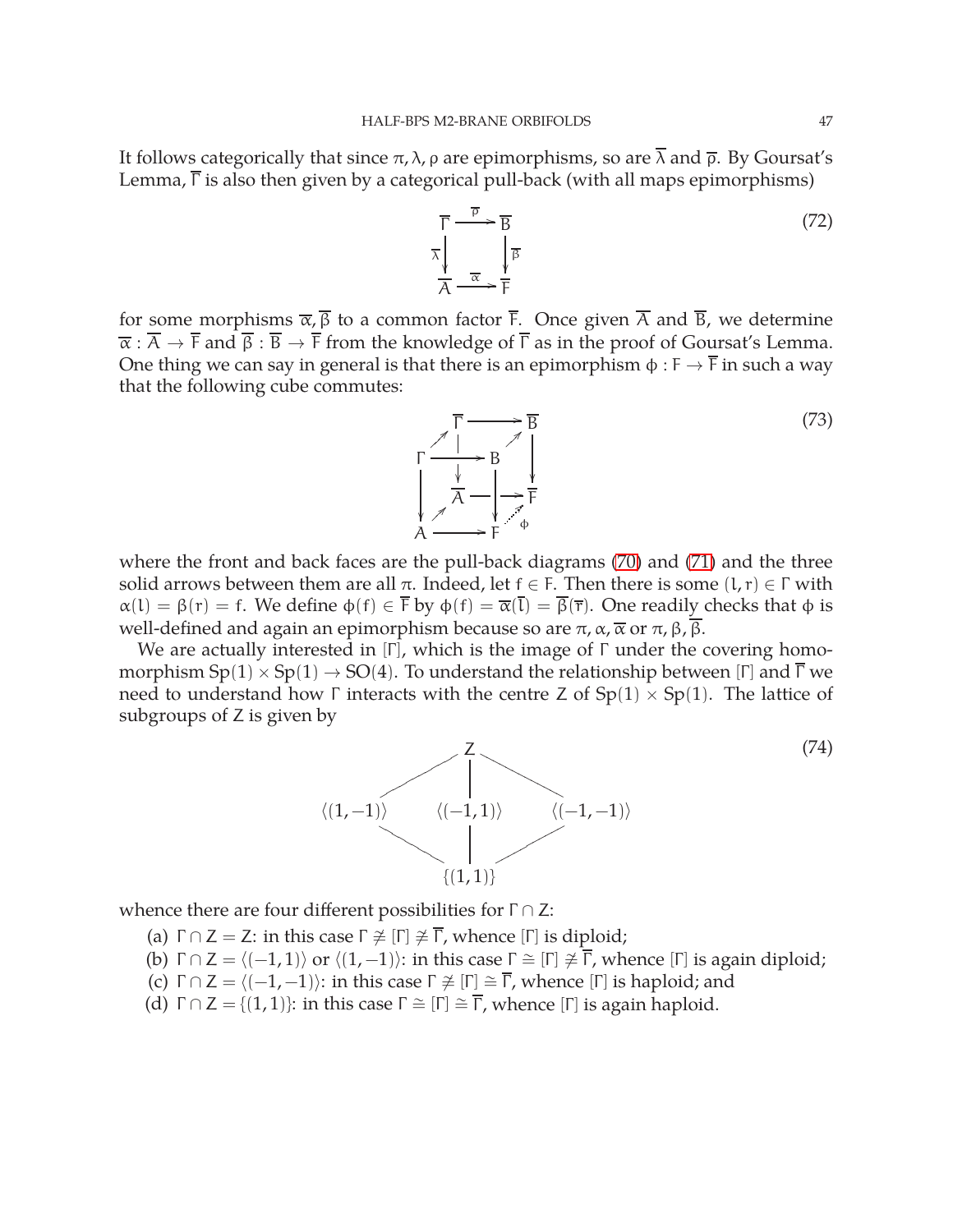In the first two cases we have that  $[\Gamma] = \pm \frac{1}{f}$  $\frac{1}{\sqrt{f}}$   $(\overline{A} \times \overline{B})$ , where  $f = |\overline{F}|$ ; whereas in the last two cases,  $[\Gamma] = +\frac{1}{f}[\overline{A} \times \overline{B}].$ 

It is now a simple matter of going in turn through every single finite subgroup of  $Sp(1) \times Sp(1)$  in Tables [8,](#page-24-0) [9](#page-24-1) and [10,](#page-26-0) determining which case (a)-(d) obtains and the nature of the group  $\overline{F}$ . Doing so we recover Tables 4.1 and 4.2 in [\[21\]](#page-50-0) with one small correction: namely, the penultimate entry in Table 4.1, corresponding to the haploid subgroup  $+\frac{1}{2}$  $\frac{1}{2}[D_{2m} \times C_{2n}]$  is missing the condition that both m and n be odd, which clearly follows from their choice of generators. The precise correspondence between the subgroups  $\Gamma < Sp(1) \times Sp(1)$  and  $[\Gamma] < SO(4)$  is given in Tables [16,](#page-48-1) [17](#page-49-0) and [18](#page-51-0) below. The fact that the smooth subgroups give rise to haploid subgroups is easy to explain: a smooth subgroup  $Γ$  of  $Sp(1) \times Sp(1)$  is the graph of an automorphisms and automorphisms preserve the centre, whence  $(-1, -1) \in \Gamma$ , but  $(\pm 1, \mp 1) \notin \Gamma$ .

<span id="page-48-1"></span>Table 16. Subgroups of SO(4) coming from subgroups in Table [8](#page-24-0)

|                                             | $[\Gamma]$                     |                                          | ſΠ                                                |
|---------------------------------------------|--------------------------------|------------------------------------------|---------------------------------------------------|
| $\mathbb{A}_{2n-1}\times \mathbb{A}_{2m-1}$ | $\pm [C_n \times C_m]$         | $\mathbb{D}_{n+2}\times\mathbb{D}_{m+2}$ | $\pm$ [D <sub>2n</sub> $\times$ D <sub>2m</sub> ] |
| $\mathbb{A}_{2n-1}\times \mathbb{A}_{2m}$   | $\pm [C_n \times C_{2m+1}]$    | $\mathbb{D}_{n+2}\times\mathbb{E}_6$     | $\pm[D_{2n}\times T]$                             |
| $\mathbb{A}_{2n}\times \mathbb{A}_{2m}$     | $+[C_{2n+1}\times C_{2m+1}]$   | $\mathbb{D}_{n+2}\times \mathbb{E}_7$    | $\pm[D_{2n}\times O]$                             |
| $\mathbb{A}_{2n-1}\times\mathbb{D}_{m+2}$   | $\pm [C_n \times D_{2m}]$      | $\mathbb{D}_{n+2}\times\mathbb{E}_8$     | $\pm[D_{2n}\times I]$                             |
| $\mathbb{A}_{2n}\times \mathbb{D}_{m+2}$    | $\pm [C_{2n+1} \times D_{2m}]$ | $\mathbb{E}_6\times\mathbb{E}_6$         | $\pm$ [T $\times$ T]                              |
| $\mathbb{A}_{2n-1}\times\mathbb{E}_6$       | $\pm[C_{n}\times T]$           | $\mathbb{E}_6 \times \mathbb{E}_7$       | $\pm$ [T $\times$ O]                              |
| $\mathbb{A}_{2n}\times\mathbb{E}_6$         | $\pm[C_{2n+1}\times T]$        | $\mathbb{E}_6\times\mathbb{E}_8$         | $\pm$ [T $\times$ I]                              |
| $\mathbb{A}_{2n-1}\times\mathbb{E}_7$       | $\pm [C_n \times 0]$           | $\mathbb{E}_7\times\mathbb{E}_7$         | $\pm [O \times O]$                                |
| $\mathbb{A}_{2n}\times\mathbb{E}_7$         | $\pm [C_{2n+1} \times O]$      | $\mathbb{E}_7\times\mathbb{E}_8$         | $\pm$ [O $\times$ I]                              |
| $\mathbb{A}_{2n-1}\times\mathbb{E}_8$       | $\pm[C_n \times I]$            | $E_8 \times E_8$                         | $\pm[I\times I]$                                  |
| $\mathbb{A}_{2n}\times\mathbb{E}_8$         | $\pm[C_{2n+1}\times I]$        |                                          |                                                   |

#### <span id="page-48-0"></span>**REFERENCES**

- <span id="page-48-2"></span>[1] J. Bagger and N. Lambert, "Gauge symmetry and supersymmetry of multiple M2-branes," *Phys. Rev.* **D77** (2008) 065008, [arXiv:0711.0955 \[hep-th\]](http://arxiv.org/abs/0711.0955).
- [2] J. Bagger and N. Lambert, "Comments on multiple M2-branes," *JHEP* **02** (2008) 105, [arXiv:0712.3738 \[hep-th\]](http://arxiv.org/abs/0712.3738).
- <span id="page-48-3"></span>[3] O. Aharony, O. Bergman, D. L. Jafferis, and J. Maldacena, "N=6 superconformal Chern-Simons-matter theories, M2-branes and their gravity duals," *JHEP* **10** (2008) 091, [arXiv:0806.1218 \[hep-th\]](http://arxiv.org/abs/0806.1218).
- [4] M. Schnabl and Y. Tachikawa, "Classification of N=6 superconformal theories of ABJM type," [arXiv:0807.1102 \[hep-th\]](http://arxiv.org/abs/0807.1102).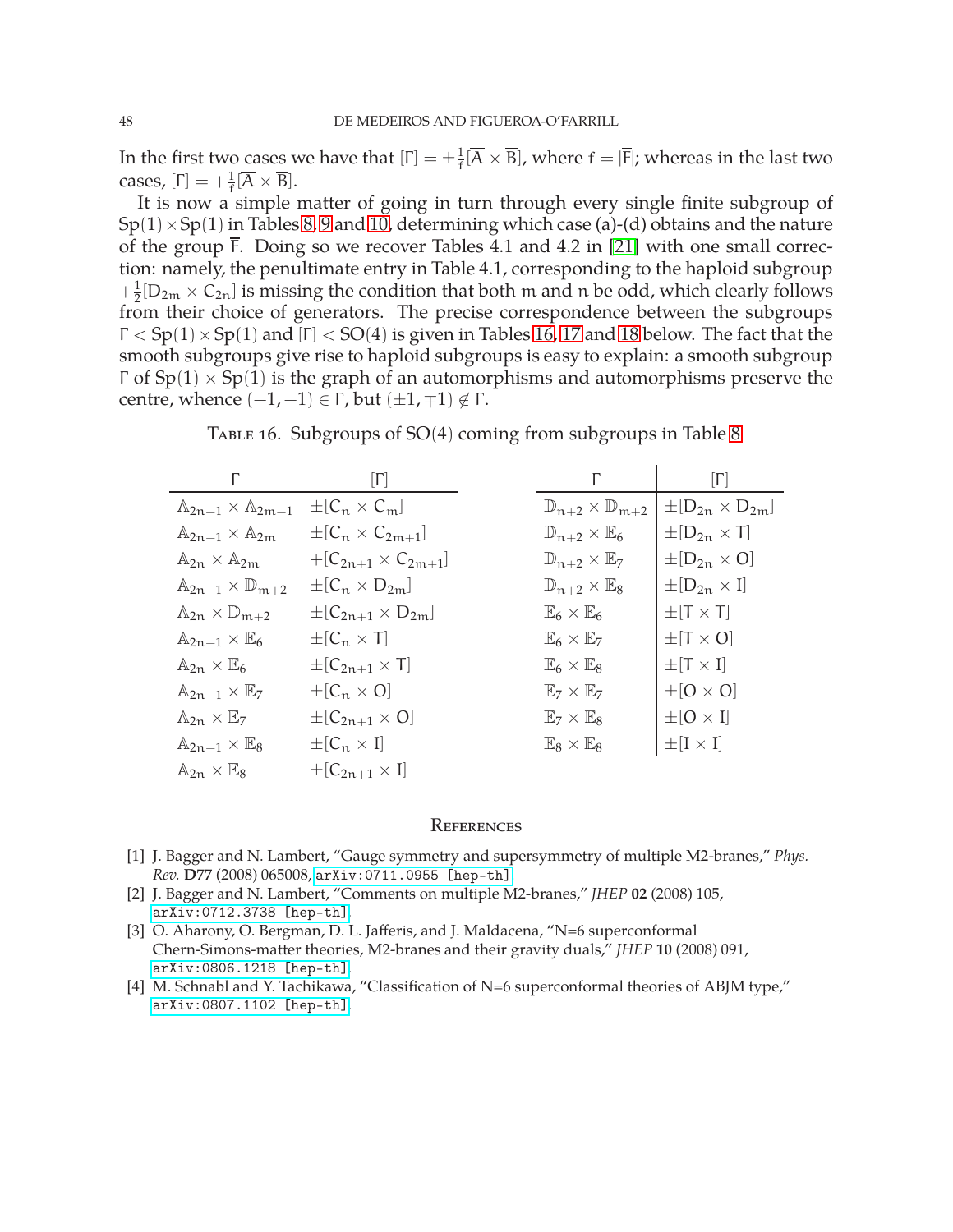Table 17. Subgroups of SO(4) coming from subgroups in Table [9](#page-24-1)

<span id="page-49-0"></span>

|                                                                     | $\mathbb{A}_{2n-1} \times_{(\mathbb{Z}_{2n}, \tau)} \mathbb{A}_{2n-1}$ $+ \frac{1}{n} [C_n \times C_n^{(s)}], (s, n) = 1$    |
|---------------------------------------------------------------------|------------------------------------------------------------------------------------------------------------------------------|
| $\mathbb{A}_{2n} \times_{(\mathbb{Z}_{2n+1},\tau)} \mathbb{A}_{2n}$ | $+\frac{1}{2n+1}[C_{2n+1}\times C_{2n+1}^{(s)}], (s, 2n+1)=1$                                                                |
|                                                                     | $\mathbb{D}_{n+2} \times_{(2D_{2n},\tau)} \mathbb{D}_{n+2}$ $\Big  + \frac{1}{2n} [D_{2n} \times D_{2n}^{(s)}], (s, 2n) = 1$ |
| $\mathbb{E}_6 \times_{2\mathsf{T}} \mathbb{E}_6$                    | $+\frac{1}{12}[T\times T]$                                                                                                   |
| $\mathbb{E}_7 \times_{(2O,\tau)} \mathbb{E}_7$                      | $\left +\frac{1}{24}[O\times O]\right $ and $+\frac{1}{24}[O\times \overline{O}]$                                            |
| $\mathbb{E}_8 \times_{(2L,\tau)} \mathbb{E}_8$                      | $\left  +\frac{1}{60} [I \times I] \text{ and } +\frac{1}{60} [I \times \overline{I}] \right $                               |

- <span id="page-49-8"></span>[5] K. Hosomichi, K.-M. Lee, S. Lee, S. Lee, and J. Park, "N=5,6 Superconformal Chern-Simons Theories and M2-branes on Orbifolds," *JHEP* **09** (2008) 002, [arXiv:0806.4977 \[hep-th\]](http://arxiv.org/abs/0806.4977).
- [6] E. A. Bergshoeff, O. Hohm, D. Roest, H. Samtleben, and E. Sezgin, "The Superconformal Gaugings in Three Dimensions," *JHEP* **09** (2008) 101, [arXiv:0807.2841 \[hep-th\]](http://arxiv.org/abs/0807.2841).
- <span id="page-49-13"></span>[7] K. Hosomichi, K.-M. Lee, S. Lee, S. Lee, and J. Park, "N=4 Superconformal Chern-Simons Theories with Hyper and Twisted Hyper Multiplets," *JHEP* **07** (2008) 091, [arXiv:0805.3662 \[hep-th\]](http://arxiv.org/abs/0805.3662).
- [8] D. Gaiotto and E. Witten, "Janus Configurations, Chern-Simons Couplings, And The Theta-Angle in N=4 Super Yang-Mills Theory," *JHEP* **06** (2010) 097, [arXiv:0804.2907 \[hep-th\]](http://arxiv.org/abs/0804.2907).
- <span id="page-49-1"></span>[9] Y. Imamura and K. Kimura, "N=4 Chern-Simons theories with auxiliary vector multiplets," *JHEP* **10** (2008) 040, [arXiv:0807.2144 \[hep-th\]](http://arxiv.org/abs/0807.2144).
- <span id="page-49-2"></span>[10] P. de Medeiros, J. Figueroa-O'Farrill, and E. Méndez-Escobar, "Superpotentials for superconformal Chern–Simons theories from representation theory," *J. Phys.* **A42** (2009) 485204, [arXiv:0908.2125 \[hep-th\]](http://arxiv.org/abs/0908.2125).
- <span id="page-49-3"></span>[11] N. Lambert and D. Tong, "Membranes on an orbifold," *Phys. Rev. Lett.* **101** (2008) 041602, [arXiv:0804.1114 \[hep-th\]](http://arxiv.org/abs/0804.1114).
- <span id="page-49-9"></span>[12] O. Aharony, O. Bergman, and D. L. Jafferis, "Fractional M2-branes," *JHEP* **11** (2008) 043, [arXiv:0807.4924 \[hep-th\]](http://arxiv.org/abs/0807.4924).
- <span id="page-49-11"></span>[13] H. Fuji, S. Terashima, and M. Yamazaki, "A new N = 4 membrane action via orbifold," *Nucl. Phys.* **B810** (2009) 354–368, [arXiv:0805.1997 \[hep-th\]](http://arxiv.org/abs/0805.1997).
- <span id="page-49-12"></span>[14] M. Benna, I. Klebanov, T. Klose, and M. Smedbäck, "Superconformal Chern–Simons theories and AdS4/CFT<sup>3</sup> correspondence," *JHEP* **09** (2008) 072, [arXiv:0806.1519 \[hep-th\]](http://arxiv.org/abs/0806.1519).
- <span id="page-49-10"></span>[15] S. Terashima and F. Yagi, "Orbifolding the Membrane Action," *JHEP* **12** (2008) 041, [arXiv:0807.0368 \[hep-th\]](http://arxiv.org/abs/0807.0368).
- <span id="page-49-6"></span>[16] Y. Imamura and K. Kimura, "On the moduli space of elliptic Maxwell-Chern-Simons theories," *Prog. Theor. Phys.* **120** (2008) 509–523, [arXiv:0806.3727 \[hep-th\]](http://arxiv.org/abs/0806.3727).
- <span id="page-49-7"></span>[17] Y. Imamura and S. Yokoyama, "N=4 Chern-Simons theories and wrapped M5-branes in their gravity duals," *Prog. Theor. Phys.* **121** (2009) 915–940, [arXiv:0812.1331 \[hep-th\]](http://arxiv.org/abs/0812.1331).
- [18] Y. Imamura, "Monopole operators in N=4 Chern-Simons theories and wrapped M2-branes," *Prog. Theor. Phys.* **121** (2009) 1173–1187, [arXiv:0902.4173 \[hep-th\]](http://arxiv.org/abs/0902.4173).
- <span id="page-49-5"></span><span id="page-49-4"></span>[19] Y. Imamura, "Charges and homologies in AdS<sub>4</sub>/CFT<sub>3</sub>," [arXiv:0903.3095 \[hep-th\]](http://arxiv.org/abs/0903.3095).
- [20] P. de Medeiros, J. Figueroa-O'Farrill, S. Gadhia, and E. Méndez-Escobar, "Half-BPS quotients in M-theory: ADE with a twist," *JHEP* **10** (2009) 038, [arXiv:0909.0163 \[hep-th\]](http://arxiv.org/abs/0909.0163).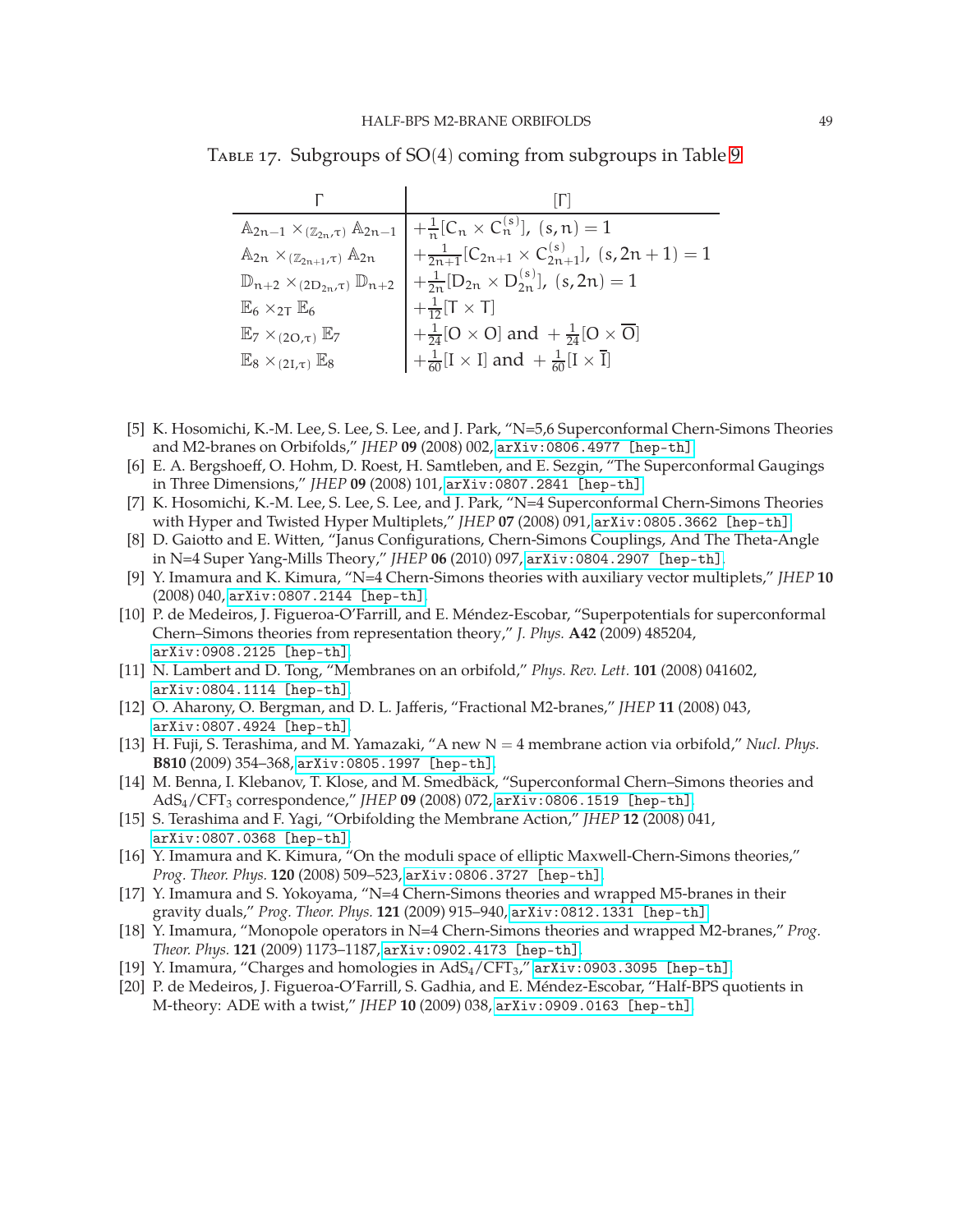- <span id="page-50-1"></span><span id="page-50-0"></span>[21] J. H. Conway and D. A. Smith, *On quaternions and octonions: their geometry, arithmetic, and symmetry*. A K Peters Ltd., Natick, MA, 2003.
- <span id="page-50-2"></span>[22] J. A. Wolf, *Spaces of constant curvature*. Publish or Perish, Boston, Third ed., 1974.
- <span id="page-50-3"></span>[23] C. Bär, "Real Killing spinors and holonomy," *Comm. Math. Phys.* **154** (1993) 509–521.
- <span id="page-50-4"></span>[24] J. M. Figueroa-O'Farrill, "On the supersymmetries of Anti-de Sitter vacua," *Class. Quant. Grav.* **16** (1999) 2043–2055, [arXiv:hep-th/9902066](http://arxiv.org/abs/hep-th/9902066).
- <span id="page-50-5"></span>[25] J. M. Figueroa-O'Farrill and S. Stanciu, "D-branes in  $AdS_3 \times S^3 \times S^3 \times S^1$ ," *JHEP* **04** (2000) 005, [hep-th/0001199](http://arxiv.org/abs/hep-th/0001199).
- <span id="page-50-6"></span>[26] E. G. Rees, *Notes on geometry*. Universitext. Springer-Verlag, Berlin, 1983.
- [27] J. McKay, "Graphs, singularities, and finite groups," in *The Santa Cruz Conference on Finite Groups (Univ. California, Santa Cruz, Calif., 1979)*, vol. 37 of *Proc. Sympos. Pure Math.*, pp. 183–186. Amer. Math. Soc., Providence, R.I., 1980.
- <span id="page-50-7"></span>[28] E. Goursat, "Sur les substitutions orthogonales et les divisions régulières de l'espace," *Ann. Sci. École Norm. Sup. (3)* **6** (1889) 9–102.
- <span id="page-50-9"></span><span id="page-50-8"></span>[29] P. Du Val, *Homographies, quaternions and rotations*. Oxford Mathematical Monographs. Clarendon Press, Oxford, 1964.
- [30] J. M. Figueroa-O'Farrill, P. Meessen, and S. Philip, "Supersymmetry and homogeneity of M-theory backgrounds," *Class. Quant. Grav.* **22** (2005) 207–226, [arXiv:hep-th/0409170](http://arxiv.org/abs/hep-th/0409170).
- [31] J. M. Figueroa-O'Farrill, E. Hackett-Jones, and G. Moutsopoulos, "The Killing superalgebra of ten-dimensional supergravity backgrounds," *Class. Quant. Grav.* **24** (2007) 3291–3308, [arXiv:hep-th/0703192](http://arxiv.org/abs/hep-th/0703192).
- <span id="page-50-10"></span>[32] J. M. Figueroa-O'Farrill, "The homogeneity conjecture for supergravity backgrounds," *Journal of Physics: Conference Series* **175** (2009) 012002 (15pp), [arXiv:0812.1258 \[hep-th\]](http://arxiv.org/abs/0812.1258).
- <span id="page-50-11"></span>[33] J. J. Malone and C. G. Lyons, "Finite dihedral groups and d.g. near rings. I," *Compositio Math.* **24** (1972) 305–312.
- <span id="page-50-12"></span>[34] J. J. Malone and C. G. Lyons, "Finite dihedral groups and d.g. near rings. II," *Compositio Math.* **26** (1973) 249–259.
- <span id="page-50-14"></span><span id="page-50-13"></span>[35] H. Kurzweil and B. Stellmacher, *The theory of finite groups*. Universitext. Springer-Verlag, New York, 2004.
- [36] D. Berenstein, V. Jejjala, and R. G. Leigh, "D-branes on singularities: New quivers from old," *Phys. Rev.* **D64** (2001) 046011, [arXiv:hep-th/0012050](http://arxiv.org/abs/hep-th/0012050).
- <span id="page-50-16"></span><span id="page-50-15"></span>[37] D. Berenstein and M. Romo, "Aspects of ABJM orbifolds," [arXiv:0909.2856 \[hep-th\]](http://arxiv.org/abs/0909.2856).
- [38] B. S. Acharya, J. M. Figueroa-O'Farrill, C. M. Hull, and B. Spence, "Branes at conical singularities and holography," *Adv. Theor. Math. Phys.* **2** (1998) 1249–1286, [arXiv:hep-th/9808014](http://arxiv.org/abs/hep-th/9808014).
- <span id="page-50-17"></span>[39] K. Conrad, "Lifting units from modulus n to modulus mn." MathOverflow. <http://mathoverflow.net/questions/32878> (2010-07-22).
- <span id="page-50-18"></span>[40] R. Chapman, "Fibered products of cyclic groups." MathOverflow. <http://mathoverflow.net/questions/30656> (2010-07-05).

School of Mathematics and Maxwell Institute for Mathematical Sciences, University of Edinburgh, SCOTLAND, UK

*E-mail address*: {P.deMedeiros,J.M.Figueroa}@ed.ac.uk